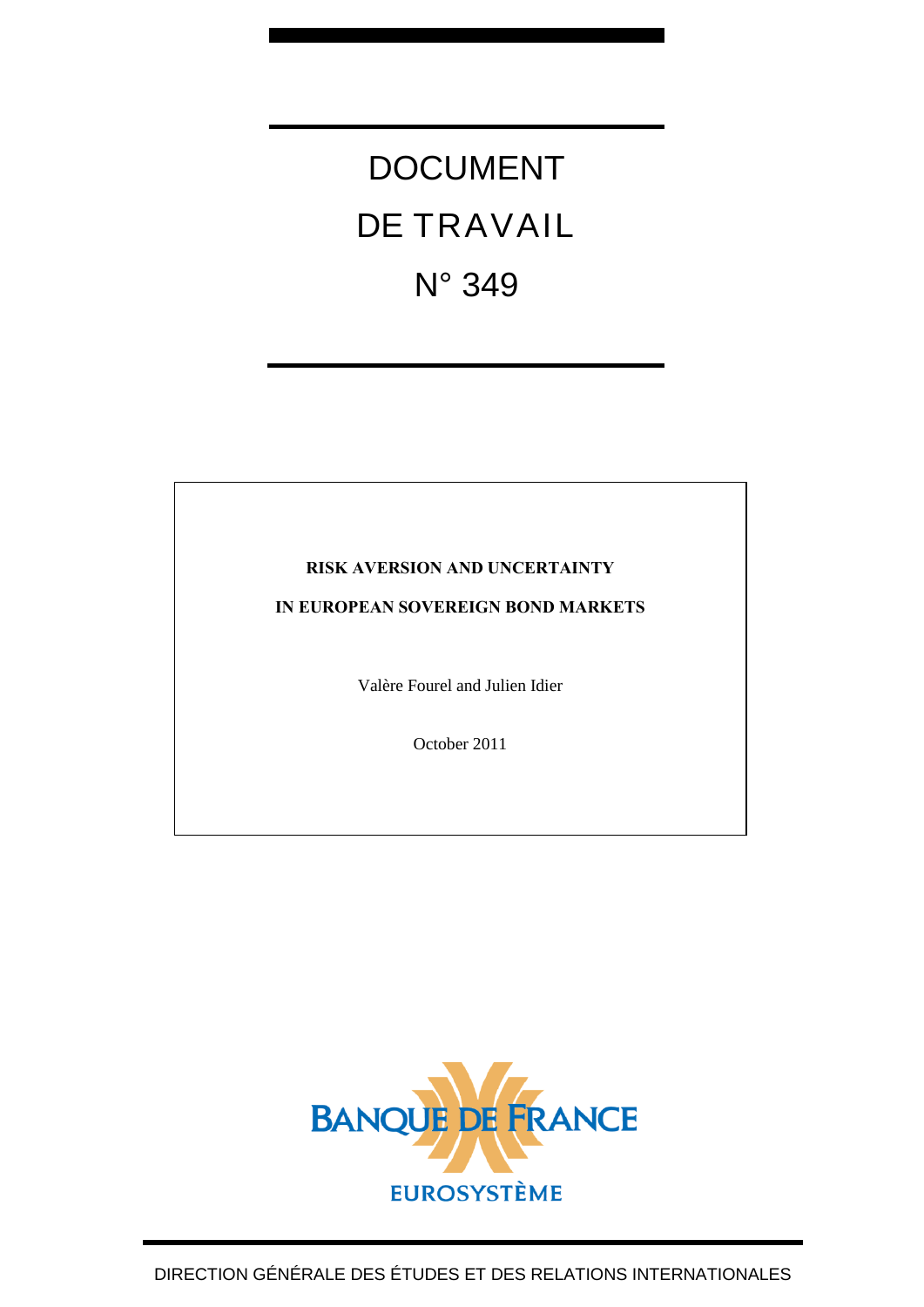# DIRECTION GÉNÉRALE DES ÉTUDES ET DES RELATIONS INTERNATIONALES

# **RISK AVERSION AND UNCERTAINTY**

### **IN EUROPEAN SOVEREIGN BOND MARKETS**

Valère Fourel and Julien Idier

October 2011

Les Documents de travail reflètent les idées personnelles de leurs auteurs et n'expriment pas nécessairement la position de la Banque de France. Ce document est disponible sur le site internet de la Banque de France « [www.banque-france.fr](http://www.banque-france.fr/) ».

Working Papers reflect the opinions of the authors and do not necessarily express the views of the Banque de France. This document is available on the Banque de France Website "[www.banque-france.fr](http://www.banque-france.fr/)".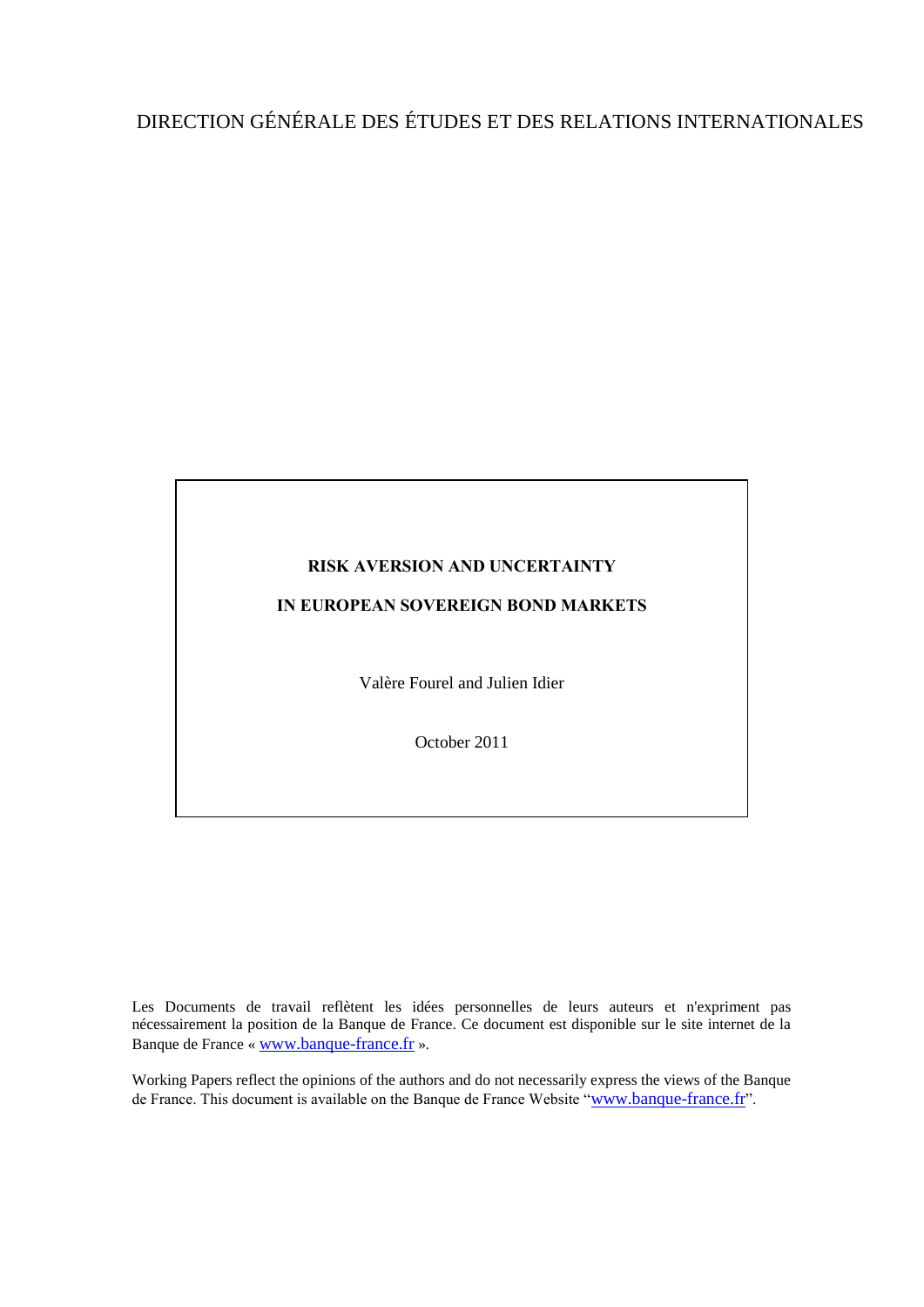# Risk Aversion and Uncertainty in European Sovereign Bond markets<sup>1</sup>

Valère Fourel<sup>2</sup> Banque de France

and

Julien Idier<sup>3</sup> Banque de France

<sup>1</sup>We are deeply grateful to Francesca Rinaldi, Thierry Foucault, Simon Gilchrist, Eric Ghysels, Simone Manganelli, Philippe Moutot and to all the participants at the 2011 North American Summer Meeting of the Econometric Society, at the 2011 European Summer Meeting of the Econometrics Society, at the 2011 Annual Congress of the French Association of Economic Sciences, at the Paris I Pantheon-Sorbonne finance seminar, the Banque de France seminar, the ECB seminar for valuable discussions and comments on this preliminary versions of this paper. The opinions expressed herein are those of the authors and do not reflect the views of the Banque de France.

<sup>2</sup> Corresponding author: valere.fourel@banque-france.fr, Banque de France, DGEI-DEMFI-RECFIN (41-1391), 31 rue Croix Petits-Champs, 75049 Paris Cedex 01, France.

<sup>3</sup> julien.idier@banque-france.fr, Banque de France, DGEI-DEMFI-RECFIN (41-1391), 31 rue Croix Petits-Champs, 75049 Paris Cedex 01, France.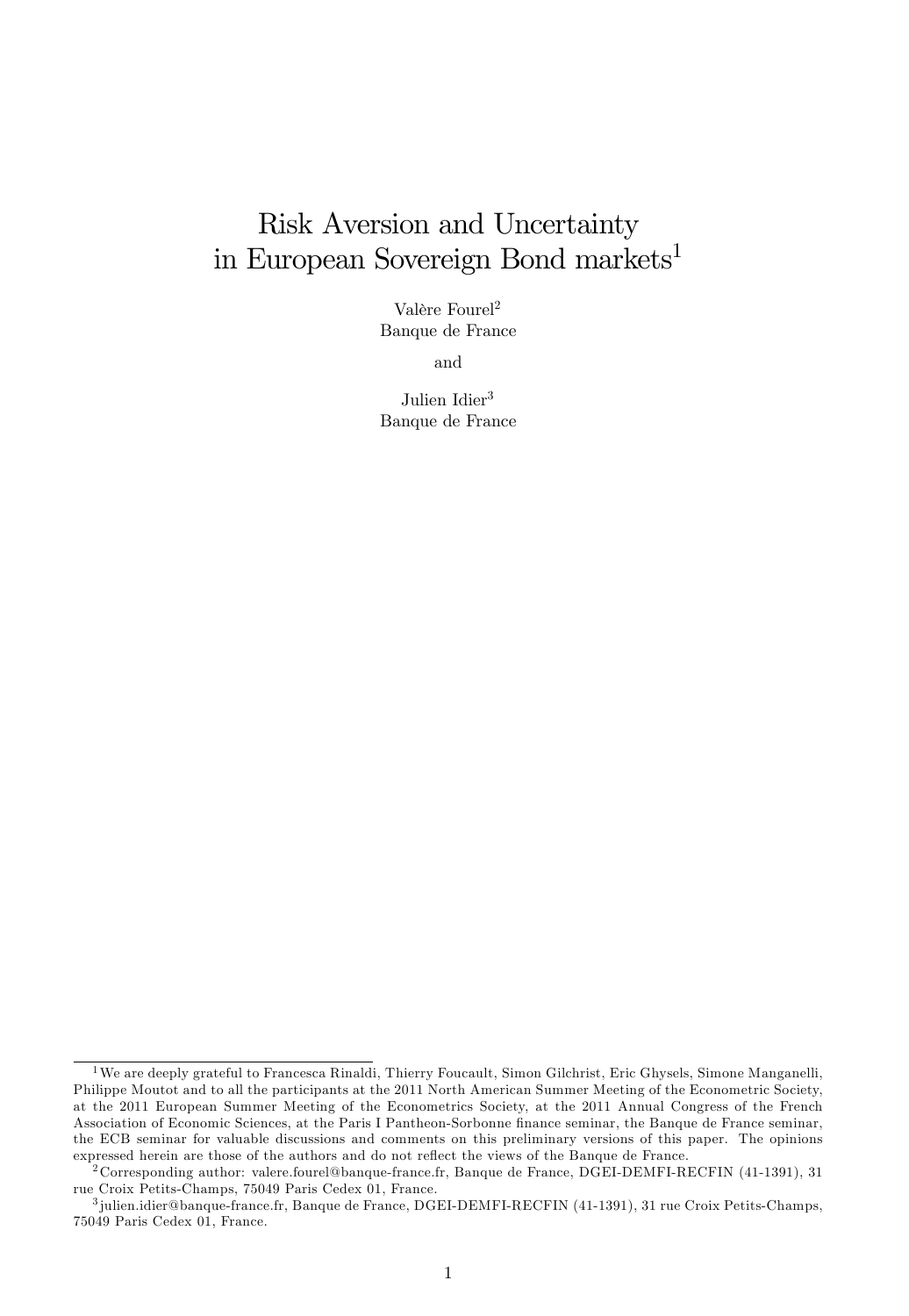Resumé: L'aversion au risque et l'incertitude font partie intégrante du processus de découverte des prix. Il est néanmoins difficile de dissocier ces deux concepts empiriquement. Dans ce papier, nous proposons un modèle théorique particulièrement adapté aux marchés opaques de gré-à-gré et qui s'avère être identifiable empiriquement. A partir de données haute fréquence, nous tentons d'obtenir une évaluation de l'aversion au risque et de l'incertitude inhérentes aux marchés obligataires souverains de la zone euro sur la période de 2007 à 2011. Nous examinons, en particulier, l'impact qu'a pu avoir le Securities Markets Programme [SMP] de la Banque Centrale Européenne, mis en place en mai 2010, réactivé en août 2011 et visant à restaurer des conditions de marchés satisfaisantes. Nous montrons dans quelle mesure via un mécanisme de mutualisation des risques ce programme a anÈanti toute incertitude sur le marchÈ au dÈtriment díune aversion au risque accrue pour tous les pays sauf pour la GrËce : ceci pourrait ainsi amoindrir líimpact des interventions de marché sur le long terme.

Mots-clés: Aversion au risque, uncertitude, marchés obligataires souverains, zone euro

JEL Classification: D40, D81, E58

Abstract: Risk aversion and uncertainty are often both at play in market price determination, but it is empirically challenging to disentangle one from the other. In this paper we set up a theoretical model particularly suited for opaque over-the-counter markets that is shown to be empirically tractable. Based on high frequency data, we thus propose an evaluation of risk aversion and uncertainty inherent to the government bond markets in the euro area between 2007 and 2011. We particularly examine the impact of the European Central Bank Securities Markets Programme [SMP] implemented in May 2010 and re-activated in August 2011 to ease the pressure on the European sovereign bond markets. We show how this programme has killed market uncertainty but raised risk aversion for all countries except Greece in a risk-pooling mechanism: this can therefore weaken the impact of market interventions over the long-term.

Key-words: Risk Aversion, Uncertainty, government bond market, Euro area. JEL Codes: D40, D81, E58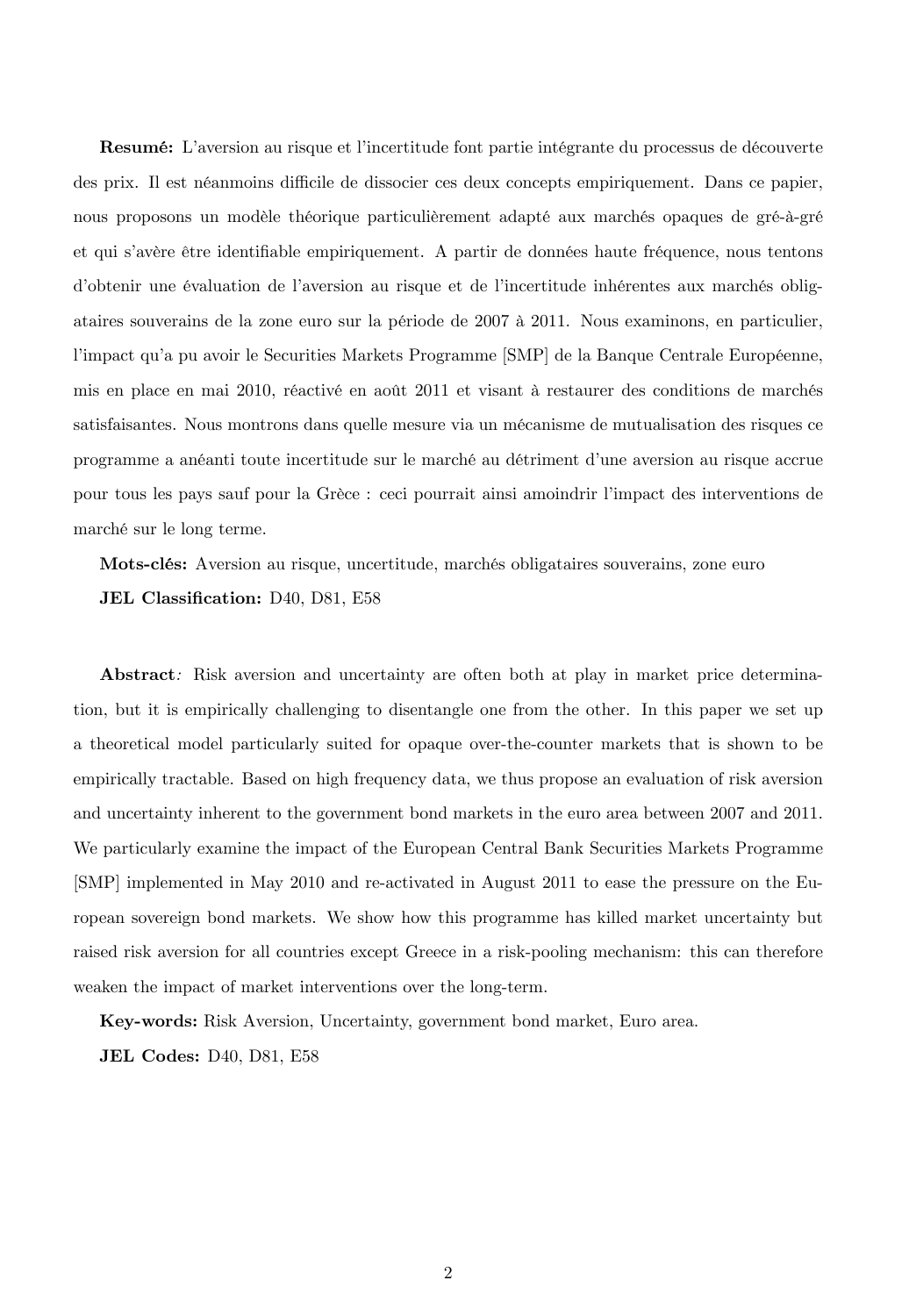#### 1. INTRODUCTION

European government bond markets in 2010 triggered interest of investors, and public authorities following the budget difficulties encountered by Greece and the threat to see this crisis spread all over Europe. The budgetary problems revealed by the end of 2009 by the Greek government launched a wave of hostility and mistrust of market participants. Unprecedented in the Euro area, the difficulties faced by Greece forced the European authorities to step in the market to restore market efficiency, liquidity and decrease upward tensions over bond rates. Indeed, the solvency of a state is based on the perception by market players of the quality of the traded bonds. In this sense, the most fragile countries are exposed to an increase in their probability of default given the increasingly degraded market conditions. As a result, other European countries started experiencing high credit rating discrimination, and therefore market tensions.

A central bank can intervene on the sovereign bond market to improve the transmission of the monetary policy signal along the yield curve. These interventions need a thorough understanding of the market microstructure in order to come to terms why market mechanisms may have adverse effects on price determination, or what behaviors may generate market freezes and jumps in prices. In addition, policy makers need to identify what the most appropriate actions to be taken to restore market functioning are, when the market tends not to reflect economic fundamentals anymore. The crisis has put some crucial questions to the fore, reflecting many a-priori we had before seeing this heterogeneity in sovereign bonds. Indeed, contrary to what it has been generally assumed so far, sovereign bonds seem not to be immune against liquidity scarcity. Defining the measures that can guarantee market efficiency is of primary importance for policy makers and especially how market makers use information and ensure market liquidity on these key markets.

As a consequence of the sovereign bond crisis, the Euro area countries collectively announced an intervention programme on Sunday the  $9<sup>th</sup>$  of May 2010 which consisted in two main measures. First, Euro area countries implemented the European Financial Stability Facility [EFSF]. This institution is composed of every Euro area country and aims at providing financial support to countries in weak economic situations. The EFSF can raise funds by issuing bonds on behalf of the Euro area. Second, the European Central Bank announced at the same time the beginning of market interventions on government bond segments to restore liquidity and to keep under control the efficient functioning of the market. These coupled announcements in a context of high tensions, appeared as a strong market commitment, and modified market participants behaviors. However, its specific impact on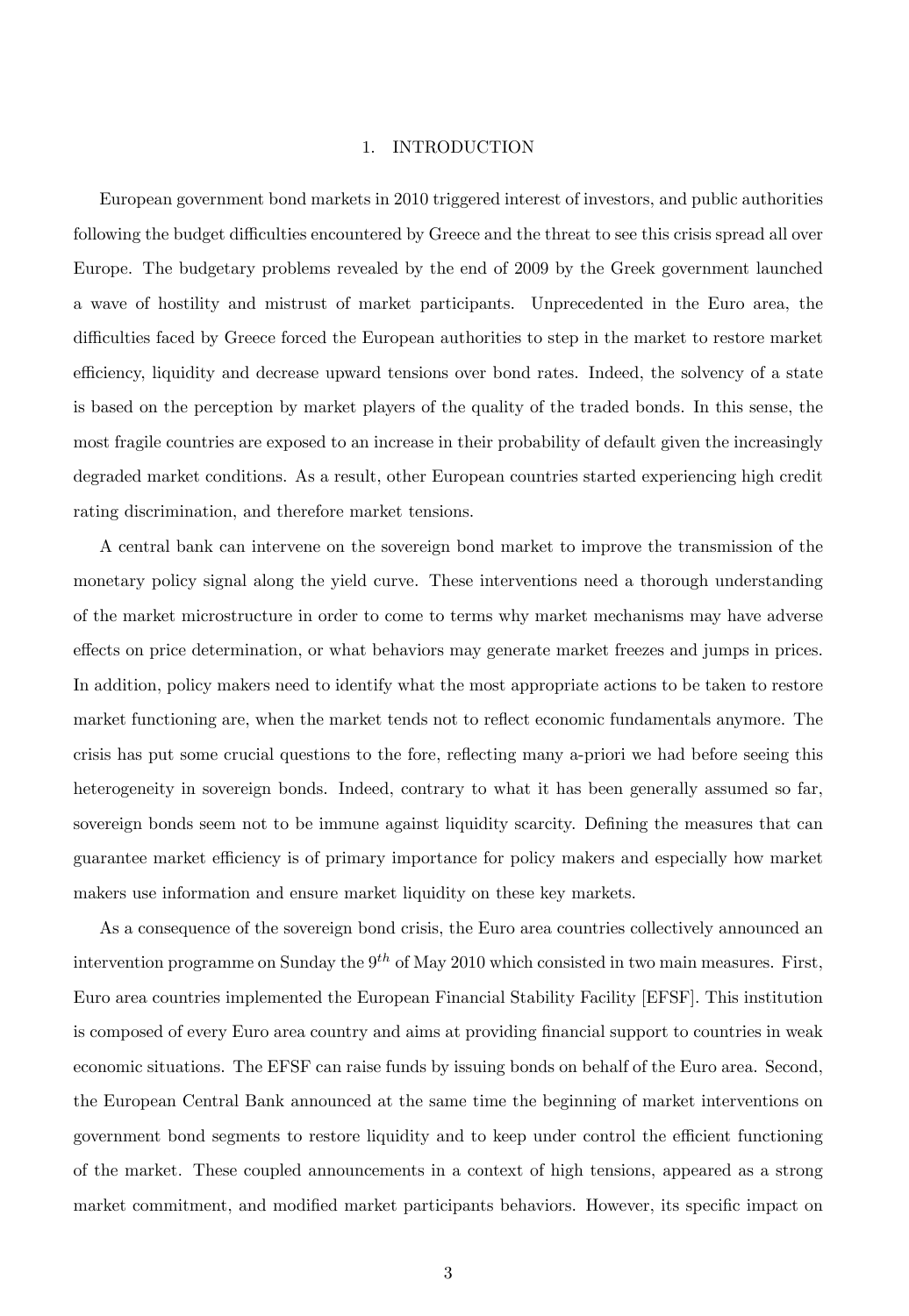market efficiency, uncertainty, or risk aversion has not been explicitly analyzed in the literature.

To this prospect, we focus on the two key concepts that are risk aversion and uncertainty in the European government bond market. To adopt Knight (1921) view on risk and uncertainty, we define risk aversion as the fact that agents are reluctant to face choices with several probable outcomes. On the other hand, uncertainty (or ambiguity) would precise how numerous and probable are these different outcomes. In other words, the level of uncertainty is the degree of measurability of the possible outcomes when agents face risk. This explicit distinction between risk and uncertainty appears, in particular, in Gilboa and Schmeidler (1989) showing how decision makers may be ináuenced by some specific outcomes in a given set (e.g. the outcome with the lowest expected utility even though its probability is low). Going further, Klibanoff *et al.* (2005) propose a separation between ambiguity, embodied by agent's subjective beliefs about future outcomes and ambiguity aversion, which is reflected in her preferences.

In the microstructure analysis, Illeditsch (2009) or Easley and O'Hara (2010) provide key models concerning uncertainty and how this dimension may influence market dynamics. The fact that investors perceive uncertainty is that they consider not one but several possible distributions for the value of the traded asset. In this paper, we consider that this phenomenon may be especially exacerbated during crises when market makers face a lot of contradictory information, and may become reluctant to propose narrow bid-ask spreads in order to protect themselves from losses.

In this strand, we consider the Biais (1993) model particularly suited for opaque and over the counter markets. This model framework particularly fits with the Euro area government bond secondary markets, for which scarce information on the best available prices is only displayed by screen process. We extend the model by introducing uncertainty on the shocks affecting the value of the asset, and show how this may directly ináuence the size of the bid-ask spreads given the risk aversion of the marginal market maker. We show the existence, under weak conditions, of a unique analytical solution for uncertainty and risk aversion, that is time-varying by exploiting volatilities of the bid and ask prices coupled with their durations. In particular, in the spirit of Domowitz and Wang (1994), we determine the bid-ask spread distribution in the context of our model and demonstrate that it can be well modeled by a non centered chi-square distribution whose moments depend on risk aversion, uncertainty and durations between quote revisions. This complements some other papers interested in bond market liquidity as Fleming (2003), Krishnamurthy (2002) or Goldreich et al. (2005) for the US or Dunne *et al.* (2007) for European countries.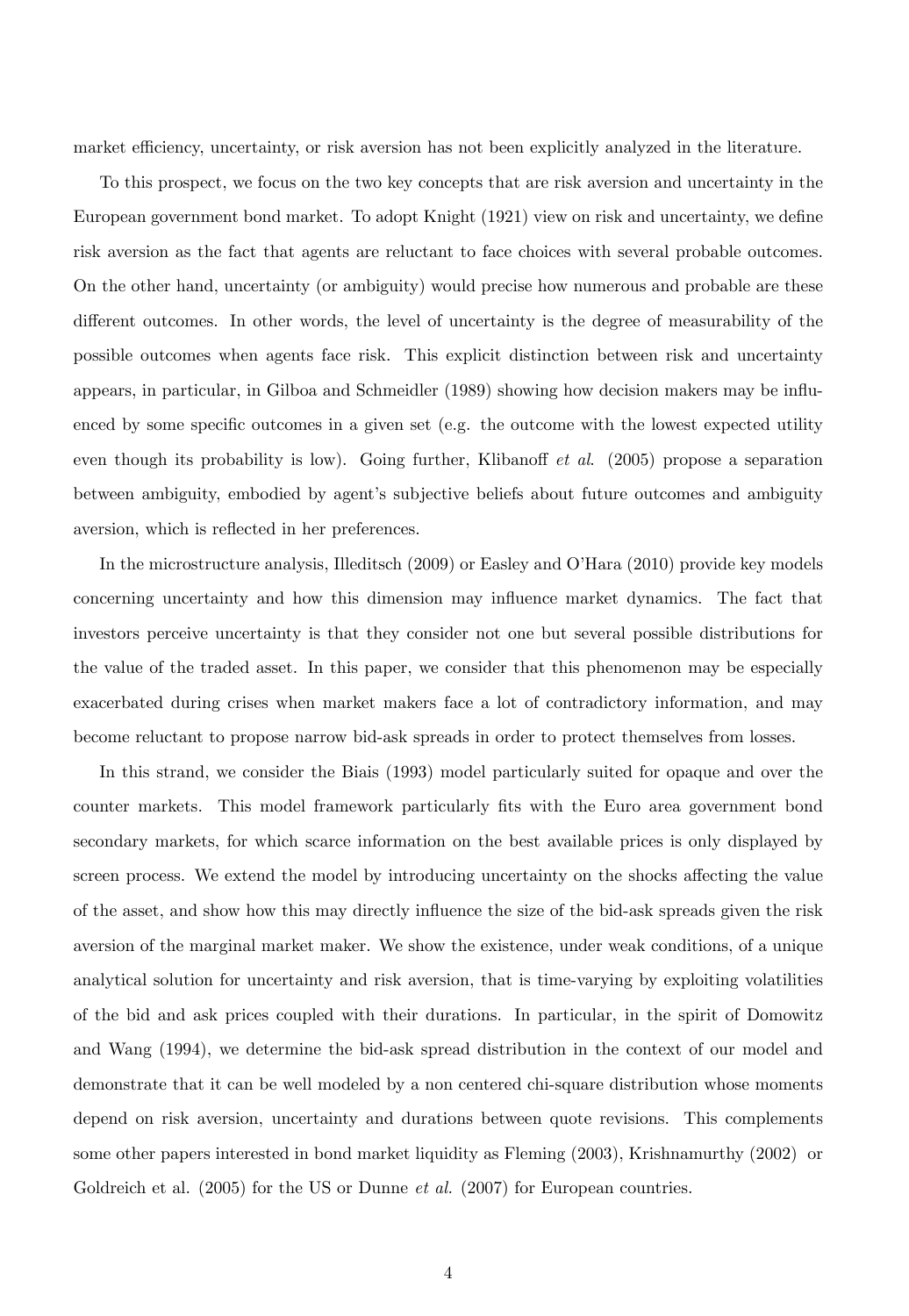This model extension is done for several objectives: (i) to propose a theoretical model that allows for empirical tractability of market makers' risk aversion and uncertainty on the government bond markets; (ii) to analyze the time series of the risk aversion and uncertainty measures provided by our model; (iii) to propose a reasonable family of distributions for the instantaneous quoted bid-ask spread as a function of risk aversion and uncertainty; (iv) and finally analyze the effects of the 9th of May 2010 announcement in the Euro Area government bond markets.

The paper is organized as follows. We first present our theoretical model with risk averse market makers facing uncertainty concerning the value of the asset. In a second section, we derive the properties of our model and we show, under weak conditions, how this model is empirically tractable. In particular, we derive the distribution properties of the instantaneous bid-ask spread. In section 3, we apply the model to France, Germany, Spain, Greece, Italy and Portugal government bond markets for three maturities (2,5 and 10 years) between 2007-2011 using high frequency data. We particularly focus on the effects of the Securities Markets Programme [SMP]. Section 4 concludes.

#### 2. A MODEL WITH RISK AVERSION AND UNCERTAINTY

#### 2.1. Model structure

#### 2.1.1. Market maker population

Let consider a population of N market makers perfectly competing for quotes in a single-asset market. This market is an over-the-counter [OTC] market characterized by its opacity and the fact that transaction details are not reported. However, there is a screening process of quotes to the extent that agents may observe the historical data for the best bid  $(b<sub>t</sub><sup>*</sup>)$  and ask  $(a<sub>t</sub><sup>*</sup>)$  quotes, in real time. This situation prevails in the European government bond markets for example. Each market maker is indexed by  $i = 1, ..., N$ , and each new quote arrival on the public screen is indexed by  $t = 1, ..., T$ . Note that we develop the model on an irregularly spaced timeline since t is not the calendar time but corresponds to the quote arrivals. N is assumed to be reasonably large and determined exogenously, especially when one considers a market such as the sovereign bond market. Liquidity is provided by dealers who declare themselves ready to trade at their bid and ask prices when they appear on the screen.

Each market maker, indexed by i, has a utility function with constant absolute risk aversion  $A_i$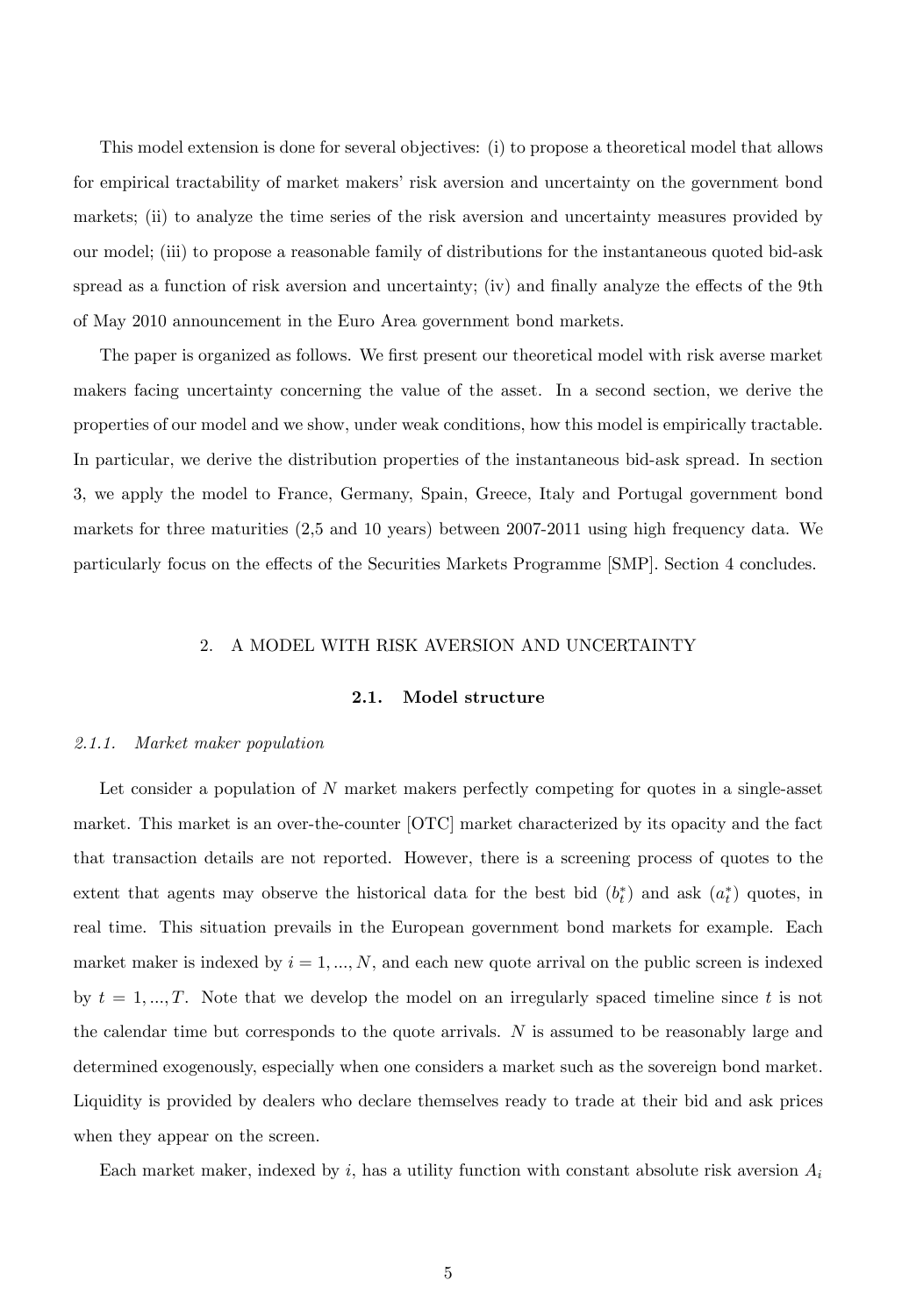as

$$
U_i(x_t) = -e^{-A_i \cdot x_{i,t}}, \ \forall x_{i,t} \tag{1}
$$

Note that for each agent,  $A_i$  is fixed, and  $x_{i,t}$  denotes the time-varying wealth of agent i. Each market maker is endowed with cash  $C_{i,t}$  that is net off a fixed cost related to market participation. Each agent has a current position in the traded asset  $I_{i,t}$  such that the agent is long if  $I_{i,t} > 0$  and short if  $I_{i,t} < 0$ . The final wealth of agent i at date t is

$$
W_{i,t} = C_{i,t} + v_t I_{i,t} \tag{2}
$$

with  $v_t$  being the value of the asset revealed by the market.

#### 2.1.2. The asset

In this model, we consider a single asset market. This asset has a value  $v_t$  revealed by the market but is imperfectly known by agents. In addition, at each point in time, there is not necessarily a new quote arrival so that information blurs over time. In other words, the larger the time between two quote arrivals on the screen, the more uncertain each agent is about  $v_t$ , and higher potential for private information to exist.

Let consider  $z_t$  as the shock between the  $t-1$  and t quote arrivals for the value  $v_t$  revealed by the market as

$$
z_t = v_t - v_{t-1} \tag{3}
$$

with  $z_t$  following a Gaussian distribution with zero mean and variance  $\sigma_{z_t}^2$ . We assume  $\sigma_{z_t}^2$  to be directly proportional to the observed durations between two quote issuances similar in the empirical literature with an Autoregressive conditional duration model (ACD) as in Engle and Russel (1998). Even if  $z_t$  is never observed, agents build some expectations for  $\sigma_{z_t}^2$  based on the expectations of the variances  $({\tilde\sigma}_{a_t^*}^2)$  and covariance  $({\tilde\sigma}_{a_t^*b_t^*})$  for  $a_t^*$  and  $b_t^*$  the ask and bid prices that appear on screens:

$$
\sigma_{z_t}^2 = \pi_t^2 \tilde{\sigma}_{a_t^*}^2 + (1 - \pi_t)^2 \tilde{\sigma}_{b_t^*}^2 + 2\pi_t (1 - \pi_t) \tilde{\sigma}_{a_t^* b_t^*}
$$
\n(4)

The parameter  $\pi_t$  is assumed to be the weight attributed to each price variation (at the bid and at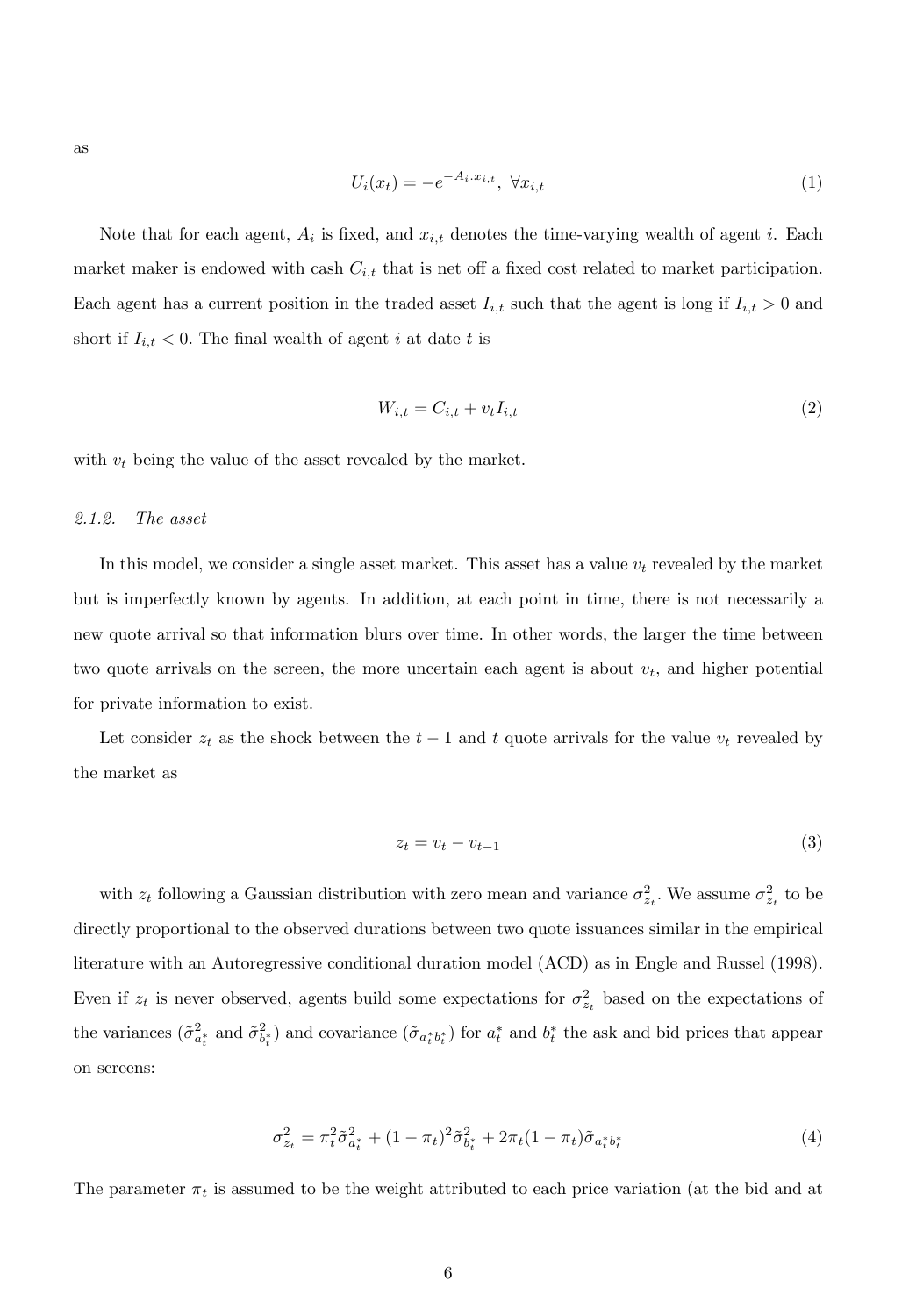the ask prices) and is defined as

$$
\pi_t \sim N(\frac{1}{2}, \sigma_{\pi_t}^2) \tag{5}
$$

The intuition behind this formula is the following: from only bid and ask prices appearing on the screen, it is difficult for market makers to accurately infer the fundamental value of the asset and therefore its variance. As a result, they anticipate what the variance of the shock will be, based on what they know from transaction  $t - 1$ , i.e. the past variances of bid and ask prices. Moreover, it is interesting, especially in times of crisis, to disentangle the market instability on the buy side from the market instability on the sell side, since the midquote may be poorly information driven. Often, in the market microstructure literature, asset fundamental value is considered to coincide with the midquote offered. In our model, this hypothesis is not needed and we can therefore take into account divergences from the midquote for the fundamental value, given the uncertainty that we introduce at this stage of the model.

Indeed,  $\sigma_{\pi_t}^2$  reflects, in this setup, the uncertainty surrounding the value of the asset  $v_t$  revealed by the market at transaction t.  $\sigma_{\pi_t}^2$  gives the length of the market state spectrum, given the values that  $\pi_t$  can reach, in other words, the set of distributions that agents may expect for the shock on the value of the asset  $v_t$ . For example, if we assume the absence of uncertainty so that  $\sigma_{\pi_t}^2 = 0$ , finally  $\pi_t = \frac{1}{2}$  and we obtain that  $\sigma_{z_t}^2 = var(\Delta M_{t-1}^*)$  the volatility of the midquote variations: in this case the variations of the midquote reveals the variations of the asset value. However, the larger  $\sigma_{\pi_t}^2$ , the more uncertainty we have in the market.

Moreover, the role of market price volatility is crucial in our model since it directly ináuences the size of the spread and the ability of buyers and sellers to meet. The market characteristics considered in our paper, are close to the ones used in Duffie, Gârleanu and Pedersen (2005) to show how risk aversion and volatility have a price impact in OTC markets, even if we do not consider here any model of bargaining process.

#### 2.1.3. Information set and quote sequences

As already mentioned, the only piece of information agents have about the traded asset is the one given by a centralized screen. We denote  $\Omega_t$  the information set a time t that is common knowledge to any market maker as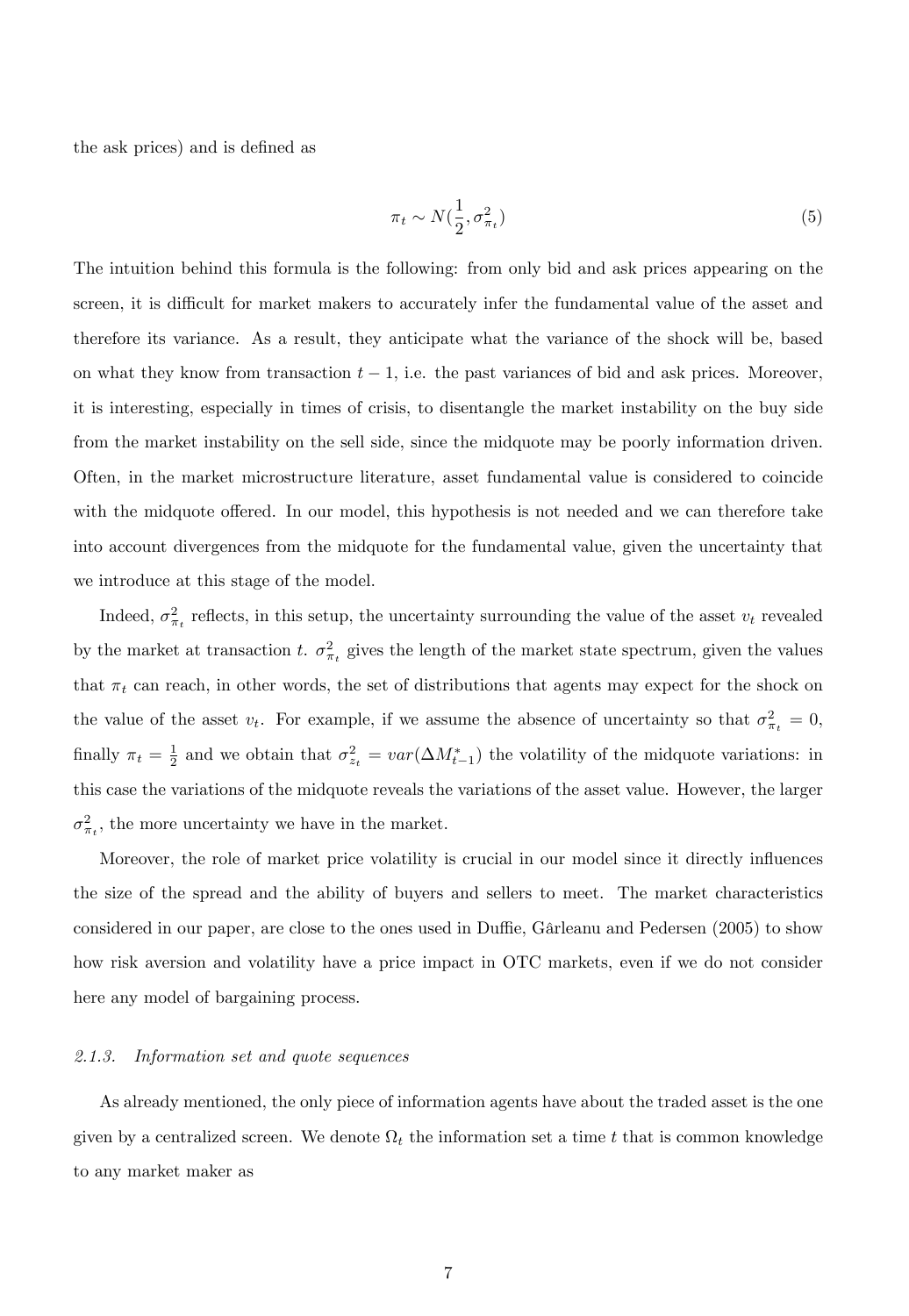$$
\Omega_t = \{ (a_u^*, b_u^*, \tau_u^*) \}_{u=1...t} \tag{6}
$$

which comprises the past observations for declared best ask and bid prices, and the past delays in time unit between two quote arrivals  $\tau^*$ . In this setup, the time between two quote revisions is crucial. For example, consider an agent at transaction  $t - 1$  who determines her optimal levels of bid and ask prices for transaction  $t$ , she knows that the longer she waits, the higher the uncertainty about  $v_t$  is. As a consequence to be the one appearing on the screen at t, she needs to have the best expected bid-ask spread and needs to be the fastest. This appears in the next section when, given this setup, we derive the optimal level for the bid and ask prices under time and price priorities.

#### 2.2. Reservation quotes and quote revisions

#### 2.2.1. Market expectations

Before deriving their optimal quotes, every agent builds some market expectations given the available information at date  $t-1$ ,  $\Omega_{t-1}$ . The first quantity of interest is the instantaneous volatility of the ask price

$$
E(\sigma_{a_t^*}^2 | \Omega_{t-1}) = \sigma_{a_{t-1}^*}^2
$$
\n(7)

where expectation are thus under the rational expectations hypothesis. In the empirical section, we explain in more details the estimation process of the instantaneous variances and covariance between the ask and the bid prices. Similarly, the expected instantaneous variance of the bid price and the expected instantaneous covariance of the bid and ask prices are given by

$$
E(\sigma_{b_t^*}^2 | \Omega_{t-1}) = \sigma_{b_{t-1}^*}^2.
$$
\n(8)

and

$$
E(\sigma_{a_t^* b_t^*} | \Omega_{t-1}) = \sigma_{a_{t-1}^* b_{t-1}^*}.
$$
\n(9)

All these quantities are elements of the instantaneous variance covariance matrix for the ask and bid prices as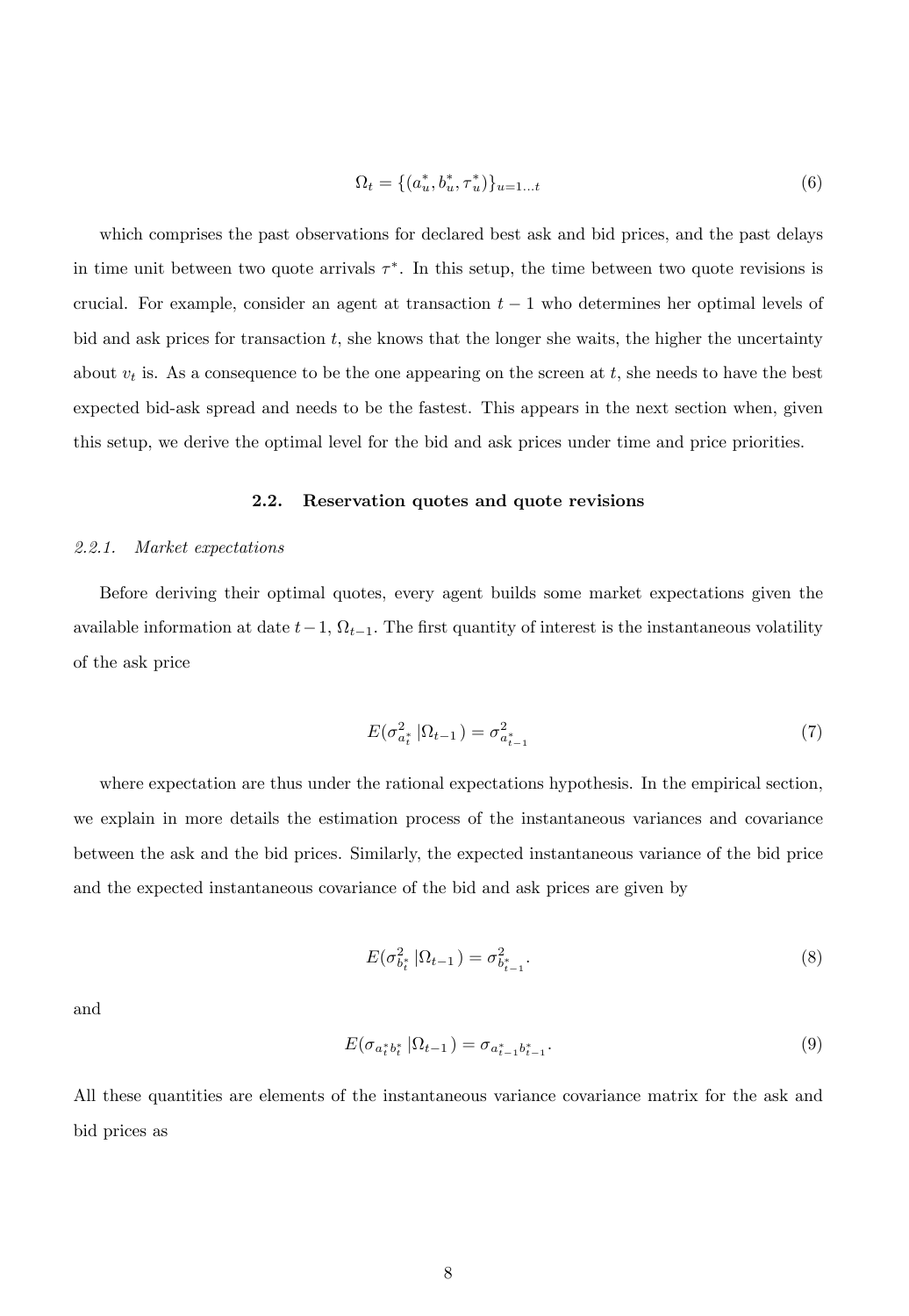$$
E(\Sigma_t | \Omega_{t-1}) = \Sigma_{t-1} = \begin{bmatrix} \sigma_{a_{t-1}^*}^2 & \sigma_{a_{t-1}^* b_{t-1}^*} \\ \sigma_{a_{t-1}^* b_{t-1}^*} & \sigma_{b_{t-1}^*}^2 \end{bmatrix}
$$
(10)

Given this evaluation of market instantaneous variances and covariances, agents infer an implicit measure of the variations of  $v_t$  as a function of  $\pi_t$  such that

$$
E(\sigma_{z_t}^2 | \Omega_{t-1}, \pi_t) = \tilde{\sigma}_{z_t}^2 = \left[ \pi_t^2 \sigma_{a_{t-1}^*}^2 + (1 - \pi_t)^2 \sigma_{b_{t-1}^*}^2 + 2\pi_t (1 - \pi_t) \sigma_{a_{t-1}^* b_{t-1}^*} \right] \tilde{\tau}_t \tag{11}
$$

Variances are increasing in durations as it is usually considered in the empirical literature of ACD models. In our theoretical framework, this is related to the price for immediacy as in Chacko et al. (2008) such that impatient market makers have to propose faster and narrower spreads than competitors to appear on the screen and this is a cost related to their impatience.

#### 2.2.2. Reservation quotes

Reservation quotes are the bid and ask prices that make the market maker indifferent. Given the market expectations previously derived, each agent computes her reservation quotes such that she is indifferent between potentially buying the underlying asset at the bid reservation quote, selling at the ask reservation quote and doing nothing. These reservation quotes are not the optimal ones in a sense that they do not maximize the surplus in wealth that they could expect from trading with the public. However, in the case of perfect competition as it is in our case, the expected surplus is null. In other words, the aim of posting some quotes on the market is not perceived as an effective search for surplus, but more for reputation purposes. Indeed, appearing on the screen for market makers is important to signal to other market participants their presence on the trading of the asset even if this signal should not expose the market maker to excessive risk once her quotes are displayed.

At transaction  $t-1$  each dealer is endowed with cash  $C_{i,t-1}$  and has a current position in the traded asset  $I_{i,t-1}$ . In the event that she does not quote prices, her final wealth when a new quote is posted in t by a competitor is supposed to be  $W_{i,t}(0)$  as:

$$
W_{i,t}(0) = C_{i,t-1} + I_{i,t-1}v_t
$$
\n(12)

Alternatively, facing a market buy order for a quantity  $Q_t$  at the ask price gives a final wealth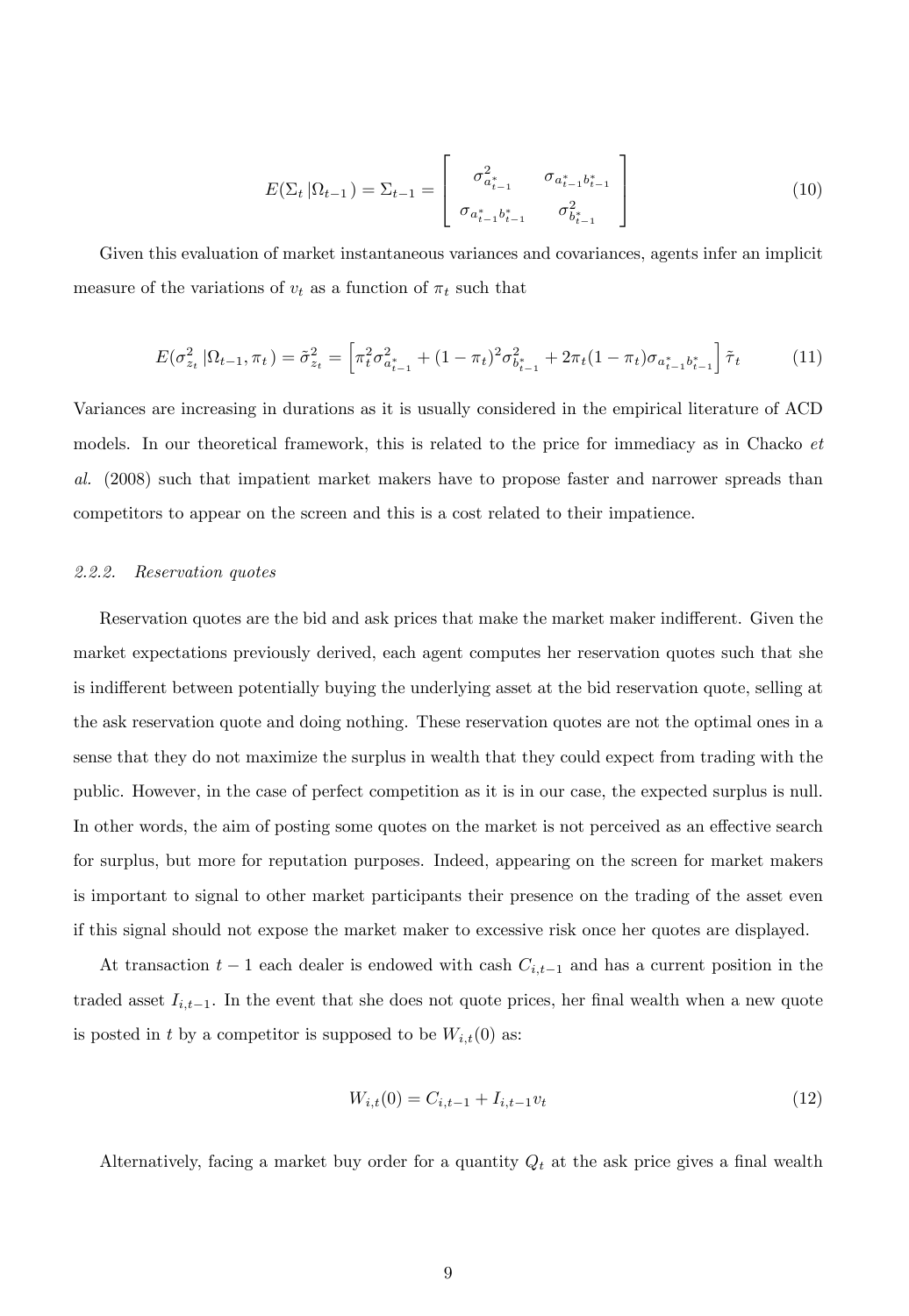of  $W_{i,t}(a_{i,t})$  as:

$$
W_{i,t}(a_{i,t}) = C_{i,t-1} + I_{i,t-1}v_t + (a_{i,t} - v_t)Q_t
$$
\n(13)

On the contrary, if the dealer i buys a quantity  $Q_t$  at price  $b_{i,t}$ , her final wealth is  $W_{i,t}(b_{i,t})$ :

$$
W_{i,t}(b_{i,t}) = C_{i,t-1} + I_{i,t-1}v_t + (v_t - b_{i,t})Q_t
$$
\n(14)

The ask reservation quote and the bid reservation quote for each agent  $i$  at date  $t$  are denoted  $\bar{a}_{i,t}$  and  $b_{i,t}$  respectively such that

$$
E[U(W_{i,t}(0)) | \Omega_{t-1}, \pi_t] = E[U(W_{i,t}(\bar{a}_{i,t})) | \Omega_{t-1}, \pi_t] = E[U(W_{i,t}(\bar{b}_{i,t})) | \Omega_{t-1}, \pi_t].
$$
 (15)

Given our setup, and close to the Biais (1993) model, we obtain that

$$
\bar{a}_{i,t} = \frac{A_i}{2} (Q_t - 2I_{i,t-1}) E(\sigma_{z_t}^2 | \Omega_{t-1}, \pi_t) + v_{t-1}
$$
\n(16)

$$
\bar{b}_{i,t} = -\frac{A_i}{2} (Q_t + 2I_{i,t-1}) E(\sigma_{z_t}^2 | \Omega_{t-1}, \pi_t) + v_{t-1}
$$
\n(17)

And the reservation bid-ask spread is equal to:

$$
\bar{S}_{i,t} = \bar{a}_{i,t} - \bar{b}_{i,t} = A_i Q_t E(\sigma_{z_t}^2 | \Omega_{t-1}, \pi_t)
$$
\n(18)

Even if we do not have any information concerning the level of  $v_{t-1}$ , the fundamental value of the asset, the spread reflects both the risk aversion coefficient and the expected instability of the asset value. An increase in the risk aversion component  $A_i$  tends to shift up the reservation ask price and exerts downward pressure on the bid price, which widens the reservation spread. Moreover, the higher  $E(\sigma_{z_t}^2 | \Omega_{t-1}, \pi_t)$ , the larger the reservation spread. Such a phenomenon is quite intuitive since the dealer is willing to protect herself from significant variations of the asset's value by quoting a large spread.

Assuming perfect competition in the market for posting quotes, the smallest and fastest spread appears on the screen so that

$$
S_t^* |\Omega_{t-1}, \pi_t = \min(\bar{S}_{i,t}, i = 1...N)
$$
\n(19)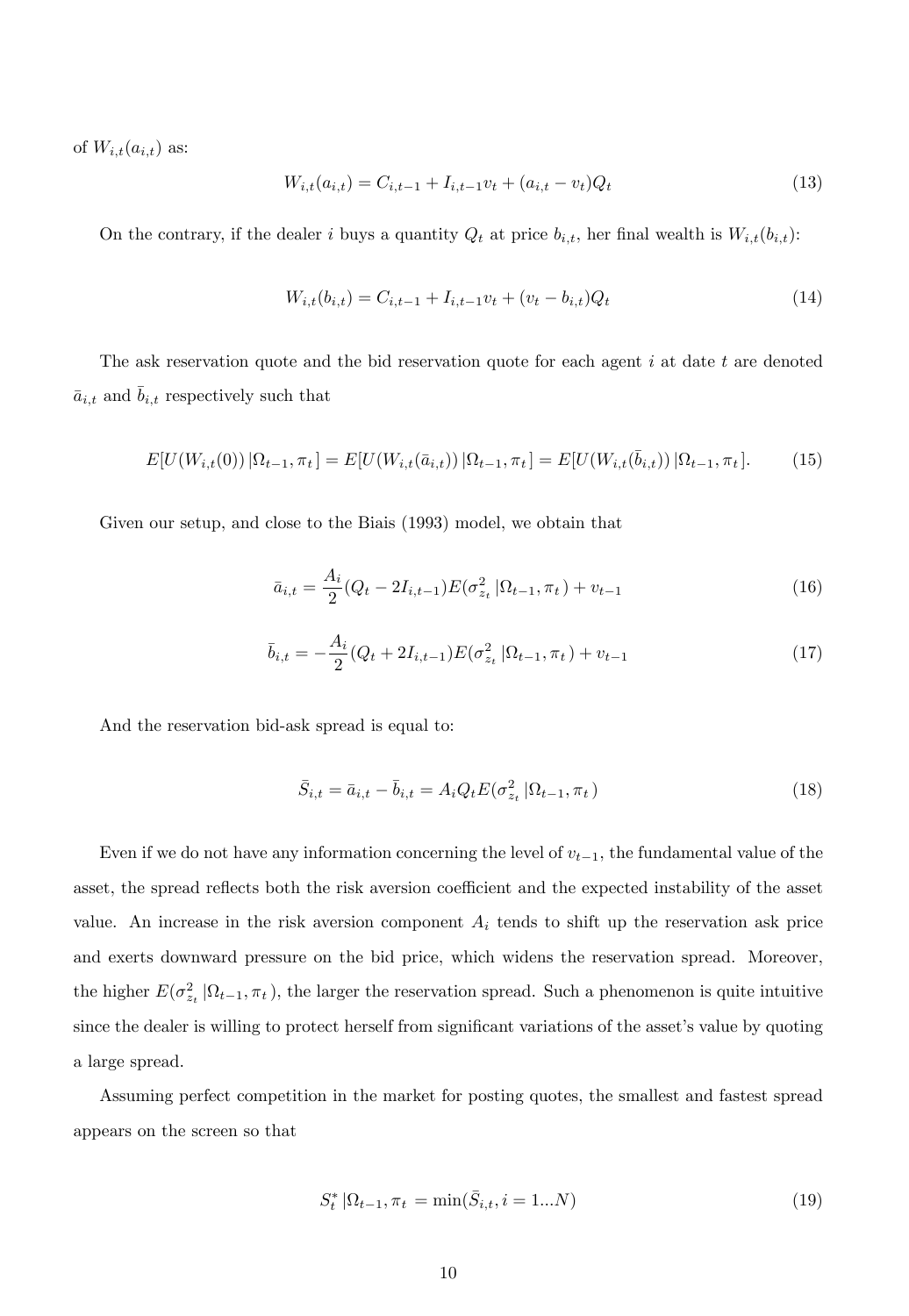such that

$$
S_t^* |\Omega_{t-1}, \pi_t = A^* Q_t^* \tilde{\tau}_t \left[ \pi_t^2 \sigma_{a_{t-1}^*}^2 + (1 - \pi_t)^2 \sigma_{b_{t-1}^*}^2 + 2 \pi_t (1 - \pi_t) \sigma_{a_{t-1}^* b_{t-1}^*} \right] |\Omega_{t-1}, \pi_t. \tag{20}
$$

Assuming that  $\pi_t \sim N(\frac{1}{2}, \sigma_{\pi_t}^2)$ , we can rewrite the expected spread only conditional on  $\Omega_t$  as

$$
E(S_t^* | \Omega_{t-1}) = A^* Q_t^* \tilde{\tau}_t \left[ \sigma_{\pi_t}^2 (\sigma_{a_{t-1}^*}^2 + \sigma_{b_{t-1}^*}^2 - 2\sigma_{a_{t-1}^* b_{t-1}^*}) + Var(\Delta M_{t-1}^*) \right] |\Omega_{t-1} \tag{21}
$$

where  $Var(\Delta M_{t-1}^*)$  is the variance of the previous midquote. Equation (21) directly illustrates the impact of risk aversion and uncertainty on the expectation of the optimal spread for next quote update and thus on market liquidity. If higher risk aversion leads to a larger bid-ask spread, stronger uncertainty (large  $\sigma_{\pi_t}^2$ ) also widens the expected best spread appearing on the screen at quotation t. The linear impact of  $\tilde{\tau}_t$ , the duration, on expected quoted spreads is related, as we said before, to some price for immediacy as in Chacko *et al.*  $(2008)$  but also on the fact that the spread is increasing given that there is no quote revision: as long as agents do not have enough valuable information to revise their quotes, they stay out of the market, bid-ask spreads increase and liquidity becomes scarce.

Note that in our model, if agents are not explicitly uncertainty averse, as it is in Easley and OíHara (2010) for instance with the maximization of the minimum of the market maker utility, they are however reluctant to quote narrow spreads in case of high uncertainty. In the decision taking theory, there is not a clear consensus regarding this issue of disentangling uncertainty aversion from uncertainty itself as by definition these two components are intrinsically linked. Indeed, a change in the distribution set considered for the fundamental value of an asset has an impact on the degree of uncertainty and de facto on the decision taking process. In our setup, agents face uncertainty as given, and this appears in the spread because they are both risk and uncertainty averse. As a consequence, if A , the risk aversion of the marginal market maker is nought, the spread cancels even if there is uncertainty in the market which is quite a reasonable result. However, we can have some situations of zero uncertainty, which does not mean that the spread is zero but just that the midquote of the spread is truly revealing the variations of the asset value.

At first glance, this spread equation shows that several combinations of risk aversion and uncertainty may lead to the same level of spread even if the market scenarii can be quite different. For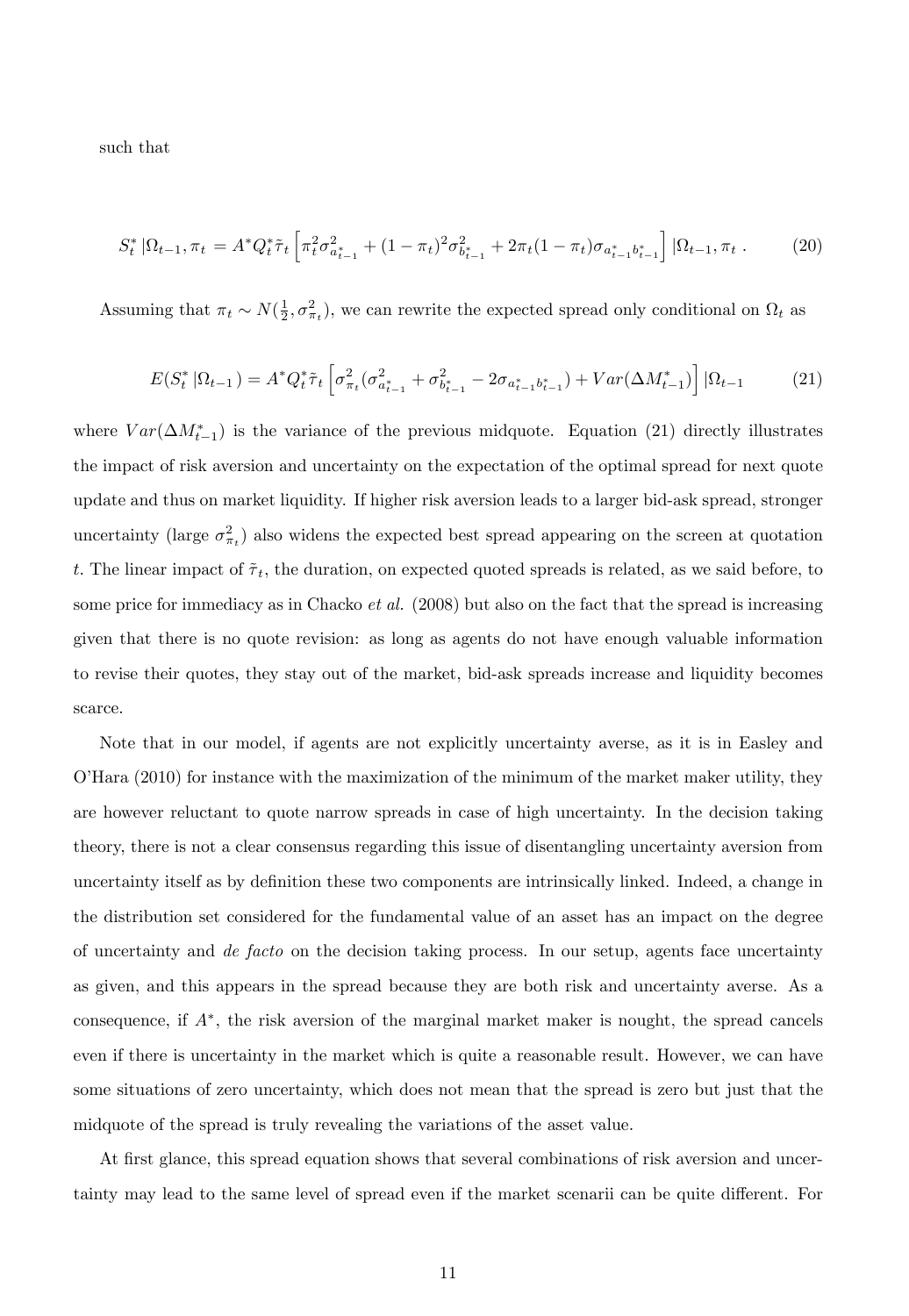example, considering a low level of risk aversion, with high uncertainty may lead to the same spread as high risk aversion with low uncertainty. However, these two situations are not comparable at all.

In the next section, we show how this model is empirically tractable and discuss the weak conditions for a unique solution  $(A^*, \sigma_{\pi})_t$  characterizing both risk aversion and uncertainty, but disentangling the two different concepts for the best spreads appearing, in real-time, on the quotescreen.

#### 3. EMPIRICAL TRACTABILITY OF THE THEORETICAL MODEL

In this section, we first show that we can obtain under weak conditions an unique analytical solution for risk aversion and uncertainty at any point in time and then provide some empirical specifications for the requested quantities to derive  $(A^*, \sigma_{\pi}^2)_t$ .

#### 3.1. Uncertainty and risk aversion mapping

As seen before in equation (21), the expected spread conditional on  $\Omega_{t-1}$  can be written

$$
E(S_t^* \mid \Omega_{t-1}) = A^* Q_t^* \tilde{\tau}_t \left[ \sigma_{\pi_t}^2 (\sigma_{a_{t-1}^*}^2 + \sigma_{b_{t-1}^*}^2 - 2\sigma_{a_{t-1}^* b_{t-1}^*}) + \frac{1}{4} (\sigma_{a_{t-1}^*}^2 + \sigma_{b_{t-1}^*}^2 + 2\sigma_{a_{t-1}^* b_{t-1}^*}) \right] \mid \Omega_{t-1} \; .
$$
\n(22)

or

$$
E(S_t^* \left| \Omega_{t-1} \right) = A^* Q_t^* \tilde{\tau}_t \left[ \sigma_{\pi_t}^2 Var(\Delta(a_{t-1}^* - b_{t-1}^*) \left| \Omega_{t-1} \right. ) + Var(\frac{\Delta(a_{t-1}^* + b_{t-1}^*)}{2} \left| \Omega_{t-1} \right. ) \right]. \tag{23}
$$

For the moment, we exclude the quantity effect. By this assumption, we assume that for a given bond the implicit quantity for which bid and ask prices are quoted by market makers is standardized to a pre-specified level. This si actually the case in the European sovereign bond market. The volatility of the expected optimal spread is then

$$
Var(S_t^* | \Omega_{t-1}) = A^{*2} \tilde{\tau}_t^2 \left[ 2 \left[ Var(\Delta(a_{t-1}^* - b_{t-1}^*) | \Omega_{t-1}) \right]^2 \sigma_{\pi_t}^4 + (\sigma_{a_{t-1}^*}^2 - \sigma_{b_{t-1}^*}^2 | \Omega_{t-1})^2 \sigma_{\pi_t}^2 \right].
$$
 (24)

PROPOSITION 1. Given equations (22) and (24), there exists a unique one-to-one mapping  $(A^*,\sigma_{\pi}^2)$ at any quote update t if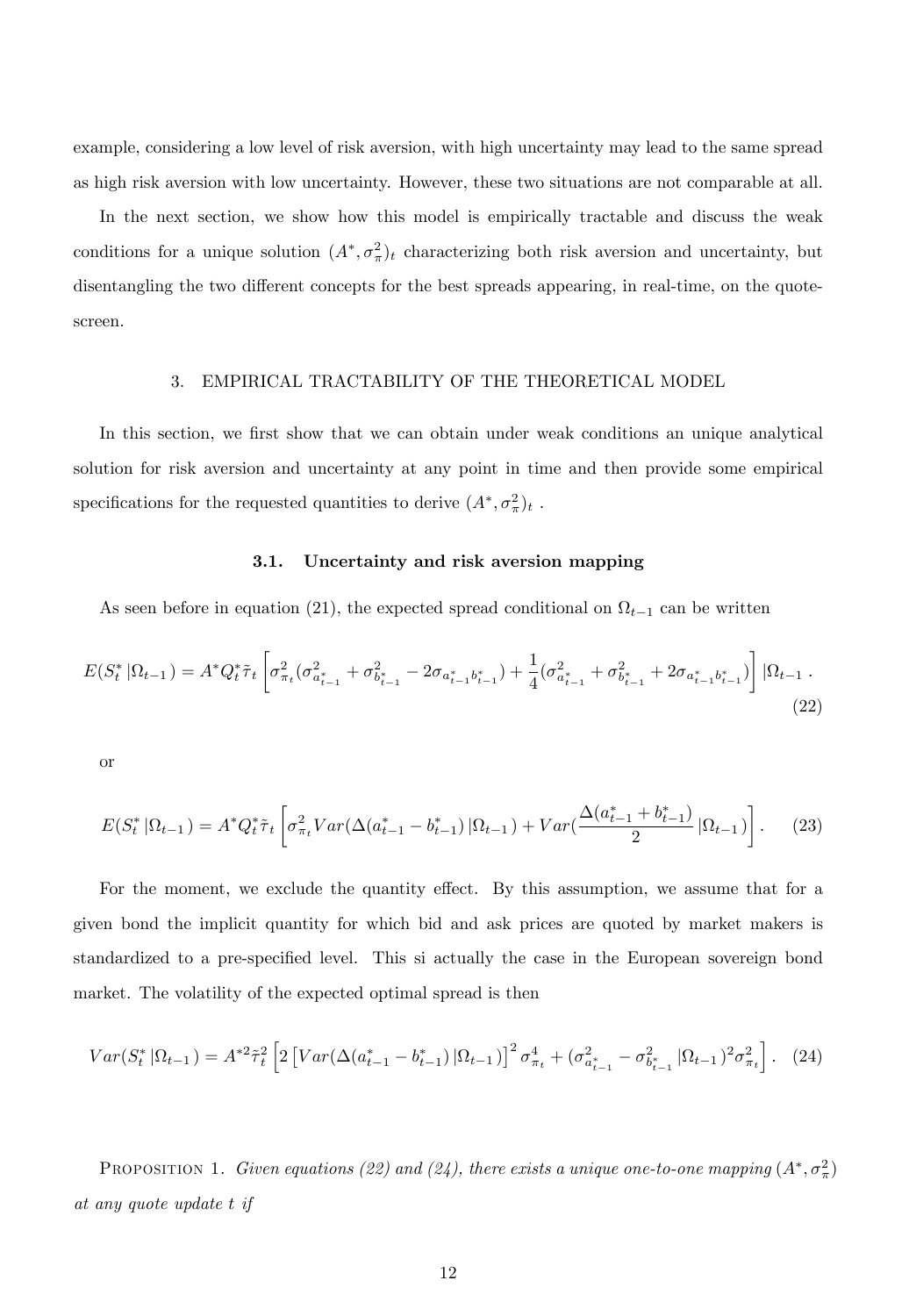$$
Var(\Delta(a_{t-1}^* - b_{t-1}^*) | \Omega_{t-1}) = 0
$$
\n(25)

or if

$$
Var(\Delta(a_{t-1}^* - b_{t-1}^*) | \Omega_{t-1}) \neq 0 \text{ and } \frac{Var(S_t^* | \Omega_{t-1})}{[E(S_t^* | \Omega_{t-1})]^2} < 2
$$

so that the model is empirically tractable for any spread distribution whose coefficient of variation is lower than  $\sqrt{2}$ . Proof of proposition 1 is reported in Appendix A.

From the proposition stated above, we can derive another proposition.

PROPOSITION 2. Assuming that  $\pi_t \sim N(\frac{1}{2}, \sigma_{\pi_t}^2)$  and  $Var(\Delta(a_{t-1}^* - b_{t-1}^*)) = 0$ , then the distribution of the spread  $S_t$  conditional on  $\Omega_{t-1}$  is a Gaussian distribution with mean  $\mu_{S_t}$  and variance  $\sigma_{S_t}^2$  equal to

$$
\mu_{S_t} = A^* \tilde{\tau}_t \sigma_{a_{t-1}^* b_{t-1}^*}^2 \tag{26}
$$

$$
\sigma_{S_t}^2 = A^{*2} \tilde{\tau}_t^2 (\sigma_{a_{t-1}^*}^2 - \sigma_{b_{t-1}^*}^2)^2 \sigma_{\pi_t}^2 \tag{27}
$$

If  $Var(\Delta(a_{t-1}^* - b_{t-1}^*)) \neq 0$ , its distribution is a non centered and non reduced  $\chi^2$  distribution  $t-1$ with one degree of freedom and with a non centrality parameter  $\lambda_t = \frac{1}{4}$  $\left(\frac{\sigma^2_{a^*_{t-1}}-\sigma^2_{b^*_{t-1}}}{Var(\Delta(a^*_{t-1}-b^*_{t-1}))}\right)^2$  such that the mean  $\mu_{S_t}$  and variance  $\sigma_{S_t}^2$  are

$$
\mu_{S_t} = A^* \tilde{\tau}_t \left[ Var(\Delta(a_{t-1}^* - b_{t-1}^*)) (\sigma_{\pi_t}^2 + \lambda_t) + \sigma_{b_{t-1}^*}^2 - (\sigma_{a_{t-1}^* b_{t-1}^*} - \sigma_{b_{t-1}^*}^2)^2 \right] \tag{28}
$$

and

$$
\sigma_{S_t}^2 = 2A^{*2}\tilde{\tau}_t^2 Var(\Delta(a_{t-1}^* - b_{t-1}^*))^2 \left[\sigma_{\pi_t}^4 + 2\lambda_t \sigma_{\pi_t}^2\right].
$$
\n(29)

It follows that the probability density function  $f_{S_t}(s)$  is,  $\forall s \in \mathbb{R}_+$ ,

$$
f_{S_t}(s) = \frac{1}{A^*\tilde{\tau}_t Var(\Delta(a_{t-1}^* - b_{t-1}^*))\sigma_{\pi_t}^2} h_{\chi_{nc}^2}^1(\frac{Var(\Delta(a_{t-1}^* - b_{t-1}^*))s + A^*\tilde{\tau}_t(\sigma_{a_{t-1}^*b_{t-1}^*}^2 - \sigma_{a_{t-1}^*}^2\sigma_{b_{t-1}^*}^2)}{A^*\tilde{\tau}_t Var(\Delta(a_{t-1}^* - b_{t-1}^*))^2\sigma_{\pi_t}^2})
$$
\n(30)

where  $h^1_{\chi^2_{nc}}$  is the probability density function of a non centered chi-square distribution with one degree of freedom and a non centrality parameter  $\lambda_t$ . Proof of proposition 2 is reported in Appendix B.

In our theoretical framework, we model the distribution of the instantaneous bid-ask spread at each new quote arrival. However, we should keep in mind that our model takes into account both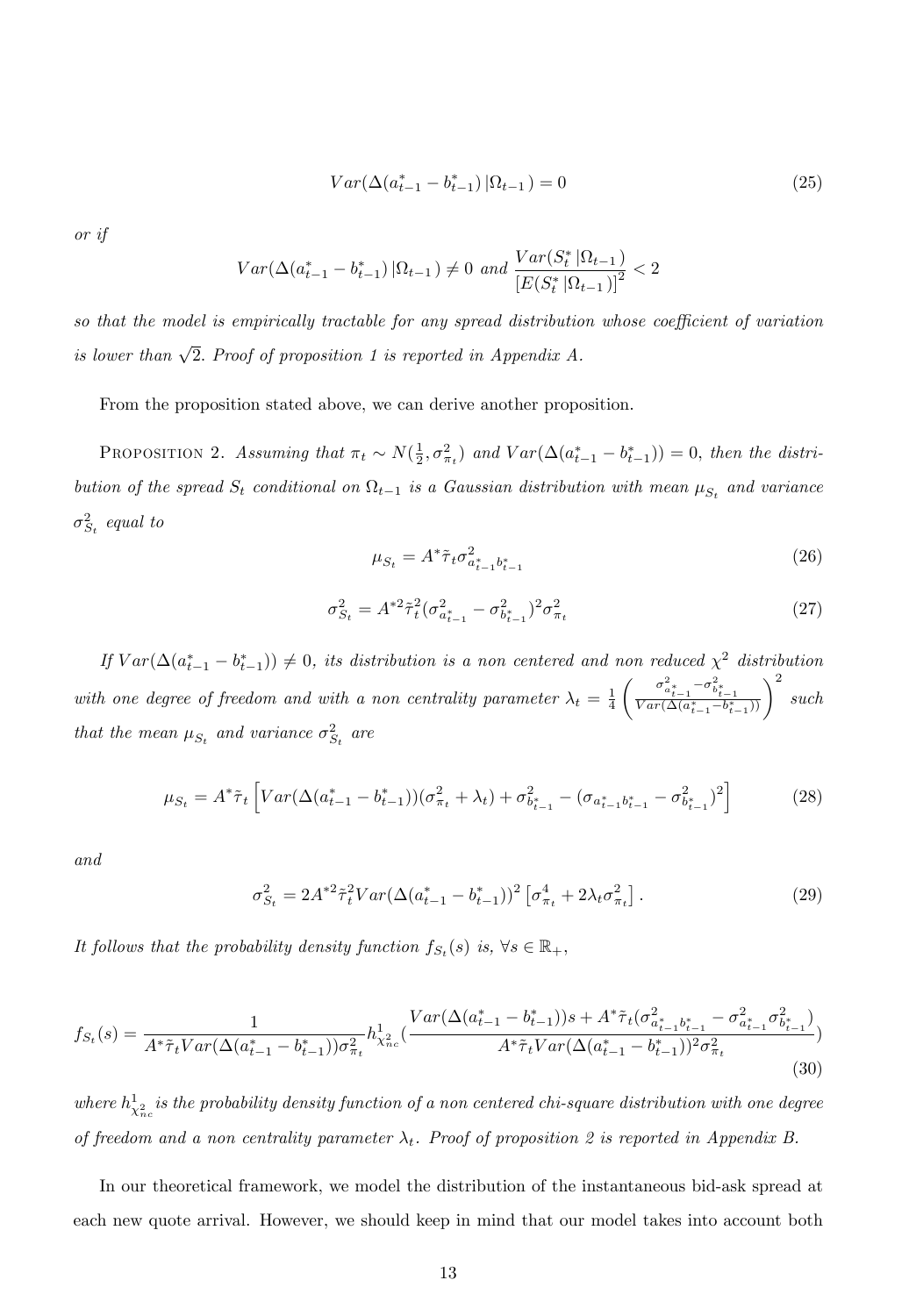bid-ask spread in itself and durations. These two liquidity components are intrinsically linked and both have an impact on the price discovery process: as explained before, a larger expected duration will increase market makers' expectations in terms of the volatility of the asset value revealed by the market, leading dealers to widen their spreads. Therefore, this time dimension has a sizeable effect on the expected optimal quoted bid-ask spread.

From the previous results, we can notice that both the expectation and the variance of the optimal bid-ask spread increase with risk aversion and uncertainty. They are also convex functions in the uncertainty. All these theoretical Öndings show us as expected that these two components have a tendency to widen the expected bid-ask spread but also the spectrum of possible outcomes associated. For illustration purposes, the following figure shows the effect of uncertainty and risk aversion on the level and volatility of the optimal spread.



FIG. 1 First and second moments of the optimal spread for several levels of uncertainty and risk aversion

As shown in Figure 1, the uncertainty starts having an effect on the spread, once the risk aversion increases. The effect of uncertainty is even stronger, when risk aversion increases to high levels. In other words, uncertainty does not ináuence market liquidity when agents are not highly risk averse. However, in period of crisis with risk averse market makers, the uncertainty creates an amplification phenomenon by deteriorating further market liquidity conditions, and rises spread volatility.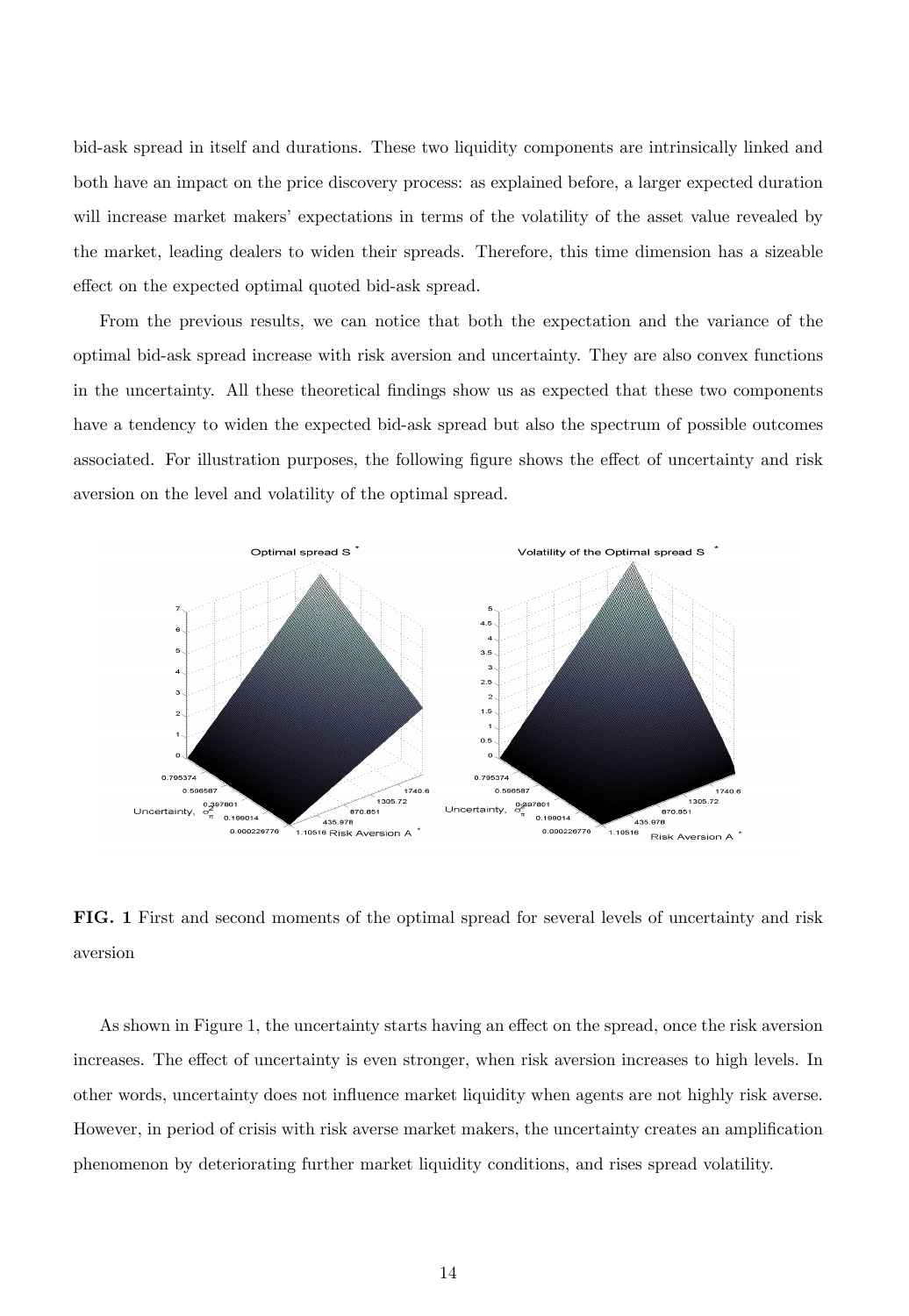#### 3.2. Variance, covariances and durations

To determine the risk aversion, the uncertainty and then the distribution of the expected optimal spreads at any point in time we apply a two-step procedure. We fairly assume that market makers anticipate what future variances will be, based on the observations of the previous price variations. Therefore, we estimate  $\tilde{\Sigma}_t$  by considering the sample covariance matrix over the 100 last transactions. This is related to the memory of the traders. For robustness checks we also applied our model for shorter and longer window size, but this did not modify the further discussed results. Moreover, this non parametric approach is adopted to facilitate the empirical tractability of the model over time.

Therefore, the bid and ask prices vector,  $(\Delta a_t, \Delta b_t)$ , has a variance-covariance matrix according to the following formula :

$$
\left[\Sigma_t \left| \Omega_{t-1} \right.\right] \equiv \left( \begin{array}{cc} \sigma_{a_t^*}^2 & \sigma_{a_t^* b_t^*} \\ \sigma_{a_t^* b_t^*} & \sigma_{b_t^*}^2 \end{array} \right) \tag{31}
$$

with

$$
\sigma_{a_t^*}^2 = \frac{1}{N-1} \sum_{j=1}^N \frac{(\Delta a_{t-j})^2}{\tau_{t-j}}
$$
\n(32)

$$
\sigma_{b_t^*}^2 = \frac{1}{N-1} \sum_{j=1}^N \frac{(\Delta b_{t-j})^2}{\tau_{t-j}}
$$
\n(33)

$$
\sigma_{a_t^* b_t^*} = \frac{1}{N-1} \sum_{j=1}^N \frac{(\Delta b_{t-j})(\Delta a_{t-j})}{\tau_{t-j}}
$$
(34)

where  $N$  is the number of lag price variations considered by the market maker to infer volatility. This gives our instantaneous  $t$ -variance covariance matrix conditional on  $\Omega_{t-1}$ . We also need an expected duration  $\tilde{\tau}_t$  to extract  $(A^*, \sigma_\pi^2)$  at each quote arrival. Durations are assumed to follow an  $AR(p)$  process such that we have some clusters in durations, with the alternation of periods of high frequency revisions with low frequency revisions.

#### 4. EMPIRICAL APPLICATION

#### 4.1. Dataset and Stylized facts on the euro government bond market

To derive the historical paths of our measures of risk aversion and uncertainty, we use high frequency data provided by Thomson Reuters Tick History. We mainly focus our analysis on 6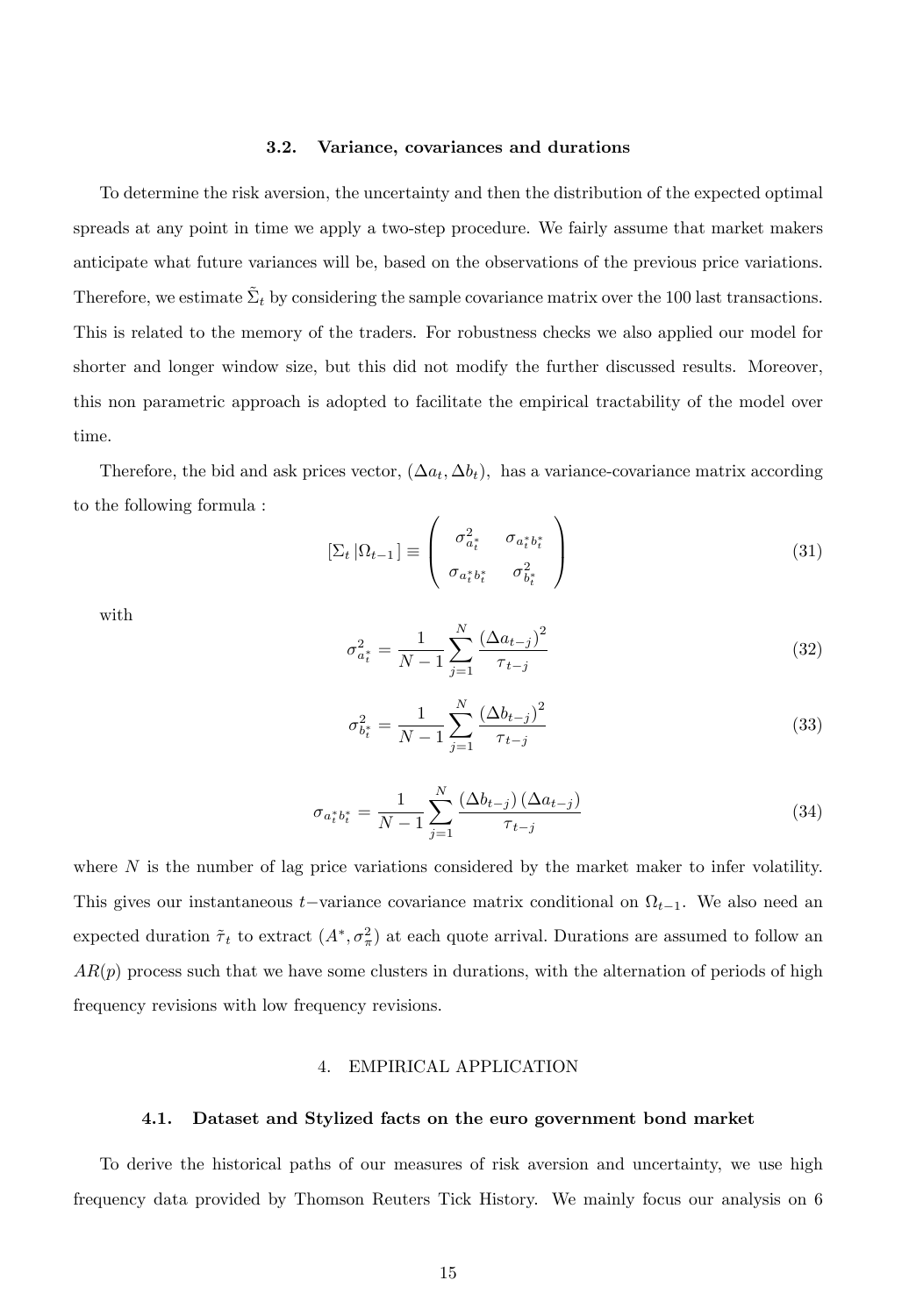European government bonds (France, Germany, Greece, Italy, Portugal, Spain) for three maturities (2, 5 and 10 years). The data cover the period from January 4th, 2007 to September 30th, 2011. The Thomson Reuters Tick History database contains date-and-time stamped bid-ask quotes. At each new quote issuance, the best ask (bid) price, which appears on the screen corresponds to the lowest (highest) price offered by market makers. Therefore, having only access to best prices leads us to call upon the previous model based on a competitive but opaque market, where transaction prices are unknown.

Before trying to extract relevant information from this dataset, we conduct some prior data processing in order to remove non-valid quotations. Observations whose either ask or bid price is equal to zero, bid-ask spread is negative or explosive due to reporting errors are deleted. Moreover, we reduce our sample by only taking quotes which are issued between 8:00 and 18:00 GMT. Indeed, even if government bonds are traded on over-the-counter markets and therefore transactions of such assets may take place all day long, numbers of observed quote issuances are only significant when European markets are open. We can reasonably assume that quotes issued for European bonds on the American or Asian markets, which are relatively scarce, would add no relevant value and could only disturb the running of our analysis. Finally, we remove days which count less than one hundred observations as they could lead to misleading findings.

Table 1 reports some descriptive statistics from the raw data of the different government bonds studied. Major differences appear between mean and median statistics, which indicates the presence of extreme values (confirmed by large standard deviations) for both bid-ask spreads and durations. This confirms that sovereign bond markets are marked by episodes of high volatilities that can result from uncertainty and/or risk aversion. We can notice some heterogeneity across countries and maturities for the quoted bid-ask spreads. In particular, countries recently under stress in the context of the sovereign bond crisis have unsurprisingly recorded larger than usual bid-ask spreads. This feature is clear looking at mean bid-ask spreads but also in the distributions presented in the appendix C. The different humps observed may indicate the presence of time-varying distributions. Durations also show significant differences. Quotes for the French and German bonds are globally revised less frequently than the ones of other countries (see Figures 2 and 3 in the Appendix C).

One stylized fact is that we detect an impact of maturities on spreads and durations as in Elton and Green (1998): the spreads increase with maturities whereas durations decrease with maturities. Such a phenomenon seems to be rather counterintuitive. Indeed, both bid-ask spreads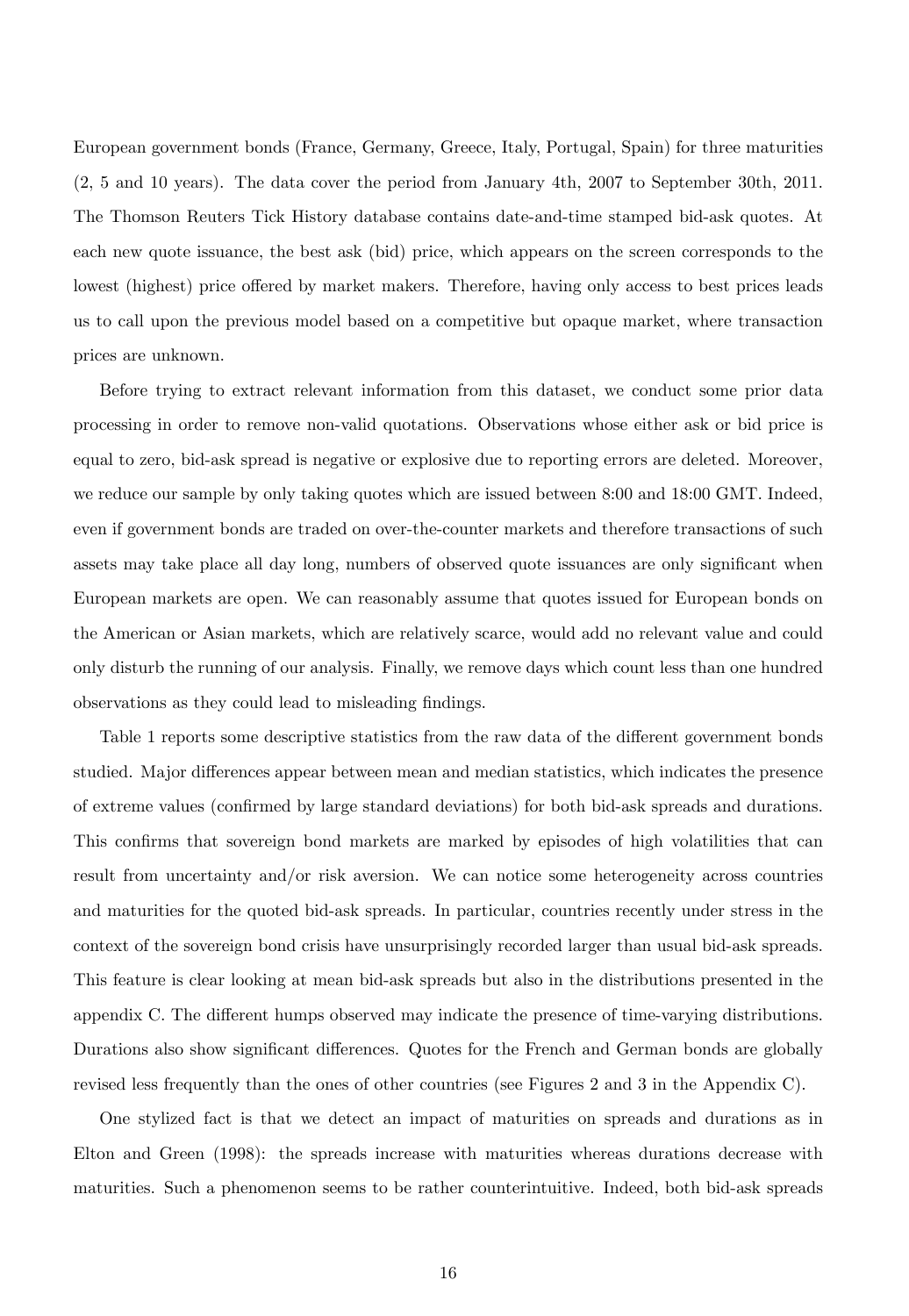| ֚֘֝֕                                                                                                                      |
|---------------------------------------------------------------------------------------------------------------------------|
| ļ                                                                                                                         |
|                                                                                                                           |
|                                                                                                                           |
|                                                                                                                           |
|                                                                                                                           |
|                                                                                                                           |
| ו<br>ו                                                                                                                    |
|                                                                                                                           |
|                                                                                                                           |
|                                                                                                                           |
|                                                                                                                           |
|                                                                                                                           |
|                                                                                                                           |
|                                                                                                                           |
|                                                                                                                           |
|                                                                                                                           |
|                                                                                                                           |
|                                                                                                                           |
|                                                                                                                           |
|                                                                                                                           |
|                                                                                                                           |
|                                                                                                                           |
|                                                                                                                           |
|                                                                                                                           |
|                                                                                                                           |
|                                                                                                                           |
| くくしょう しょうきょうしん くてうけんしゃ くうきょう うくくしきそく ふく                                                                                   |
|                                                                                                                           |
| ١                                                                                                                         |
|                                                                                                                           |
|                                                                                                                           |
|                                                                                                                           |
|                                                                                                                           |
|                                                                                                                           |
| ֘֒                                                                                                                        |
|                                                                                                                           |
|                                                                                                                           |
|                                                                                                                           |
|                                                                                                                           |
|                                                                                                                           |
|                                                                                                                           |
|                                                                                                                           |
|                                                                                                                           |
|                                                                                                                           |
|                                                                                                                           |
|                                                                                                                           |
| -<br>-<br>-<br>-<br>-<br>-<br>-<br>-<br><br>-<br><br><br><br><br><br><br><br><br><br><br><br><br><br><br><br><br><br><br> |
|                                                                                                                           |
| į                                                                                                                         |
|                                                                                                                           |
| $\frac{1}{2}$                                                                                                             |
|                                                                                                                           |
|                                                                                                                           |
| j                                                                                                                         |
|                                                                                                                           |
|                                                                                                                           |
|                                                                                                                           |
| こくり にっこう                                                                                                                  |
|                                                                                                                           |
|                                                                                                                           |
|                                                                                                                           |
|                                                                                                                           |
|                                                                                                                           |
|                                                                                                                           |
|                                                                                                                           |
|                                                                                                                           |
| .<br>.<br>.                                                                                                               |
|                                                                                                                           |
|                                                                                                                           |
|                                                                                                                           |
|                                                                                                                           |
|                                                                                                                           |
|                                                                                                                           |
|                                                                                                                           |
|                                                                                                                           |
|                                                                                                                           |
|                                                                                                                           |
|                                                                                                                           |
|                                                                                                                           |
|                                                                                                                           |
|                                                                                                                           |
|                                                                                                                           |
|                                                                                                                           |
|                                                                                                                           |
| $\frac{1}{2}$                                                                                                             |
| j                                                                                                                         |
|                                                                                                                           |
| ׅ֧֧ׅ֧֧֧ׅ֧֧֧ׅ֧֚֚֚֚֚֚֚֚֚֚֚֚֚֚֚֚֚֚֚֚֚֚֚֚֚֚֚֚֚֚֡֡֡֜֝֬֝֝֓֜֝֓֡֝֬֜֝֓֝֬֜֝֬<br>ļ<br>ł                                              |
| į<br>j<br>I                                                                                                               |
| j<br>í                                                                                                                    |
| $\frac{1}{2}$<br>ļ                                                                                                        |
|                                                                                                                           |
| $\begin{array}{c} \hline \end{array}$<br>١                                                                                |
|                                                                                                                           |
| l                                                                                                                         |
| ١                                                                                                                         |
| ś                                                                                                                         |
| ï                                                                                                                         |
| Ì<br>l<br>I                                                                                                               |

Notes: The table reports summary statistics for the different European government bonds studied. From high frequency data, mean, median and standard deviation are computed for the whole period considered (from the start of Notes: The table reports summary statistics for the different European government bonds studied. From high frequency data, mean, median and standard deviation are computed for the whole period considered (from the start of the sample to September 2011).

|                |       |        | ${\tt Spread}$            |       |        | Duration (in seconds)     |
|----------------|-------|--------|---------------------------|-------|--------|---------------------------|
|                | Mean  | Median | <b>Standard Deviation</b> | Mean  | Median | <b>Standard Deviation</b> |
| DE2YTRR        | 0.041 | 0,04   | 0.089                     | 33,74 | 20,91  | 68,32                     |
| DE5YTRR        | 0.052 | 0.04   | 0,071                     | 17,68 | 13,85  | 33,42                     |
| DE10YTRR       | 0,055 | 0.04   | 0,098                     | 15,76 | 13,09  | 31,02                     |
| FR2YTRR        | 0.05  | 0.03   | 0,06                      | 52,60 | 41,27  | 86,49                     |
| FR5YTRR        | 0.059 | 0.03   | 0,077                     | 51,32 | 40,36  | 74,84                     |
| FR10YTRR       | 0.094 | 0,05   | 0,148                     | 35.18 | 33,04  | 45,82                     |
| ES2YTRR        | 0,104 | 0,04   | 0,146                     | 14,04 | 9,06   | 32,80                     |
| ES5YTRR        | 0,116 | 0.04   | 0,172                     | 12,23 | 8,07   | 26,96                     |
| ES10YTRR       | 0.135 | 0.05   | 0,207                     | 11,21 | 8,06   | 25,12                     |
| <b>IT2YTRR</b> | 0,082 | 0.04   | 0.01                      | 16,64 | 9,21   | 41.74                     |
| IT5YTRR        | 0.090 | 0.05   | 0,115                     | 14,79 | 9,73   | 29,16                     |
| IT10YTRR       | 0.094 | 0.05   | 0.119                     | 13,85 | 9,93   | 25,78                     |
| PT2YTRR        | 0,179 | 0,05   | 0,324                     | 11,03 | 7,06   | 29,14                     |
| PT5YTRR        | 0,252 | 0,06   | 0,437                     | 11,35 | 7,75   | 27,13                     |
| PT10YTRR       | 0.304 | 0.05   | 0,576                     | 13,73 | 9,94   | 25,79                     |
| GR2YTRR        | 0,27  | 0,04   | 0,369                     | 17,60 | 10,84  | 38,09                     |
| GR5YTRR        | 0.486 | 0.05   | 0,839                     | 19,09 | 10,08  | 48,96                     |
| GR10YTRR       | 0.601 | 0.06   | 0,936                     | 17,03 | 11.67  | 36,88                     |
|                |       |        |                           |       |        |                           |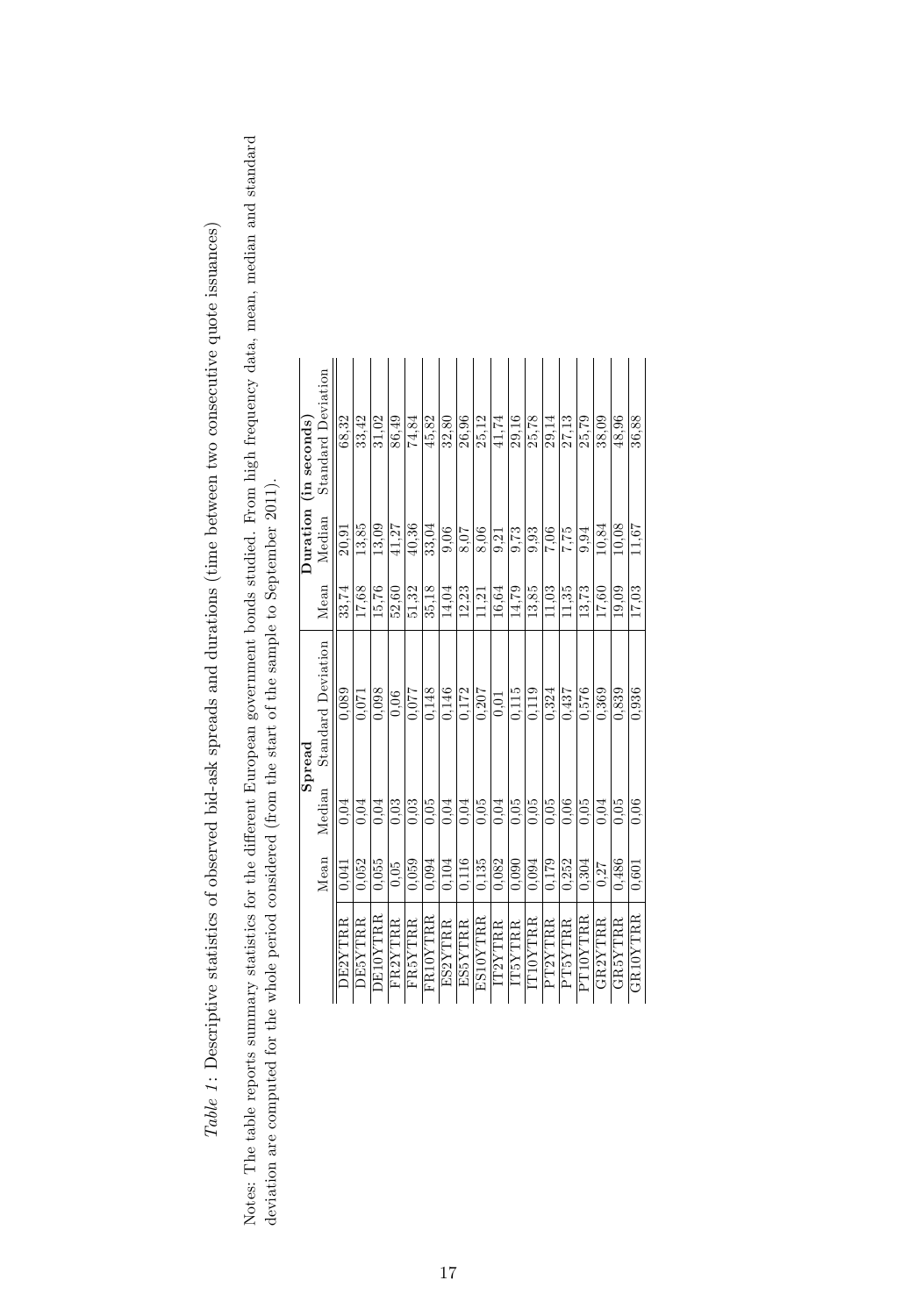and durations between two quote issuances can be seen as liquidity indicators. They should both rise when market conditions deteriorate: when an asset is assumed less liquid, risk averse and uncertain market makers widen the spread offered by way of hedging and transactions (and therefore quote revisions) occur less often. Nevertheless, another explanation can be brought to the fore: presence of smaller durations does not mean, in a screen-quote process, that the asset in question is traded more frequently. This can reflect a high uncertainty and/or risk aversion environment in which market makers revise their quotes more often in order to protect themselves from potential large price variations or informed traders.

We display in Appendix C the historical evolutions of the daily median bid-ask spreads (Figure 4). Even if we observe some heterogeneity across countries and maturities regarding quoted spreads, the period before May 2010 was globally marked by a surge in this liquidity indicator and then a significant drop after the intervention of the ECB. This stylized fact is obvious for peripheral countries. We must however point out that spreads of France and Germany have broadened at the outbreak of the crisis and then shrunk maybe due to some  $flight-to-quality$  effects. Looking at the bid-ask spread volatilities (Figure 5), the past evolutions exhibit two groups of countries. For France and Germany, spread volatilities remain relatively steady over the whole period with some episodes of higher but contained standard deviations in the market. On the other hand, for the second group of countries, volatilities started sharply increasing with the emergence of the European sovereign bond crisis. Suddenly, after April-May 2010, spread volatilities seem to vanish, leading us to wonder whether this drop is due to lower risk aversion or uncertainty.

The historical paths of the daily median durations between two consecutive quote issuances are also provided in appendix C (Figure 6). Similar comments that the ones mentioned about the quoted bid-ask spreads can be made. In addition, for the very recent period and for all maturities, durations reached unprecedented low levels especially for Spain, Italy, Portugal, Greece and to a lesser extent for Germany. We may suppose that in a period of crisis the high level of uncertainty leads market maker to more frequently revise their quotes.

#### 4.2. The European government bond crisis

The model previously presented and its empirical counterpart are applied to the analysis of the Securities Markets Programme [SMP] of the ECB. To our knowledge, this is the first paper looking at the impact of the SMP program in such a way. The graphical results are therefore displayed into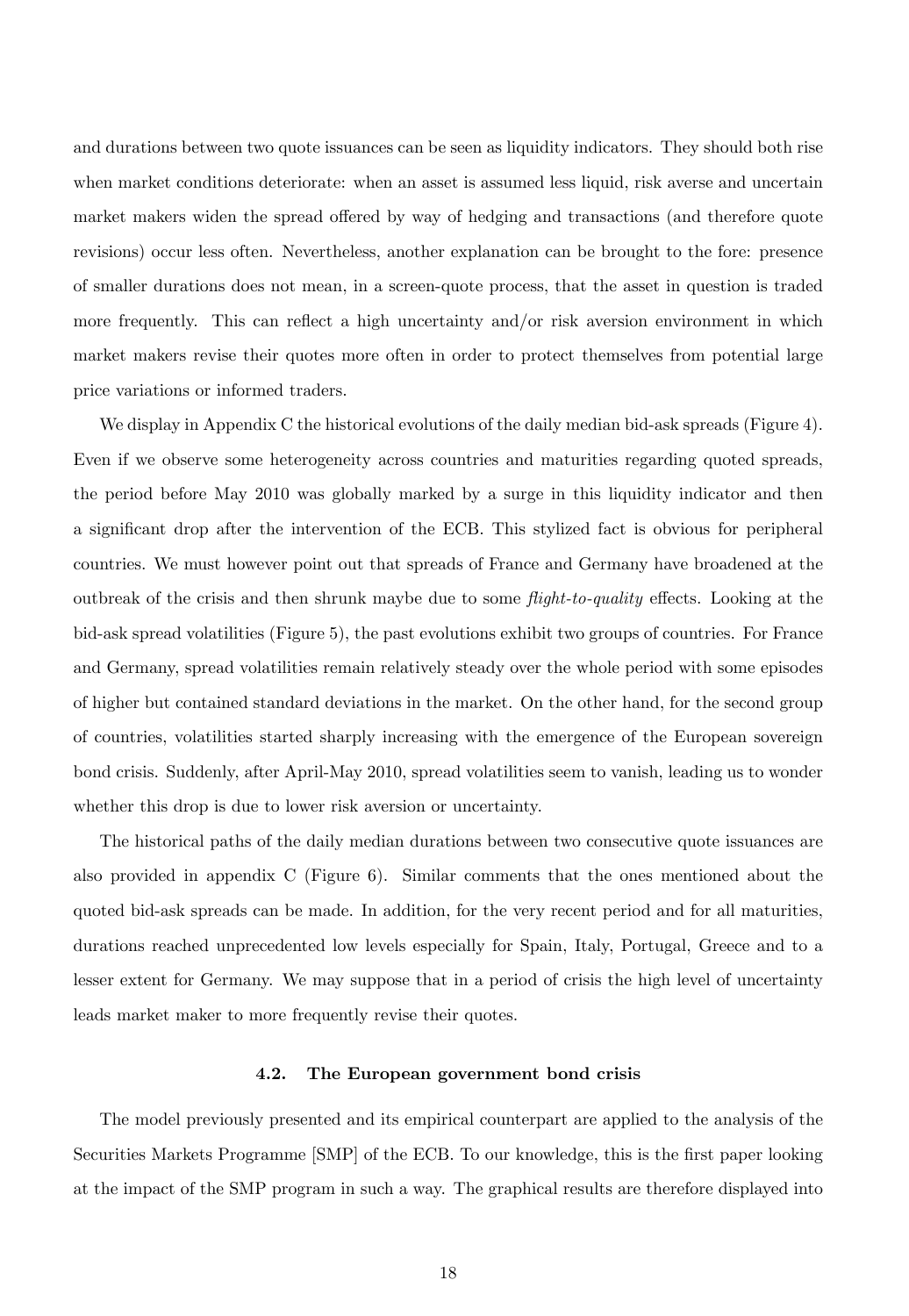two parts, before and after mid-January 2010 , i.e. four months before the SMP announcement of May the 9th, 2010 when significant signs of the sovereign bond crisis can be perceived until the end of September 2011 that also capture the effects of the second wave of the SMP.

From equation 22, we directly see that risk aversion is key to the definition of the spread. Indeed, if the  $A$  coefficient is nought, then the spread is zero, whatever is the level of uncertainty in the market. On the other side, even if uncertainty is nought, it does not mean that the spread is zero but the market efficiently reveals the asset value at the midquote.

Figure 7 in the appendix D exhibits the evolutions of the daily median of risk aversion and uncertainty for the 2-year maturity. Firstly, we can notice that the variability of these measures are quite high but contained. Market makers' risk aversion towards Germany is the lowest one. For Italy, Greece and Portugal, some spikes in this measure appear during the summer-autumn 2009 until the beginning of 2010. On the other hand, for France, we observe high risk aversion just before the burst of the subprime bubble, before the collapse of Lehman Brothers and during summer-autumn 2009. In terms of uncertainty, France and Germany present the lowest levels, which means that the price discovery process is the most efficient for them. Follows Spain, Italy and finally Greece and Portugal as the more uncertain markets. Uncertainty regarding Spain, Italy and Portugal reaches high levels during the summer 2007 whereas the one towards France and Italy only spikes at the beginning of 2008.

We can notice that for Spain, Italy, Portugal and Greece, bid-ask spreads soared during October 2008 and the beginning of 2010. However, the increase during 2008 was much smaller than the one observed during the sovereign bond crisis.

In general, for the 5-year and 10-year maturities, in Figures  $8$  and  $9$ , we observe a significant decrease in risk aversion during October 2008 with the surge of the Lehman Brothers crisis. This remains true for the most of the countries until spring 2009. Most of the countries have taken advantage of some flight-to-quality and liquidity effects. From April 2009, we notice that in Portugal, Greece, Italy and Spain, risk aversion progressively increases without reaching the pre-crisis levels and to finally surge at the beginning of 2010 for Portugal and Greece.

Regarding uncertainty, we globally observe that the 5-year maturity bonds are the ones with the highest coefficients compared to the other maturities. We observe high levels of uncertainty during the 2007 crisis for the 2-year maturity whereas the same phenomenon is noticed for the 5 and 10-year maturities during the 2008 crisis. This indicates that agents have expected some long-lasting effects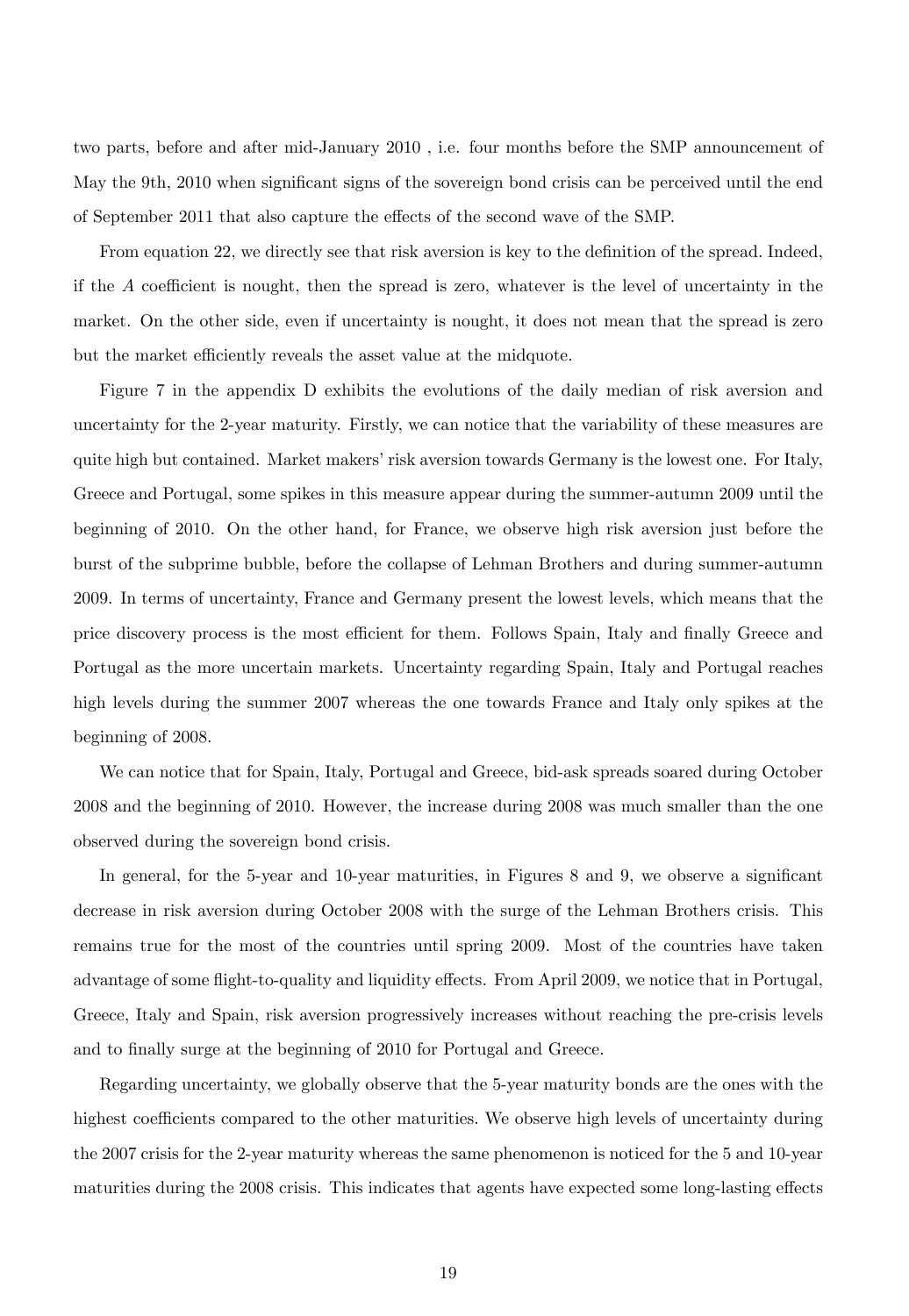of the 2008 crisis compared to the 2007 turmoil.

#### 4.3. The Securities Market Programme

Given the deteriorating situation on the Greek bond market and to annihilate any contagion phenomena to other countries, the Euro area Governing Council opted to implement the Security Market Programme [SMP]. This decision was suddenly taken in the weekend of May  $9^{th}$  2010 to be effective on Monday  $10^{th}$ . This implied some striking changes in our indicators, reflecting a strong reversal in market makers' sentiment on every bond segment.

Following May  $10^{th}$ , the communication at the Euro area level has killed global uncertainty for Greece, Portugal, Italy and Spain (Figures 10, 11 and 12). Going further into the interpretation of these results, the following reasoning seems the most plausible. After the introduction of the SMP, durations, spread volatilities and, to a lesser extent, spread levels dramatically decreased. In our model, for some given risk aversion and uncertainty levels, duration is supposed to have the same impact, in terms of magnitude, on both expected spreads and spread volatilities. Therefore, if risk aversion and uncertainty had remained constant after May 2010, the observed drop in duration should have been coupled with equivalent falls in the expected spread and its volatility. Yet, the amplitudes of the falls are not similar: spread volatilities dropped much more than spreads themselves. This phenomenon reflects the fact that uncertainty has been mainly killed with the SMP. However, market makers, who became more risk averse, still kept on protecting themselves by quoting relatively large bid-ask spreads whose size did not vary that much. On the contrary, for France and Germany, uncertainty remained at some similar levels or even rose at some point in time after the implementation of the programme. This is in line with the risk-pooling mechanism at the Euro area level, that is also revealed by the dynamics of the risk aversion measure. Indeed, risk aversion for Portugal, Italy, Spain and France (only for the 2 and 5-year maturities) increased after the announcement of the SMP whereas it decreased, at teh beggining, for Greece. Consequently, the collective support beyond this mechanism has lowered the threat of dramatic isolated situations in the Euro area. However, from spring 2011, risk aversion starts increasing again for countries under programme and for bigger countries like Spain and Italy.

These adverse dynamics motivated a second wave of interventions, launched on August  $8^{th}$  2011, with the decision to extend the purchases to Italian and Spanish government bonds in order to ease off the pressures on the sovereign bond markets. This second phase of the SMP has kept on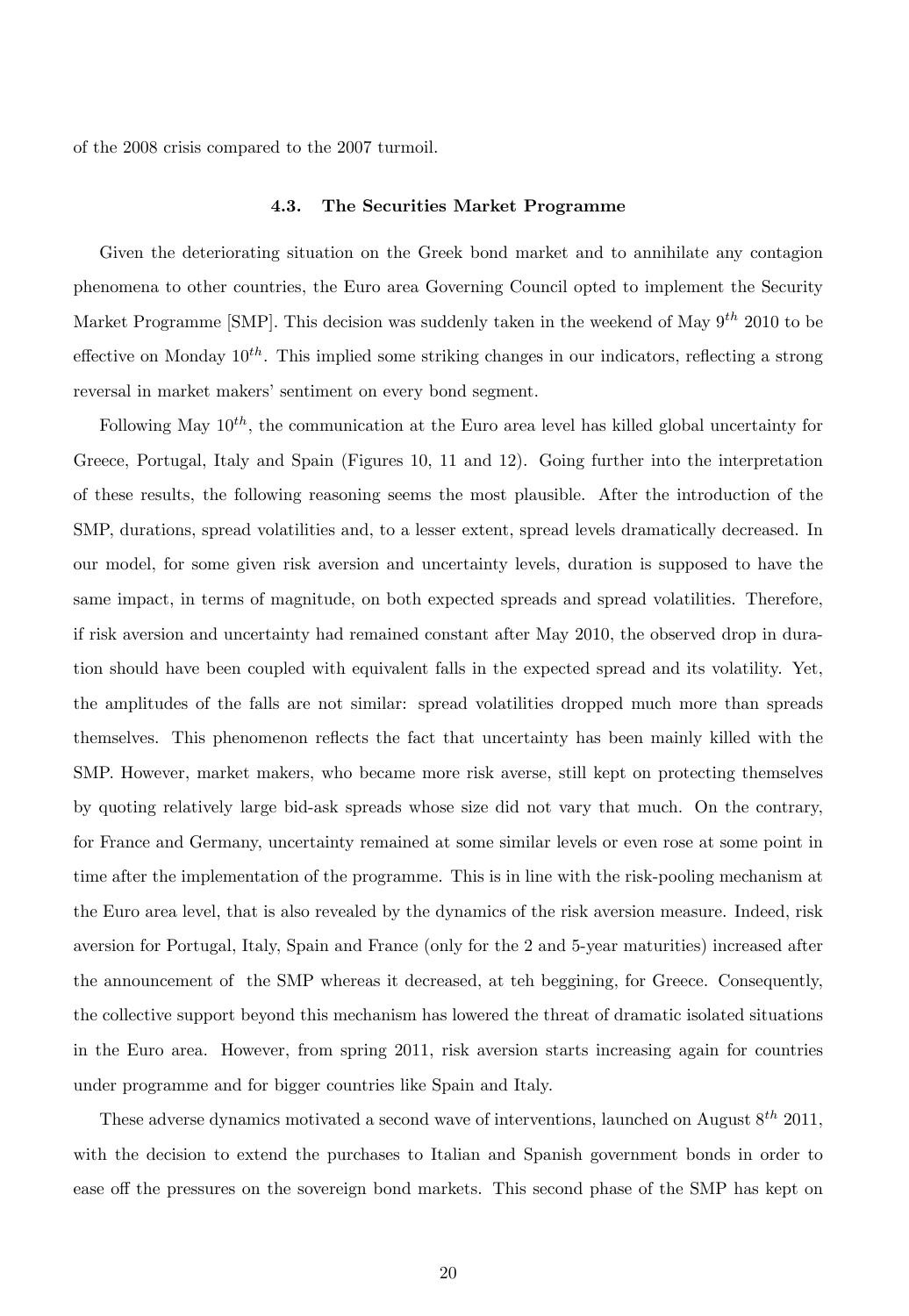lowering the relatively small uncertainty left for Spain, Italy, Portugal and Greece. At the same time, it has managed to reduce the recently increasing uncertainty for France and Germany that had not stopped rising since the implementation of the first SMP in May 2010. The effects on risk aversion are however different across peripheral countries. Whereas, for Greece and Portugal, the reactivation of the SMP by the ECB had an immediate beneficial effect, it would seem that such interventions for Italy and Spain made market makers more risk averse, even if the spread rate visa-vis German bonds has decreased by about 100bp on the Örst days. The impact of the programme on market mechanisms can still be debated.

In one direction, the Securities Markets Programme is a success since it guaranteed that market uncertainty would not deteriorate liquidity conditions any further. However, these market interventions cannot, stricto sensus, be a substitute for economic fundamental based programmes (as it is implemented at the same time to solve debt management issues) since risk aversion reflects agents sentiment towards intrinsic fundamental of the traded asset. One drawback of market interventions is to make credible and signal the threat of a default risk, so that public interventions may only have a limited impact if the decrease of market uncertainty is lower than the increase in risk aversion. At the extreme, this may even render market interventions useless over the long-term to restore sovereign bond market efficiency.

#### 5. CONCLUSION

Market participants during crises usually face high risk and a lot of information, potentially contradictory, that may complicate the pricing of some assets. In this paper, we introduce, in a model for opaque OTC markets, the uncertainty dimension, that makes market makers reluctant to participate in the price discovery process. Even if participants are not explicitly ambiguity averse we show that the level of uncertainty, coupled with risk aversion, has a direct impact on the bid-ask spreads and thus can deteriorate market liquidity. In particular, the high levels of uncertainty and risk aversion during crises tend to give higher probability to very large bid-ask spreads. Thus, thanks to our model, we are able to extract at each quote arrival instantaneous bid-ask spread whose shape directly depends on the degrees of uncertainty and risk aversion that markets encounter. Beyond the theoretical analysis of uncertainty, the proposed model presents an empirical tractability that allows for the analysis of the euro area bond market crisis. In particular, we empirically analyzed risk aversion and uncertainty on a pool of six countries (France, Germany, Greece, Spain, Italy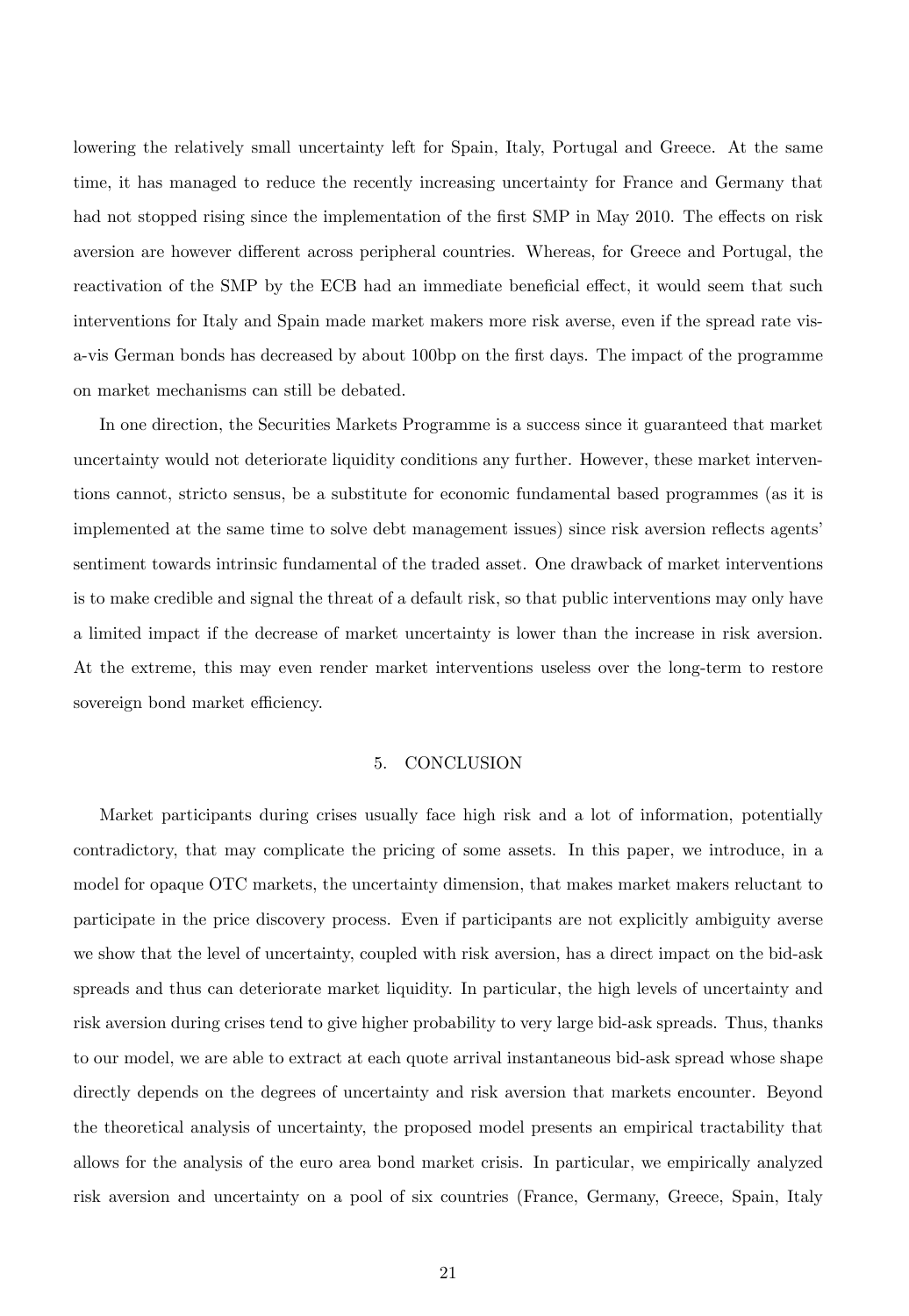and Portugal) for three maturities (2, 5 and 10 years) and had a closer look on the impact of announcement of the Securities Market Programme in May 2010.

Our main conclusions are as follows. First, the historical evolutions of our risk aversion and uncertainty measures reveal periods of severe tensions that occurred in the sovereign bond market between 2007 and the beginning of 2011. As expected, they mainly coincide with the subprime crisis, the Lehman Brotherís bankruptcy episode and the sovereign debt episode. Our model allows us to have a better understanding of what happened in these markets in terms of liquidity. For instance, during the summer 2007, market makers quoting short-term maturity European government bonds were both risk averse and uncertain regarding the outcome of the financial turmoil. On the other hand, medium and long-term maturities seem to have not been affected in the same way by the subprime crisis: first a decrease in risk aversion tends to reflect the  $fliqht-to-liquidity/quality$  phenomena, but with a very high level of uncertainty surrounding market dynamics; from 2009 onwards, the first effects of a weak market sentiment against fiscal issues in sovereign bond markets started to be reflected in prices and liquidity. Finally, in 2010-2011, the crisis is clearly revealed by the risk aversion of the market makers, and the uncertainty coefficient until the implementation of the SMP by the ECB that killed market uncertainty and broadly improved liquidity conditions. However, one main adverse effect of these interventions is to increase the risk aversion across countries, even for those that are not targeted by credit rating discrimination among euro area countries.

In terms of monetary policy implications, this paper provides some insights to better understand the impact of the several measures that the ECB has adopted so far to ease off on the pressures in these markets. The Securities Markets Programme has succeeded in restoring market efficiency by killing market uncertainty. The implicit resolution to not allow the default of any country in the Euro area and the ability to directly intervene to provide funding appeared as a really strong and collective commitment. However, the announcement has the adverse consequences to rise risk aversion over all Euro area members due to the risk-pooling mechanism beyond this commitment, except for Greece which has taken advantage of this decision. In this direction, public authorities need to be vigilant by using market interventions since the market liquidity gain by killing uncertainty, may be overcome by higher risk aversion, given the signal of a credible threat of default risk and contagion.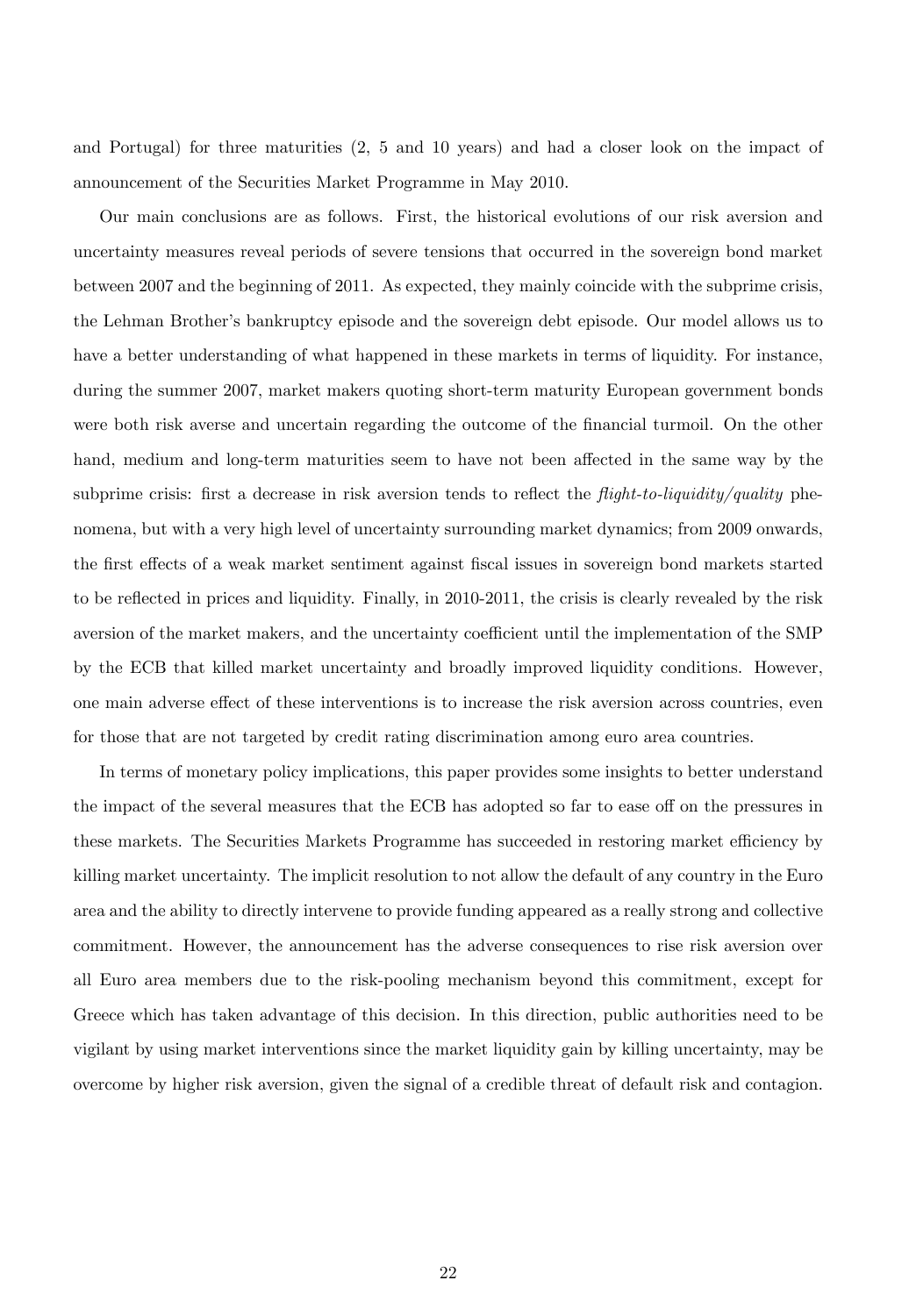#### References:

Amihud Y., and Mendelson H., 1991, Liquidity, Maturity, and the Yields on U.S. Treasury. Securities, Journal of Finance, vol. 46, pp 1411-25.

Biais B., 1993, Price formation and equilibrium liquidity in fragmented and centralized markets, Journal of Finance, vol. 48-1, pp. 157-185.

Chacko G., Jurek J., and Stafford E., 2008, The Price of Immediacy, American Finance Association, vol. 63-3, pp. 1253-1290.

Domowitz I. and Wang J., 1994, Auctions as Algorithms: Computerized trade execution and price discovery, Journal of Economic Dynamics and Control, vol. 18, pp. 19-60.

Duffie D., Gârleanu N., and Pedersen L. H., 2007, Valuation in Over-The-Counter Markets, Review of Financial Studies, vol. 20-6 , pp. 1865-1900.

Dunne P.G., Moore M.J., and Portes R., 2007, Benchmark Status In Fixed Income Asset Markets, Journal of Business Finance and Accounting, vol. 34, pp. 1615-1634.

Easley D. and O'Hara M., 2010, Microstructure and Ambiguity, Journal of Finance, vol 65-5, pp. 1817-1848.

Elton E.J., and Green T.C., 1998, Tax and Liquidity Effects in Pricing Government Bonds, Journal of Finance, vol. 53 -5, pp 1533-1562.

Engle R. and Russell J., 1998, Autoregressive Conditional Duration: A New Model for Irregularly Spaced Transaction Data, Econometrica, vol. 66-5, pp. 1127-62.

Fleming M.J., 2003, Measuring Tresury Market Liquidity, *Economic Policy Review, September,* pp 83-108.

Gilboa I. and Schmeidler D., 1989, Maxmin Expected Utility with a Non-unique Prior, Journal of Mathematical Economics , vol. 18, pp. 141-153.

Goldreich D., Hanke B, and Nath P., 2005, The Price of Future Liquidity: Time-Varying Liquidity in the U.S. Treasury Market, Review of Finance vol 9-5, pp. 1-32.

Illeditsch P., 2009, Ambiguous Information, Risk Aversion, and Asset pricing, Working paper, University of Pennsylvania.

Klibanoff P., Marinacci M., and Mukerji S., 2005, A Smooth Model of Decision Making under Ambiguity, Econometrica, vol. 73-6, pp. 1849-1892.

Knight F., 1921, Risk, Ambiguity, and Profit, *Houghton, Mifflin, Boston, MA.* 

Krishnamurthy A., 2002, The Bond/Old-bond Spread, *Journal of Financial Economics*, vol.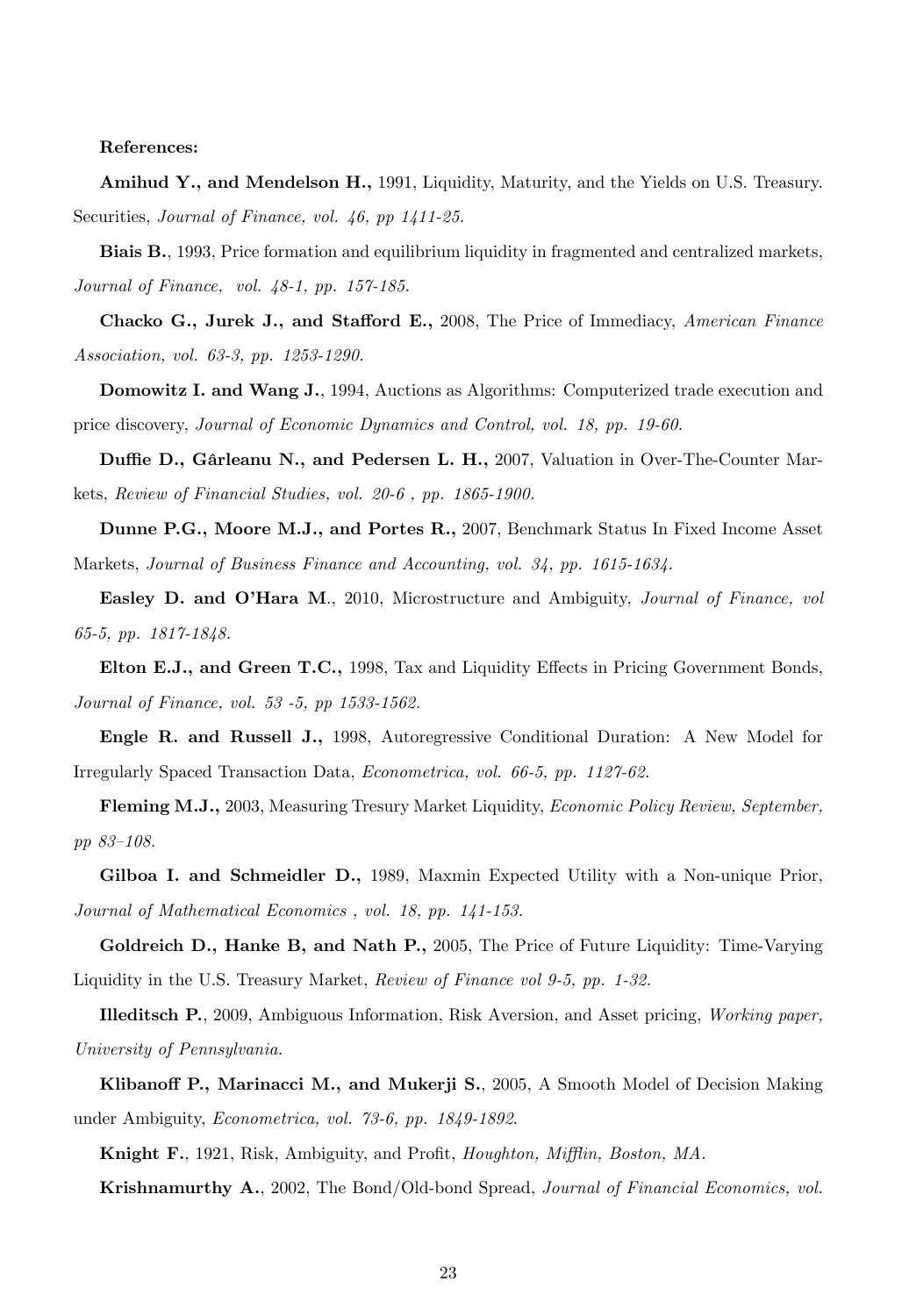66, pp. 463-506.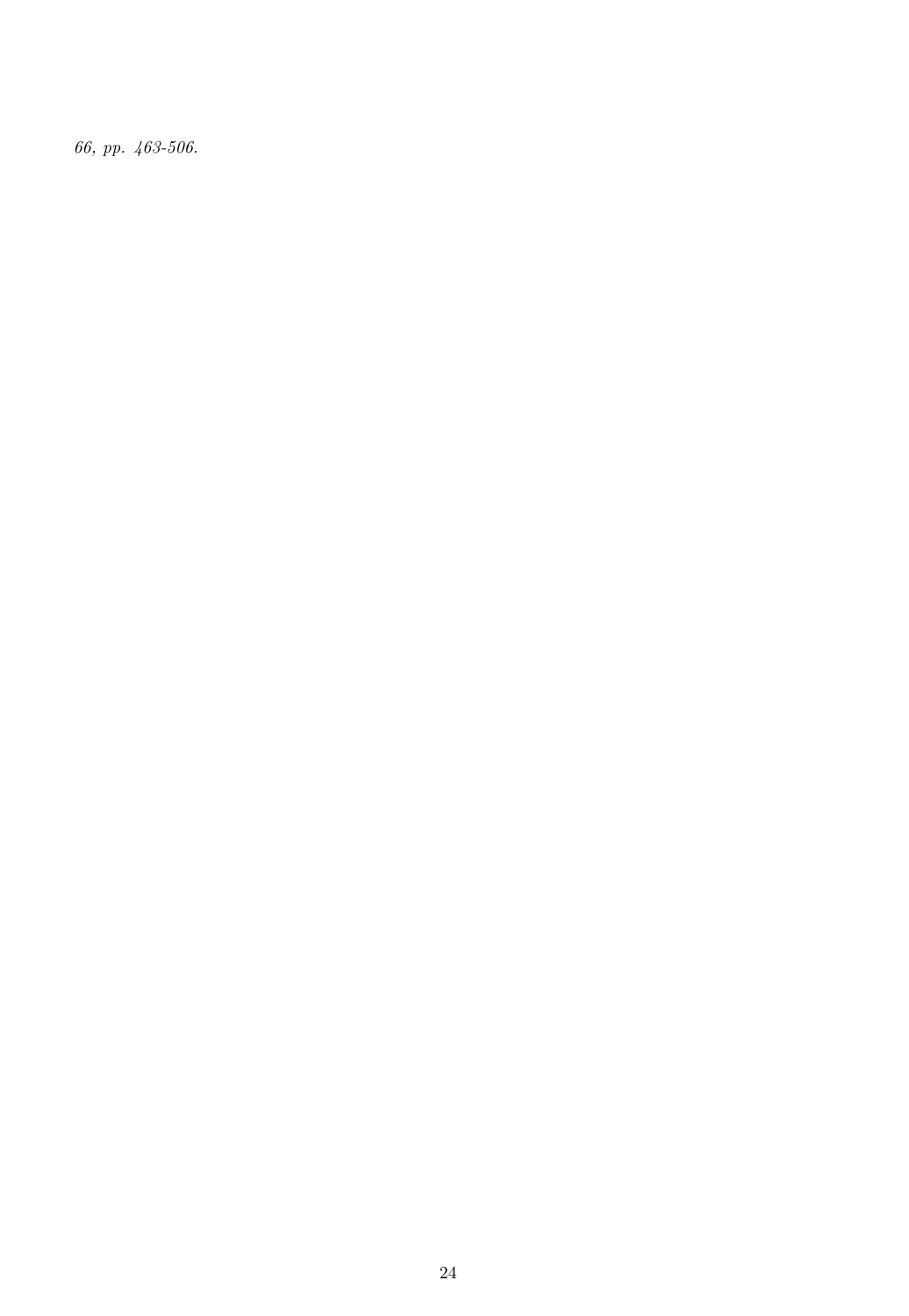#### 6. APPENDIX

#### Appendix A.

*Proof of Proposition 1.* From the assumption that  $\pi_t \sim N(\frac{1}{2}, \sigma_{\pi_t}^2)$  and the formula (18) and (19), we get:

$$
E(S_t^* | \Omega_{t-1}) = E(A^* \tilde{\tau}_t \left[ \pi_t^2 \sigma_{a_{t-1}^*}^2 + (1 - \pi_t)^2 \sigma_{b_{t-1}^*}^2 + 2\pi_t (1 - \pi_t) \sigma_{a_{t-1}^* b_{t-1}^*} \right] | \Omega_{t-1}). \tag{35}
$$
  
\n
$$
= A^* \tilde{\tau}_t (E[\pi_t^2 Var(\Delta(a_{t-1}^* - b_{t-1}^*)) | \Omega_{t-1}] +
$$
  
\n
$$
2E[\pi_t (\sigma_{a_{t-1}^* b_{t-1}^*}^2 - \sigma_{b_{t-1}^*}^2) | \Omega_{t-1}] + \sigma_{b_{t-1}^*}^2)
$$
  
\n
$$
= A^* \tilde{\tau}_t [Var(\Delta(a_{t-1}^* - b_{t-1}^*)) E(\pi_t^2 | \Omega_{t-1}) +
$$
  
\n
$$
2(\sigma_{a_{t-1}^* b_{t-1}^*}^2 - \sigma_{b_{t-1}^*}^2) E(\pi_t | \Omega_{t-1}) + \sigma_{b_{t-1}^*}^2]
$$
  
\n
$$
= A^* \tilde{\tau}_t [\sigma_{\pi_t}^2 Var(\Delta(a_{t-1}^* - b_{t-1}^*)) + \frac{1}{4} Var(\Delta(a_{t-1}^* + b_{t-1}^*))]
$$

and

$$
Var(S_t^* | \Omega_{t-1}) = A^{*2} \tilde{\tau}_t^2 (Var(\Delta(a_{t-1}^* - b_{t-1}^*))^2 Var(\pi_t^2 | \Omega_{t-1}) +
$$
  
\n
$$
4(\sigma_{b_{t-1}^*}^2 - \tilde{\sigma}_{a_{t-1}^* b_{t-1}^*})^2 Var(\pi_t | \Omega_{t-1}) +
$$
  
\n
$$
4(\sigma_{b_{t-1}^*}^2 - \sigma_{a_{t-1}^* b_{t-1}^*}) Var(\Delta(a_{t-1}^* - b_{t-1}^*)) Cov(\pi_t, \pi_t^2 | \Omega_{t-1}))
$$
  
\n
$$
= A^{*2} \tilde{\tau}_t^2 (2Var(\Delta(a_{t-1}^* - b_{t-1}^*))^2 \sigma_{\pi_t}^4 + (\sigma_{a_{t-1}^*}^2 - \sigma_{b_{t-1}^*}^2)^2 \sigma_{\pi_t}^2)
$$
\n(36)

as  $\pi_t \sim N(\mu, \sigma_{\pi_t}^2)$  (with  $\mu = \frac{1}{2}$ ) then  $Var(\pi_t^2 | \Omega_{t-1}) = E((\pi_t^2 - E(\pi_t^2))^2) = E(\pi_t^4) - E(\pi_t^2)^2 =$  $E(\pi_t^4) - (\sigma_{\pi_t}^2 + \mu^2)^2$  as  $E(\pi_t^2) = \sigma_{\pi_t}^2 + E(\pi_t)^2$ 

As the kurtosis coefficient of a Gaussian distribution equals 3,  $E((\pi_t - E(\pi_t))^4) = 3\sigma_{\pi_t}^4$ . Moreover, the skewness coefficient is equal to 0,  $E((\pi_t - E(\pi_t))^3) = 0$ .

Then, after some mathematical computation, as  $E(\pi_t^4) = 3\sigma_{\pi_t}^4 - 6\sigma_{\pi_t}^2\mu^2 - 3\mu^4 + 4\mu E(\pi_t^3)$  and  $E(\pi_t^3) = \mu^3 + 3\mu\sigma_{\pi_t}^2$ , we obtain  $Var(\pi_t^2 | \Omega_{t-1}) = 2\sigma_{\pi_t}^4 + 4\sigma_{\pi_t}^2\mu^2$  and  $Cov(\pi_t, \pi_t^2 | \Omega_{t-1}) = \sigma_{\pi_t}^2$ .

If we have  $Var(\Delta(a_{t-1}^* - b_{t-1}^*)) = 0$  (then  $Var(\Delta(a_{t-1}^* + b_{t-1}^*)) \neq 0$  and  $\sigma_{a_{t-1}^*}^2 - \sigma_{b_{t-1}^*}^2 \neq 0$ otherwise neither the ask nor the bid price move between  $t - 2$  and  $t - 1$ , which is impossible) then from 35 and 36,  $A^* = \frac{4E(S_t^* | \Omega_{t-1})}{\tilde{\tau}_t Var(\Delta(a_{t-1}^* + b_{t-1}^*))}$  and  $\sigma_{\pi_t}^2 = \frac{Var(S_t^* | \Omega_{t-1})}{A^{*2} \tilde{\tau}_t^2 (\sigma_{a_{t-1}^*}^2 - \sigma_{b_{t-1}^*}^2)^2}$ 

From the system of two equations 35 and 36 of the first and second moment of the expected quoted spread at t conditional on the information set  $\Omega_{t-1}$ , we can derive the value of the risk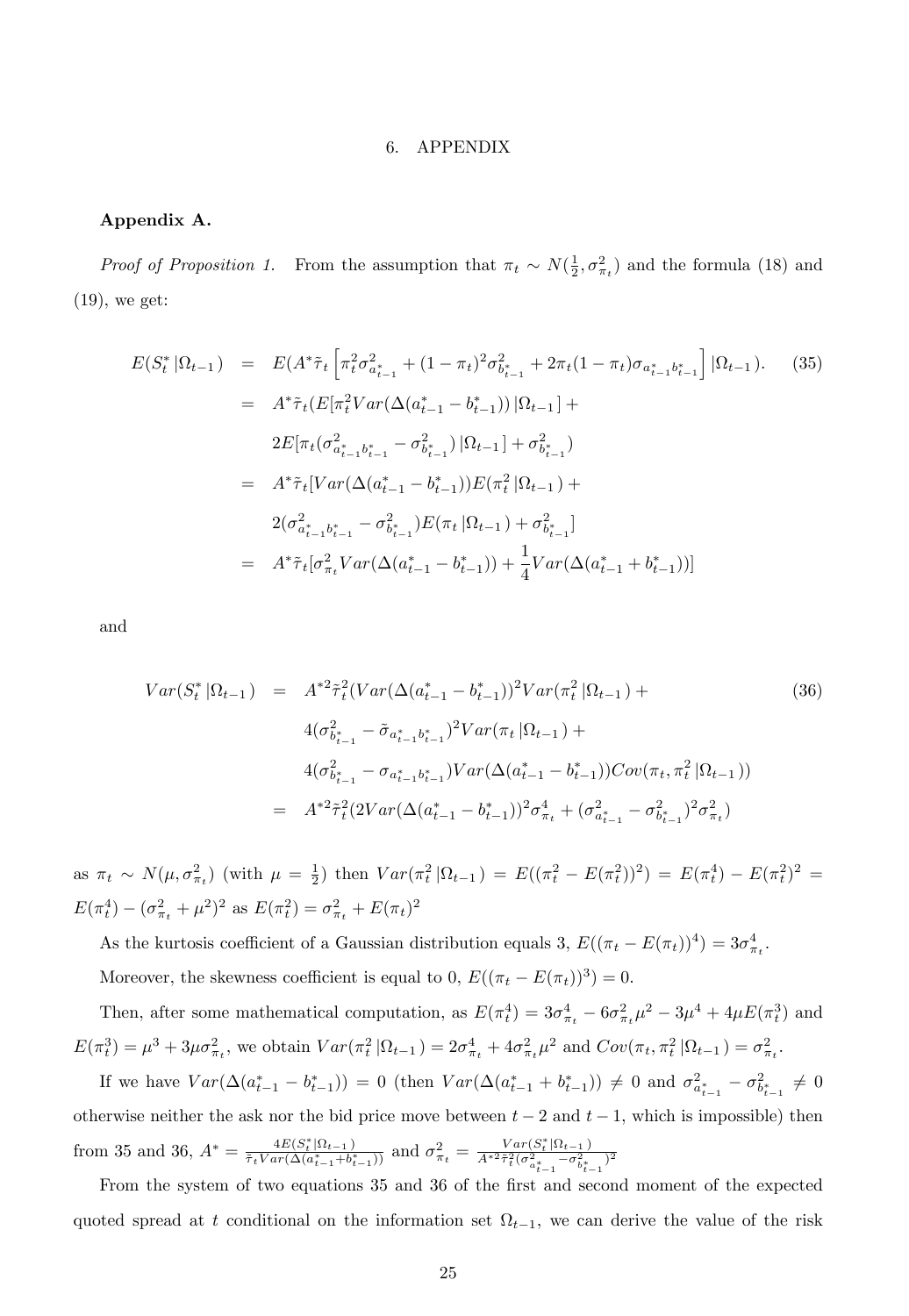aversion coefficient  $A^*$  and the variance of the coefficient  $\pi_t$  (measure of uncertainty). By extracting an expression of  $A^*$  from Equation 35 as follows

$$
A^* = \frac{E(S_t^* | \Omega_{t-1})}{\tilde{\tau}_t [\sigma_{\pi_t}^2 Var(\Delta(a_{t-1}^* - b_{t-1}^*)) + \frac{1}{4}Var(\Delta(a_{t-1}^* + b_{t-1}^*))]},
$$

we can obtain a quadratic equation for  $\sigma_{\pi_t}^2$ . Indeed from Equation 36 we have

$$
Var(S_t^* | \Omega_{t-1}) = \left( \frac{E(S_t^* | \Omega_{t-1})}{\tilde{\tau}_t [\sigma_{\pi_t}^2 Var(\Delta(a_{t-1}^* - b_{t-1}^*)) + \frac{1}{4} Var(\Delta(a_{t-1}^* + b_{t-1}^*))]} \right)^2 \times (37)
$$
  

$$
\tilde{\tau}_t^2 (2Var(\Delta(a_{t-1}^* - b_{t-1}^*))^2 \sigma_{\pi_t}^4 + (\sigma_{a_{t-1}^*}^2 - \sigma_{b_{t-1}^*}^2)^2 \sigma_{\pi_t}^2)
$$

so that the quadratic equation for  $\sigma_{\pi_t}^2$  is the following:

$$
(Var(\Delta(a_{t-1}^* - b_{t-1}^*))^2 Var(S_t^* |\Omega_{t-1}) - 2Var(\Delta(a_{t-1}^* - b_{t-1}^*))^2 E(S_t^* |\Omega_{t-1})^2) \sigma_{\pi_t}^4 + (38)
$$
  

$$
(\frac{1}{2}Var(\Delta(a_{t-1}^* - b_{t-1}^*))Var(\Delta(a_{t-1}^* + b_{t-1}^*))Var(S_t^* |\Omega_{t-1}) - (\sigma_{a_{t-1}^*}^2 - \sigma_{b_{t-1}^*}^2)^2 E(S_t^* |\Omega_{t-1})^2) \sigma_{\pi_t}^2 + (1 + \frac{1}{16}Var(\Delta(a_{t-1}^* + b_{t-1}^*))^2 Var(S_t^* |\Omega_{t-1})
$$
  
0.

We denote

 $=$ 

$$
\alpha = Var(\Delta(a_{t-1}^* - b_{t-1}^*))^2 Var(S_t^* |\Omega_{t-1}) - 2Var(\Delta(a_{t-1}^* - b_{t-1}^*))^2 E(S_t^* |\Omega_{t-1})^2
$$
  

$$
\beta = \frac{1}{2} Var(\Delta(a_{t-1}^* - b_{t-1}^*)) Var(\Delta(a_{t-1}^* + b_{t-1}^*)) Var(S_t^* |\Omega_{t-1}) - (\sigma_{a_{t-1}^*}^2 - \sigma_{b_{t-1}^*}^2)^2 E(S_t^* |\Omega_{t-1})^2
$$
  

$$
\gamma = \frac{1}{16} Var(\Delta(a_{t-1}^* + b_{t-1}^*))^2 Var(S_t^* |\Omega_{t-1})
$$

The discriminant  $\Delta$  of this quadratic equation is equal to

$$
\Delta = \beta^2 - 4\alpha\gamma
$$
\n
$$
= \left[\frac{1}{2}Var(\Delta(a_{t-1}^* - b_{t-1}^*))Var(\Delta(a_{t-1}^* + b_{t-1}^*))Var(S_t^*|\Omega_{t-1}) - (\sigma_{a_{t-1}}^2 - \sigma_{b_{t-1}}^2)^2 E(S_t^*|\Omega_{t-1})^2\right]^2
$$
\n
$$
-\frac{1}{4}Var(\Delta(a_{t-1}^* + b_{t-1}^*))^2 Var(S_t^*|\Omega_{t-1}) \times
$$
\n
$$
(Var(\Delta(a_{t-1}^* - b_{t-1}^*))^2 Var(S_t^*|\Omega_{t-1}) - 2Var(\Delta(a_{t-1}^* - b_{t-1}^*))^2 E(S_t^*|\Omega_{t-1})^2)
$$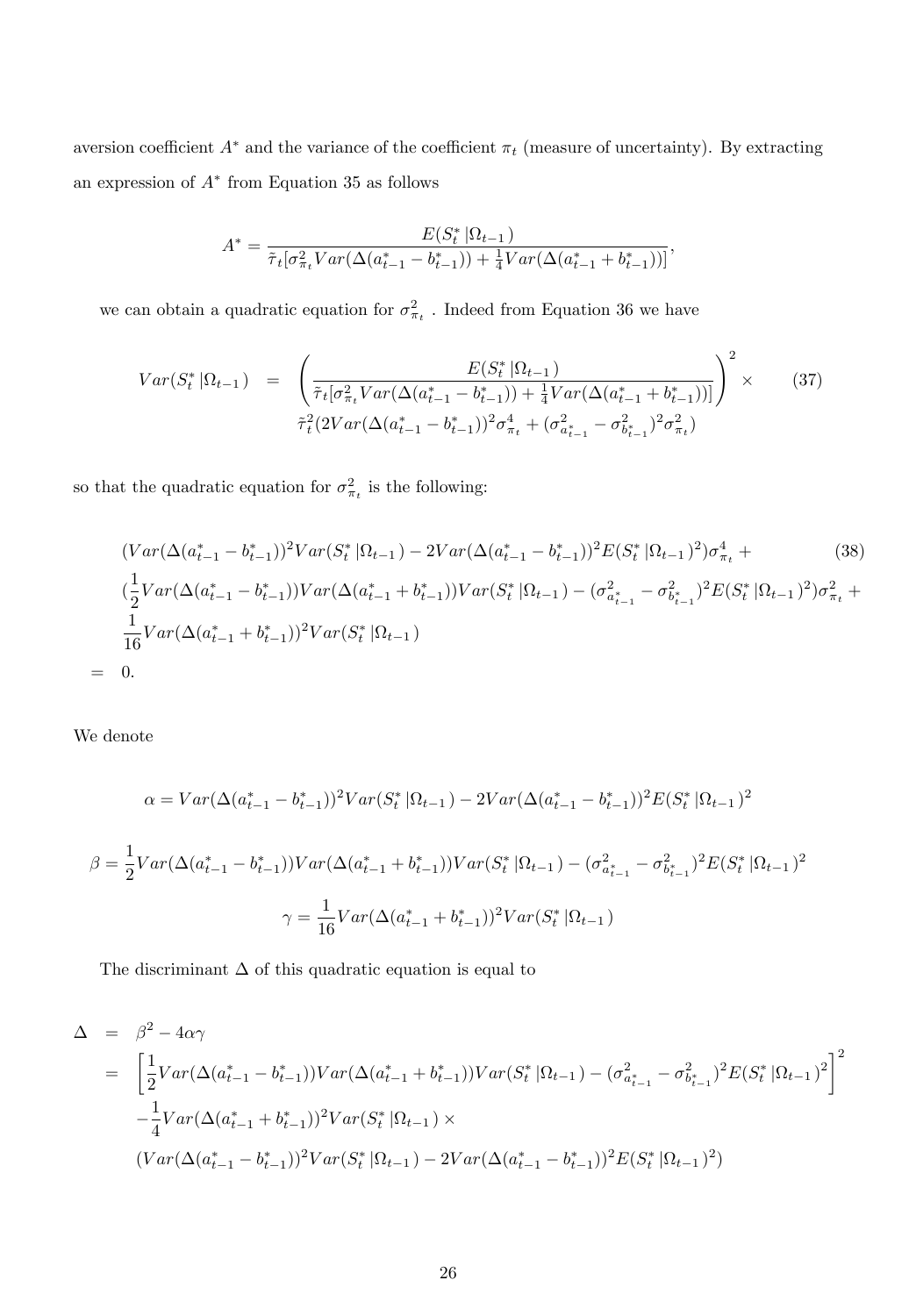Assume that the condition  $\frac{var(S_t^* | \Omega_{t-1})}{[E(S_t^* | \Omega_{t-1})]^2}$  < 2 is verified, then the second term of the discriminant is strictly positive and there exist two real roots of the quadratic equation. Besides, as the two roots are respectively equal to  $x_1 = \frac{-\beta - \sqrt{\Delta}}{2\alpha}$  and  $x_2 = \frac{-\beta + \sqrt{\Delta}}{2\alpha}$ , we can compute

$$
x_1 x_2 = \frac{\beta^2 - \Delta}{4\alpha^2}
$$
  
=  $\frac{\gamma}{\alpha}$   
=  $\frac{\frac{1}{16}Var(\Delta(a_{t-1}^* + b_{t-1}^*))^2 Var(S_t^* | \Omega_{t-1})}{Var(\Delta(a_{t-1}^* - b_{t-1}^*))^2 Var(S_t^* | \Omega_{t-1}) - 2Var(\Delta(a_{t-1}^* - b_{t-1}^*))^2 E(S_t^* | \Omega_{t-1})^2}$ 

The product of the two roots is negative if  $\frac{var(S_t^* | \Omega_{t-1})}{[E(S_t^* | \Omega_{t-1})]^2} < 2$  as assumed. Under such assumption, there exist one unique positive real root and one unique negative real root. It follows that we have a unique positive solution for the uncertainty  $\sigma_{\pi_t}^2$ , and necessarily a unique solution for  $A^*$  the risk aversion coefficient.  $Q.E.D.$ 

#### Appendix B.

*Proof of Proposition 2.* From equation 20 and assuming  $Var(\Delta(a_{t-1}^* - b_{t-1}^*)) \neq 0$  (the other case is straightforward and quite simple), we can rewrite the optimal bid-ask spread  $S_t^*$  (whose the random part comes from  $\pi_t$  and which is conditional on  $\Omega_{t-1}$ : we do not precise it at each step of the proof):

$$
S_{t}^{*} = A^{*}\tilde{\tau}_{t} \left[ \pi_{t}^{2}\sigma_{a_{t-1}^{*}}^{2} + (1 - \pi_{t})^{2}\sigma_{b_{t-1}^{*}}^{2} + 2\pi_{t}(1 - \pi_{t})\sigma_{a_{t-1}^{*}b_{t-1}^{*}} \right].
$$
  
\n
$$
= A^{*}\tilde{\tau}_{t} \left[ Var(\Delta(a_{t-1}^{*} - b_{t-1}^{*}))\pi_{t}^{2} + 2\pi_{t}(\sigma_{a_{t-1}^{*}b_{t-1}^{*}} - \sigma_{b_{t-1}^{*}}^{2}) + \sigma_{b_{t-1}^{*}}^{2} \right].
$$
  
\n
$$
= A^{*}\tilde{\tau}_{t} \left[ Var(\Delta(a_{t-1}^{*} - b_{t-1}^{*})) \left[ \pi_{t}^{2} + 2\pi_{t} \frac{(\sigma_{a_{t-1}^{*}b_{t-1}^{*}} - \sigma_{b_{t-1}^{*}}^{2})}{Var(\Delta(a_{t-1}^{*} - b_{t-1}^{*}))} \right] + \sigma_{b_{t-1}^{*}}^{2} \right].
$$
  
\n
$$
= A^{*}\tilde{\tau}_{t} \left[ Var(\Delta(a_{t-1}^{*} - b_{t-1}^{*})) \left[ \left( \pi_{t} + \frac{(\sigma_{a_{t-1}^{*}b_{t-1}^{*}} - \sigma_{b_{t-1}^{*}}^{2})}{Var(\Delta(a_{t-1}^{*} - b_{t-1}^{*}))} \right)^{2} - \frac{(\sigma_{a_{t-1}^{*}b_{t-1}^{*}} - \sigma_{b_{t-1}^{*}}^{2})^{2}}{Var(\Delta(a_{t-1}^{*} - b_{t-1}^{*}))^{2}} \right] + \sigma_{b_{t-1}^{*}}^{2} \right].
$$
  
\n
$$
= A^{*}\tilde{\tau}_{t} \left[ Var(\Delta(a_{t-1}^{*} - b_{t-1}^{*})) \left( \pi_{t} + \frac{(\sigma_{a_{t-1}^{*}b_{t-1}^{*}} - \sigma_{b_{t-1}^{*}}^{2})}{Var(\Delta(a_{t-1}^{*} - b_{t-1}^{*}))} \right)^{2} + \sigma_{b_{t-1}^{*}}^{2} - \frac{(\sigma_{a
$$

As  $Y_t = \pi_t + \frac{(\sigma_{a_{t-1}^*b_{t-1}^*} - \sigma_{b_{t-1}^*}^2)}{Var(\Delta(a_{t-1}^* - b_{t-1}^*))}$  $\frac{\sqrt{a_{i-1}}a_{i-1}^2 \cdots a_{i-1}}{\sqrt{a_{i-1}}a_{i-1}^2}$  follows a Gaussian distribution whose mean is  $\frac{1}{2}$  $\frac{\sigma^2_{a^*_{t-1}} - \sigma^2_{b^*_{t-1}}}{Var(\Delta(a^*_{t-1} - b^*_{t-1}))}$ and variance  $\sigma_{\pi_t}^2$ ,  $Z_t =$  $\sqrt{2}$  $\pi_t + \frac{(\sigma_{a_{t-1}^*b_{t-1}^*}-\sigma_{b_{t-1}^*}^2)}{Var(\Delta(a_{t-1}^*-b_{t-1}^*))}$  $\frac{(\sigma_{a_{t-1}^*b_{t-1}^*}-\sigma_{b_{t-1}^*}^2)}{Var(\Delta(a_{t-1}^*-b_{t-1}^*) )}\Bigg)^2$  follows a non centered and non reduced  $\chi_1^2$ distribution with one degree of freedom. According to the formula of a non centered  $\chi^2$  distribution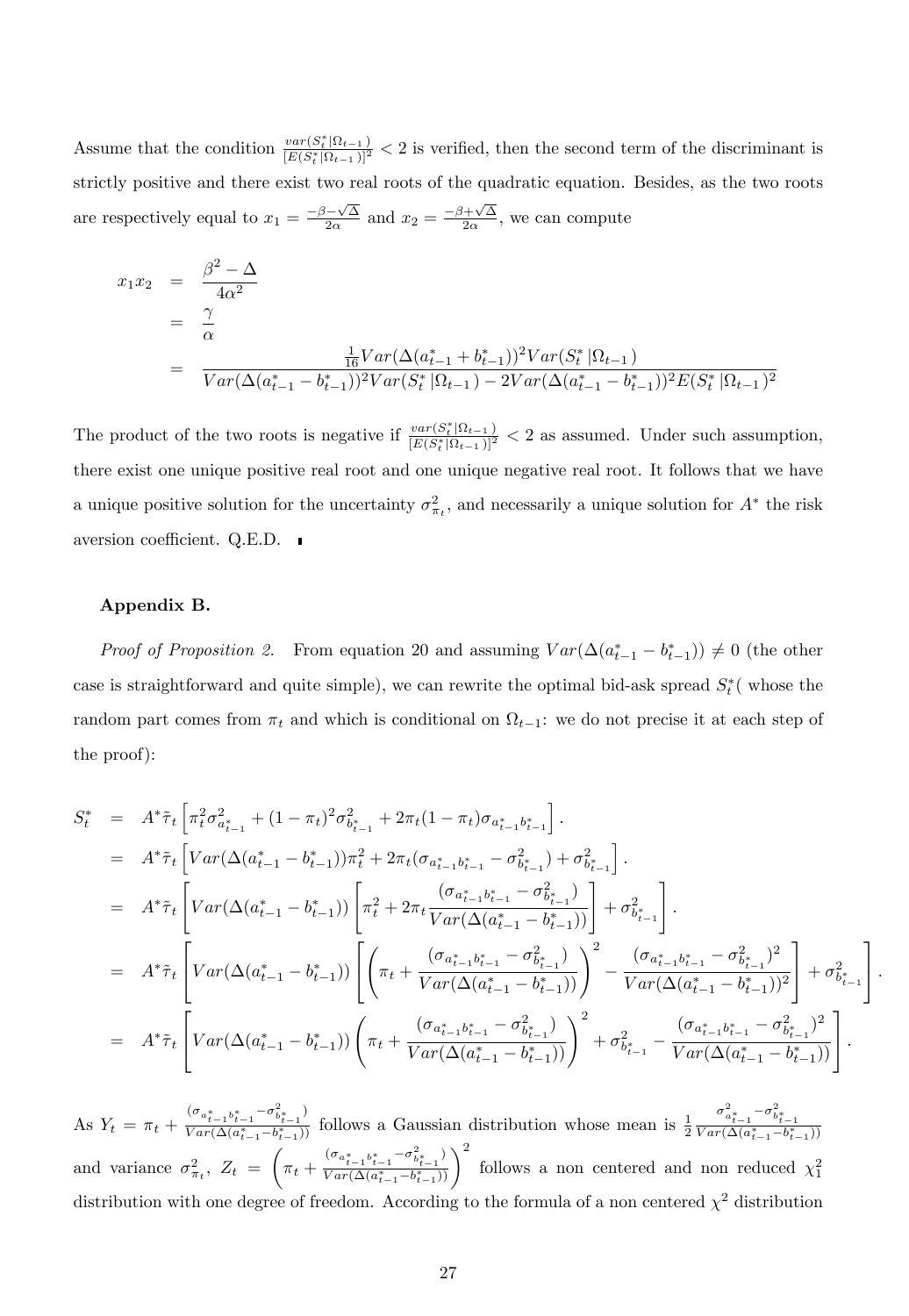and after some calculations, its mean and variance are

$$
\mu_{Z_t} = \sigma_{\pi_t}^2 + \lambda_t
$$

$$
\sigma_{Z_t} = 2\sigma_{\pi_t}^4 + 4\lambda_t \sigma_{\pi_t}^2
$$

where  $\lambda_t = \frac{1}{4}$  $\left(\frac{\sigma^2_{a^*_{t-1}}-\sigma^2_{b^*_{t-1}}}{Var(\Delta(a^*_{t-1}-b^*_{t-1}))}\right)^2.$ 

Therefore,  $S_t^*$  follows a non centered and non reduced  $\chi^2$  distribution with one degree of freedom and with mean and variance equal to

$$
\mu_{S_t} = A^* \tilde{\tau}_t \left[ Var(\Delta(a_{t-1}^* - b_{t-1}^*)) (\sigma_{\pi_t}^2 + \lambda_t) + \sigma_{b_{t-1}}^2 - \frac{(\sigma_{a_{t-1}^* b_{t-1}^*} - \sigma_{b_{t-1}^*}^2)^2}{Var(\Delta(a_{t-1}^* - b_{t-1}^*))} \right]
$$
  

$$
\sigma_{S_t}^2 = 2A^{*2} \tilde{\tau}_t^2 Var(\Delta(a_{t-1}^* - b_{t-1}^*))^2 \left[ \sigma_{\pi_t}^4 + 2\lambda_t \sigma_{\pi_t}^2 \right].
$$
 (39)

In addition, for  $\forall s \in \mathbb{R}_+$ ,

$$
F_{S_t}(s) = P(S_t \le s)
$$
  
\n
$$
= P(\left(\pi_t + \frac{(\sigma_{a_{t-1}^*b_{t-1}^*} - \sigma_{b_{t-1}^*}^2)}{Var(\Delta(a_{t-1}^* - b_{t-1}^*))}\right)^2 - \frac{(\sigma_{a_{t-1}^*b_{t-1}^*} - \sigma_{b_{t-1}^*}^2)^2}{Var(\Delta(a_{t-1}^* - b_{t-1}^*))^2} + \frac{\sigma_{b_{t-1}^*}^2}{Var(\Delta(a_{t-1}^* - b_{t-1}^*))}
$$
  
\n
$$
\leq \frac{s}{A^*\tilde{\tau}_t Var(\Delta(a_{t-1}^* - b_{t-1}^*))}
$$
  
\n
$$
= P(\left(\pi_t + \frac{(\sigma_{a_{t-1}^*b_{t-1}^*} - \sigma_{b_{t-1}^*}^2)}{Var(\Delta(a_{t-1}^* - b_{t-1}^*))}\right)^2 \leq
$$
  
\n
$$
\frac{s}{A^*\tilde{\tau}_t Var(\Delta(a_{t-1}^* - b_{t-1}^*))} + \frac{(\sigma_{a_{t-1}^*b_{t-1}^*} - \sigma_{b_{t-1}^*}^2)^2}{Var(\Delta(a_{t-1}^* - b_{t-1}^*))^2} - \frac{\sigma_{b_{t-1}^*}^2}{Var(\Delta(a_{t-1}^* - b_{t-1}^*))}
$$
  
\n
$$
= P(\frac{1}{\sigma_{\pi_t}^2} \left(\pi_t + \frac{(\sigma_{a_{t-1}^*b_{t-1}^*} - \sigma_{b_{t-1}^*}^2)}{Var(\Delta(a_{t-1}^* - b_{t-1}^*))}\right)^2 \leq
$$
  
\n(41)

$$
\frac{s}{A^{*} \tilde{\tau}_{t}\sigma_{\pi_{t}}^{2}Var(\Delta(a_{t-1}^{*}-b_{t-1}^{*}))}+\frac{(\sigma_{a_{t-1}^{*}b_{t-1}^{*}}-\sigma_{b_{t-1}^{*}}^{2})^{2}}{\sigma_{\pi_{t}}^{2}Var(\Delta(a_{t-1}^{*}-b_{t-1}^{*}))^{2}}-\frac{\sigma_{b_{t-1}^{*}}^{2}}{\sigma_{\pi_{t}}^{2}Var(\Delta(a_{t-1}^{*}-b_{t-1}^{*}))})
$$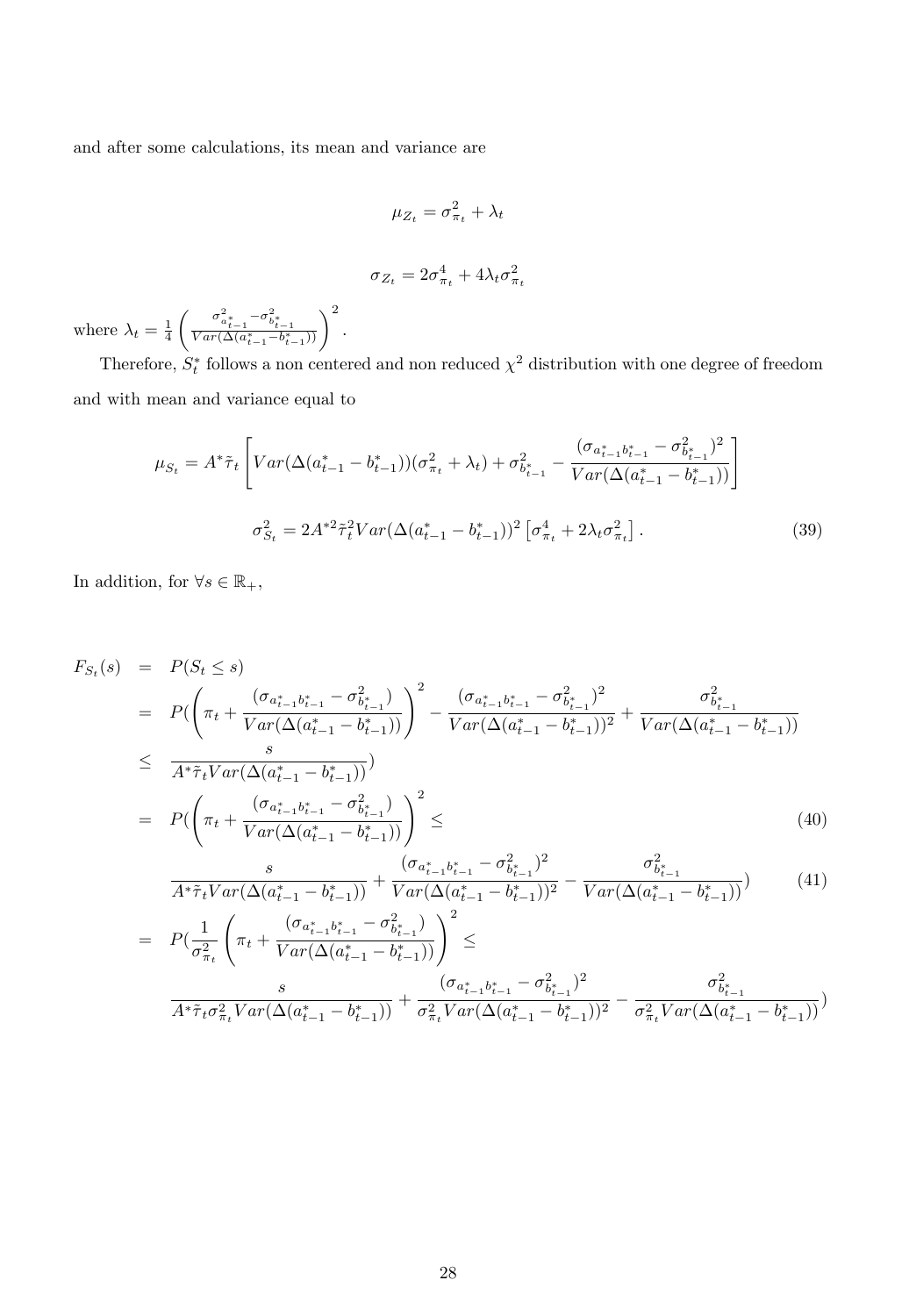As  $\frac{Z_t}{\sigma_{\pi_t}^2}$  follows a non centered  $\chi_1^2$  distribution,  $\forall s \in \mathbb{R}_+$  we have,

$$
f_{S_t}(s) = \frac{dF_{S_t}(s)}{ds}
$$
  
= 
$$
\frac{1}{A^*\tilde{\tau}_t Var(\Delta(a_{t-1}^* - b_{t-1}^*))\sigma_{\pi_t}^2} \times
$$
  

$$
h_{\chi_{nc}^2}^1(\frac{Var(\Delta(a_{t-1}^* - b_{t-1}^*))s + A^*\tilde{\tau}_t(\sigma_{a_{t-1}^*b_{t-1}^*}^2 - \sigma_{a_{t-1}^*}^2\sigma_{b_{t-1}^*}^2)}{A^*\tilde{\tau}_t Var(\Delta(a_{t-1}^* - b_{t-1}^*))^2\sigma_{\pi_t}^2})
$$

where  $h^1_{\chi^2_{nc}}$  is the probability density function of a non centered chi-square distribution with one

degree of freedom. Q.E.D.  $\quad \blacksquare$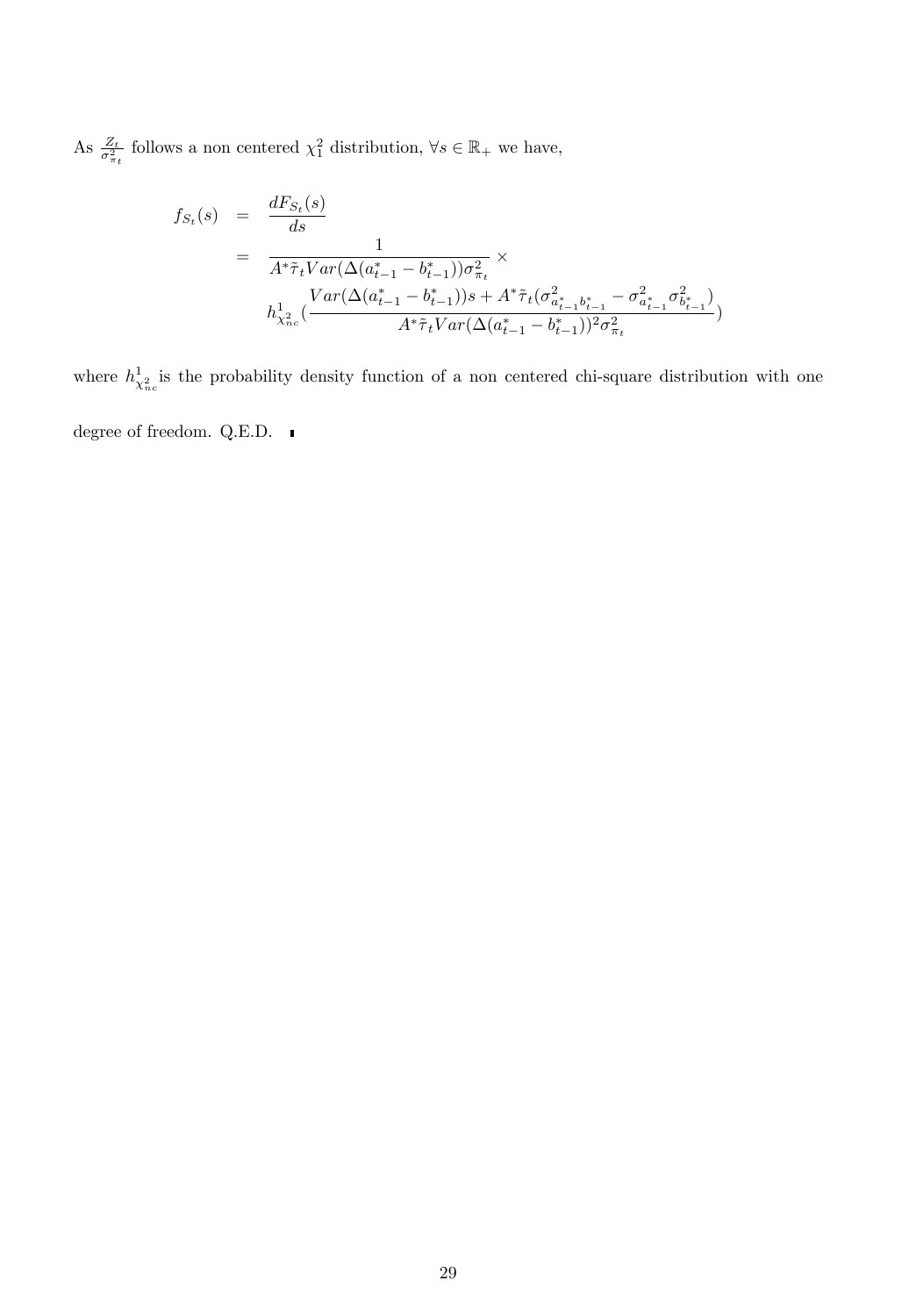



FIG. 2 Histograms of the daily median bid-ask spreads.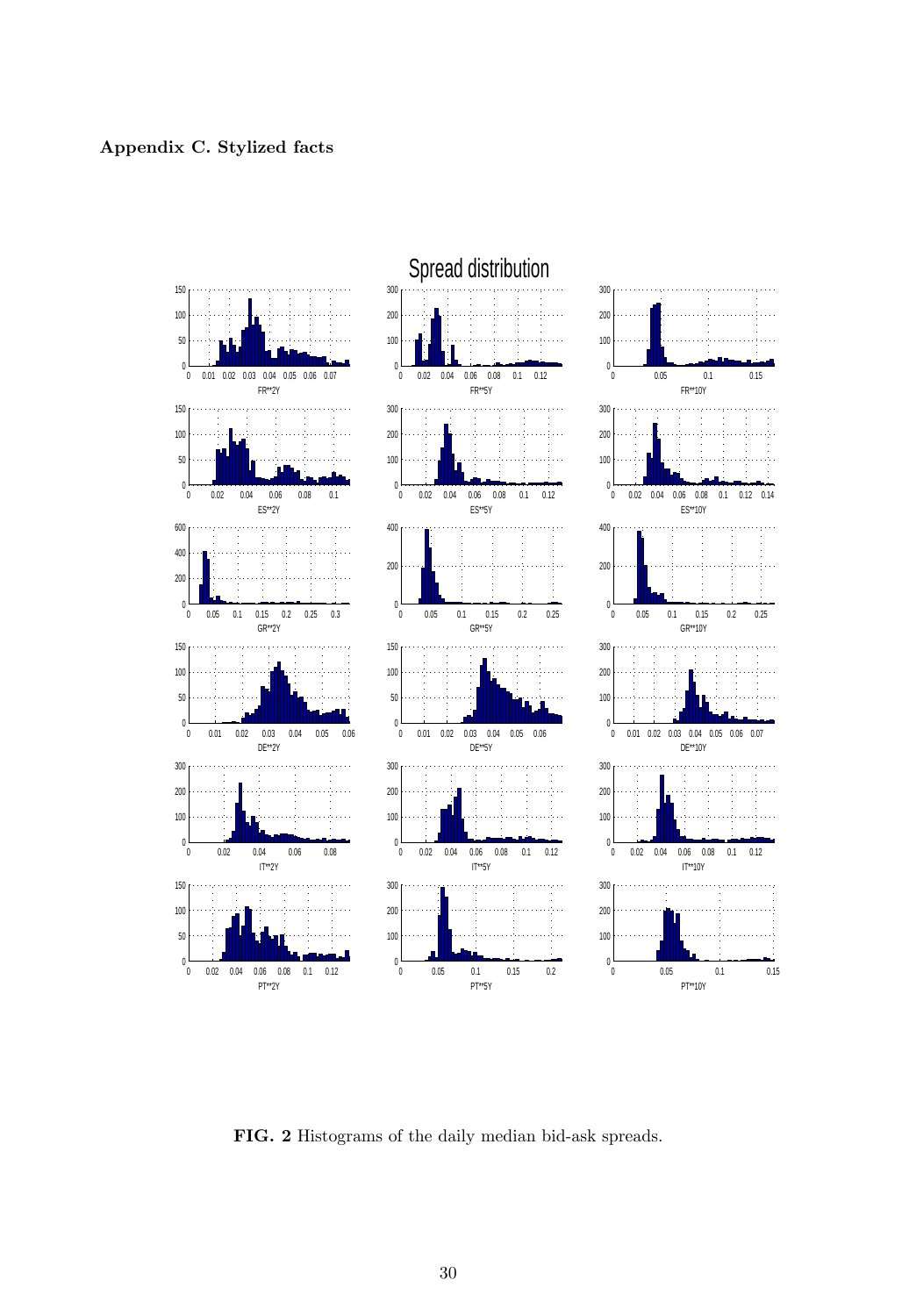

FIG. 3 Histograms of the daily median durations.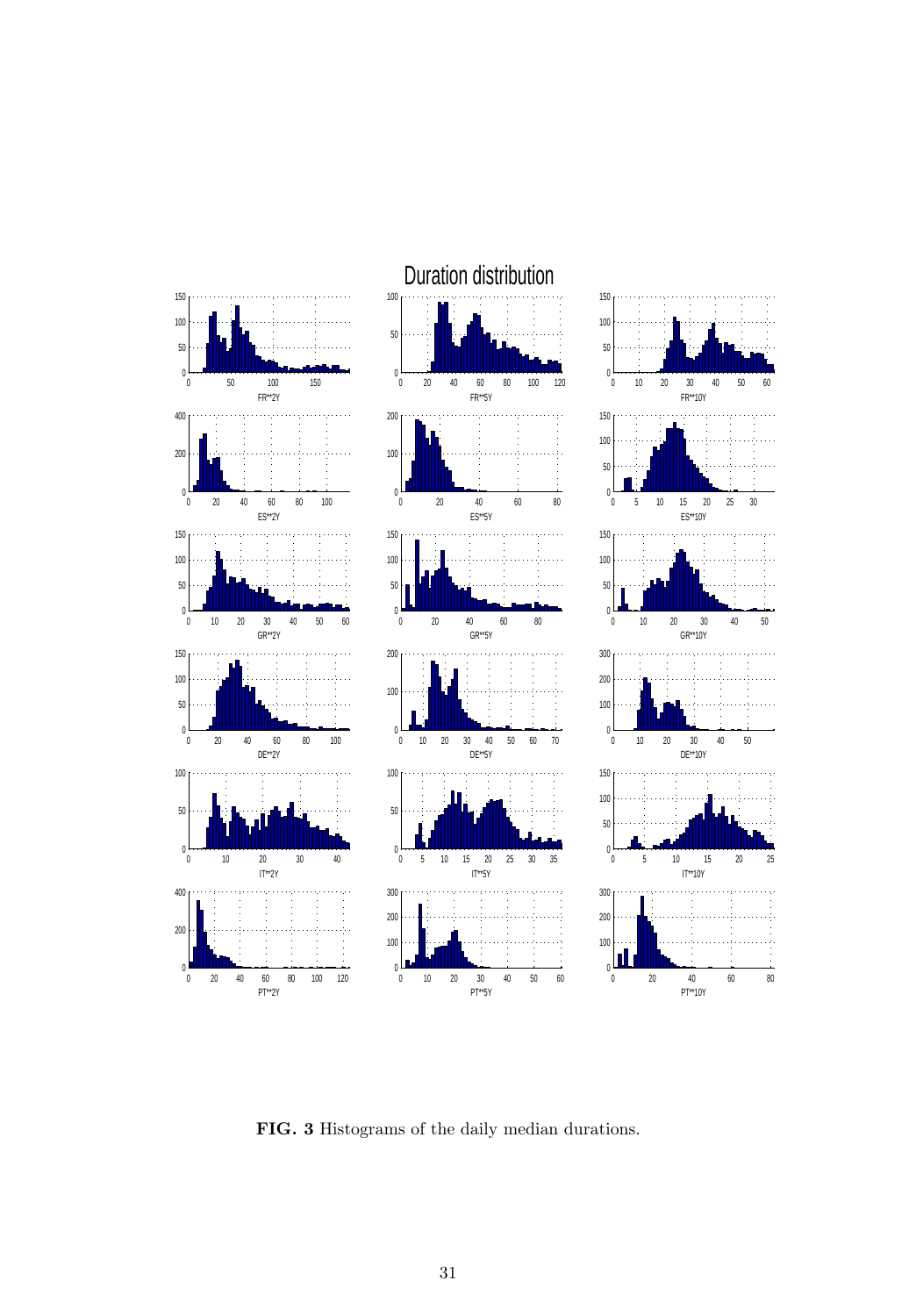

FIG. 4 Evolutions of the daily median bid-ask spread, 2007-2011.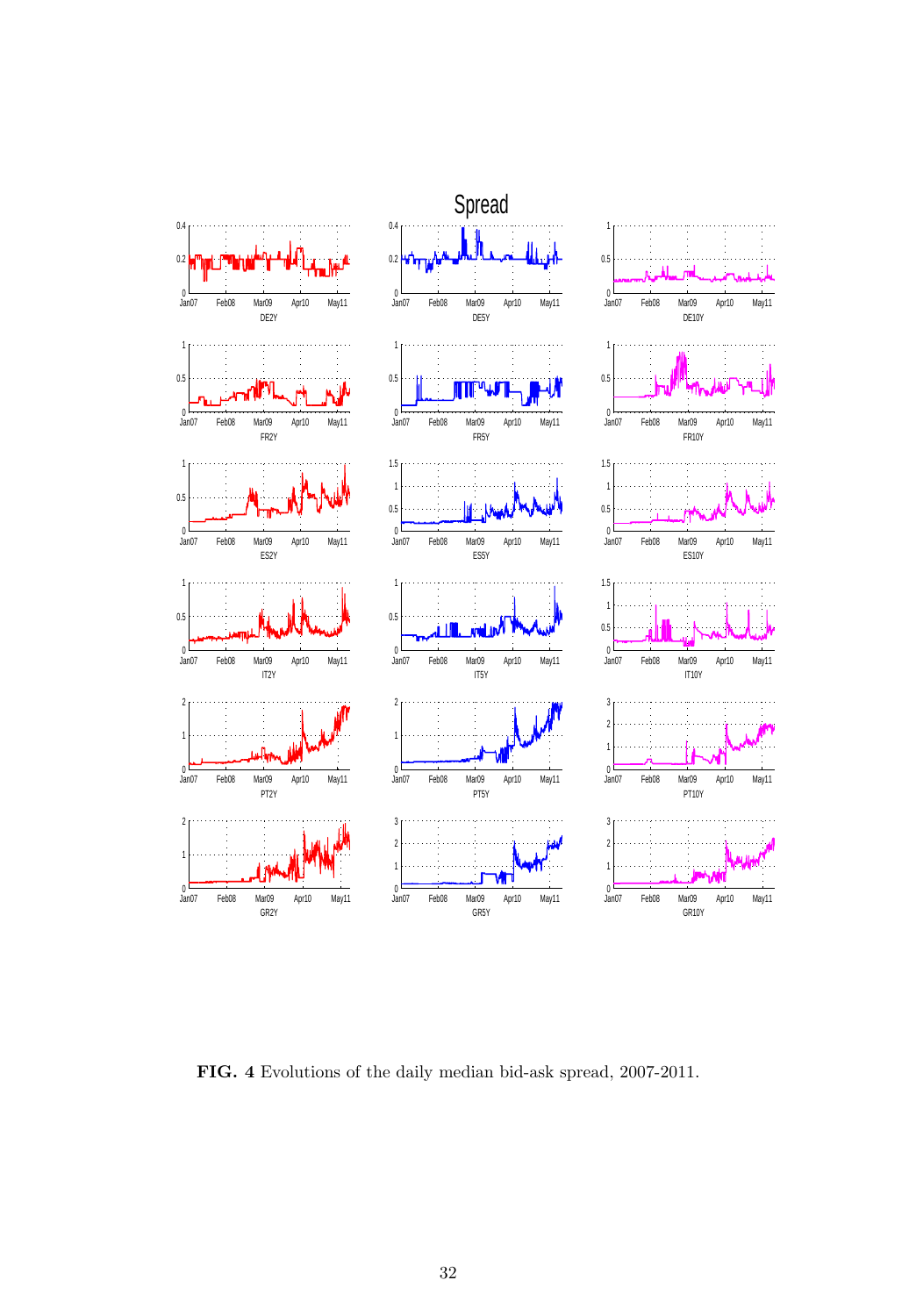

FIG. 5 Evolutions of the daily median bid-ask spread volatilities, 2007-2011.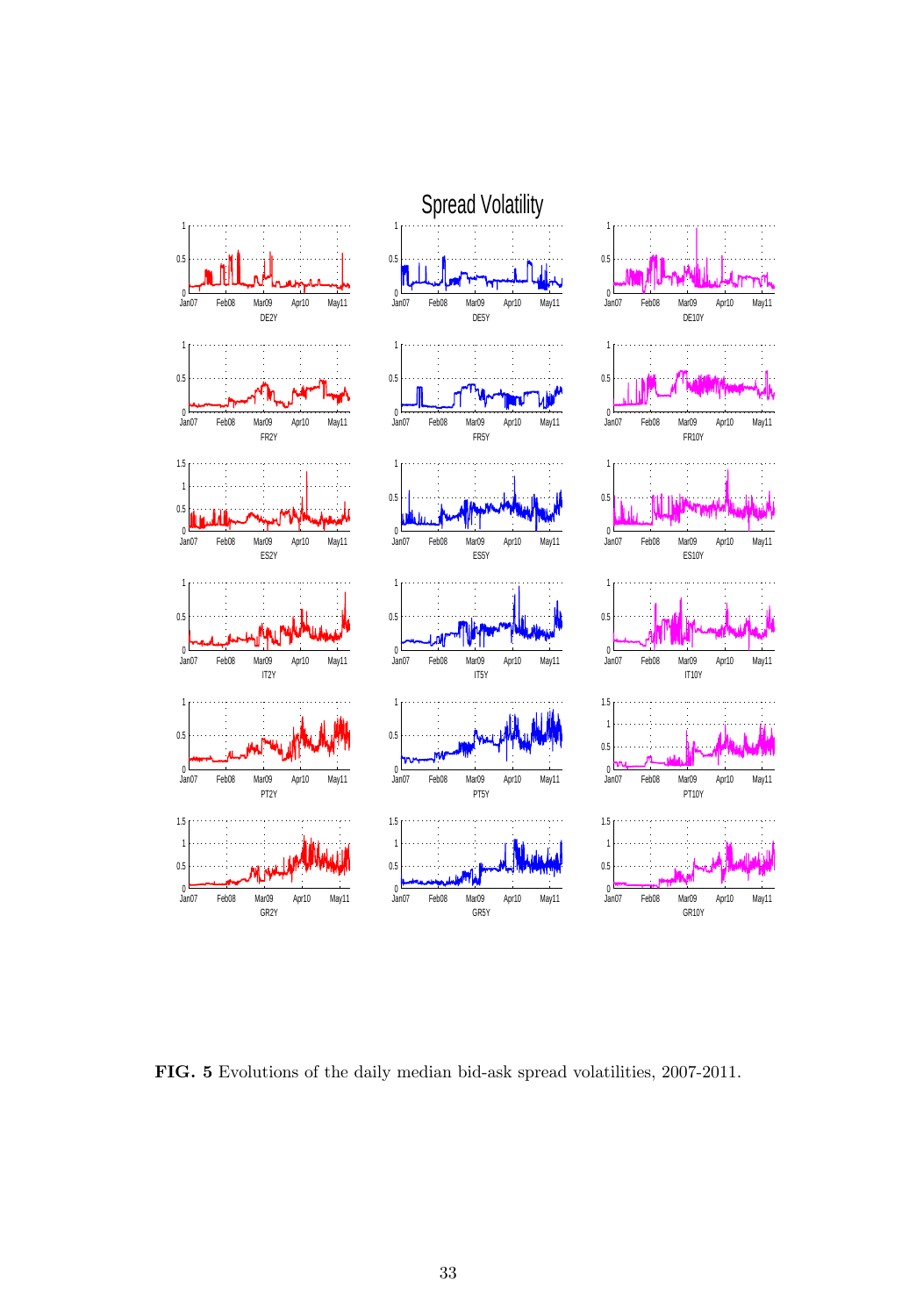

FIG. 6 Evolutions of the daily median durations between two quote arrivals, 2007-2011.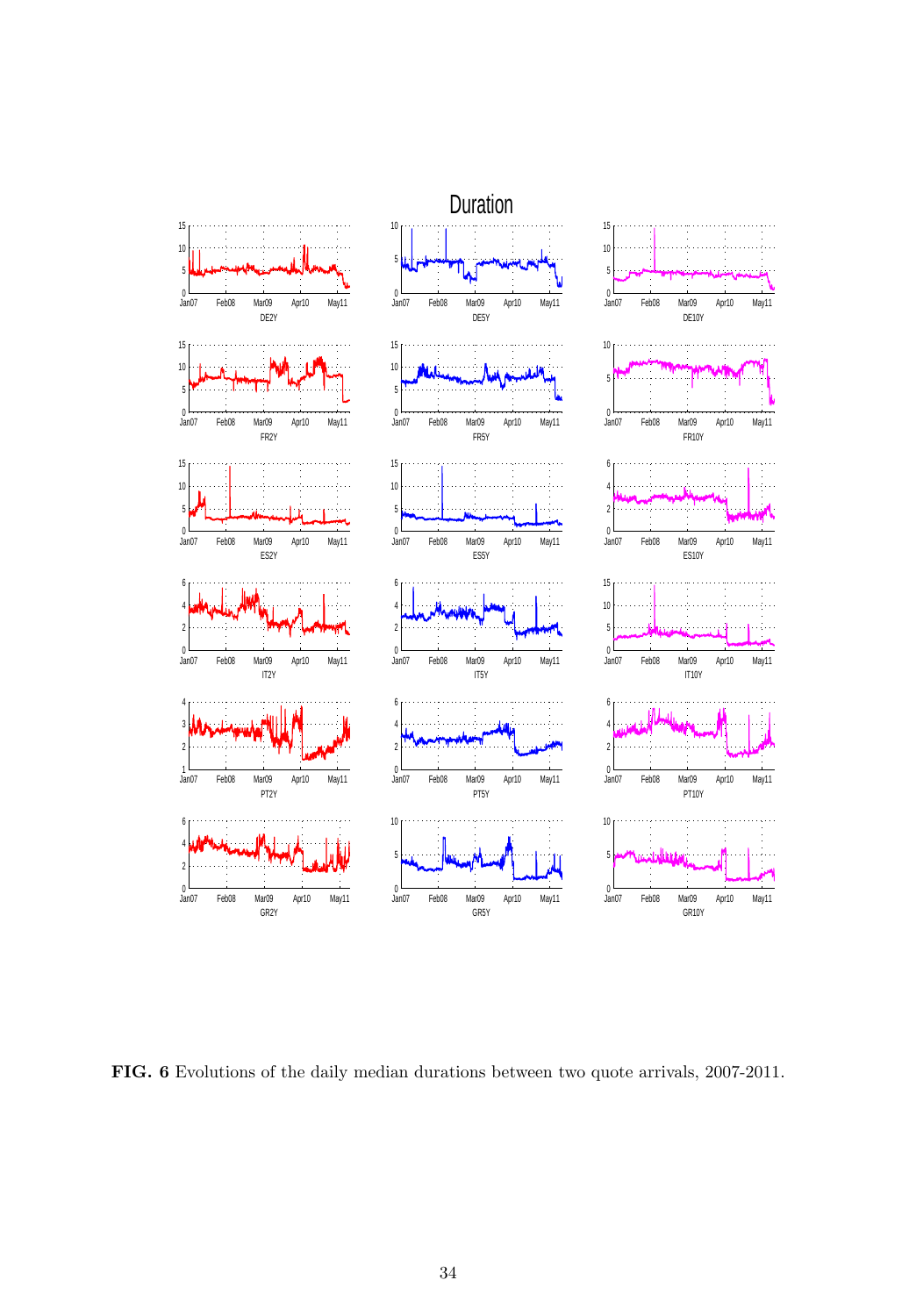#### Appendix D. Uncertainty and risk aversion





FIG. 7 Risk aversion and uncertainty for 2-year-maturity rates, 2007-January 2010.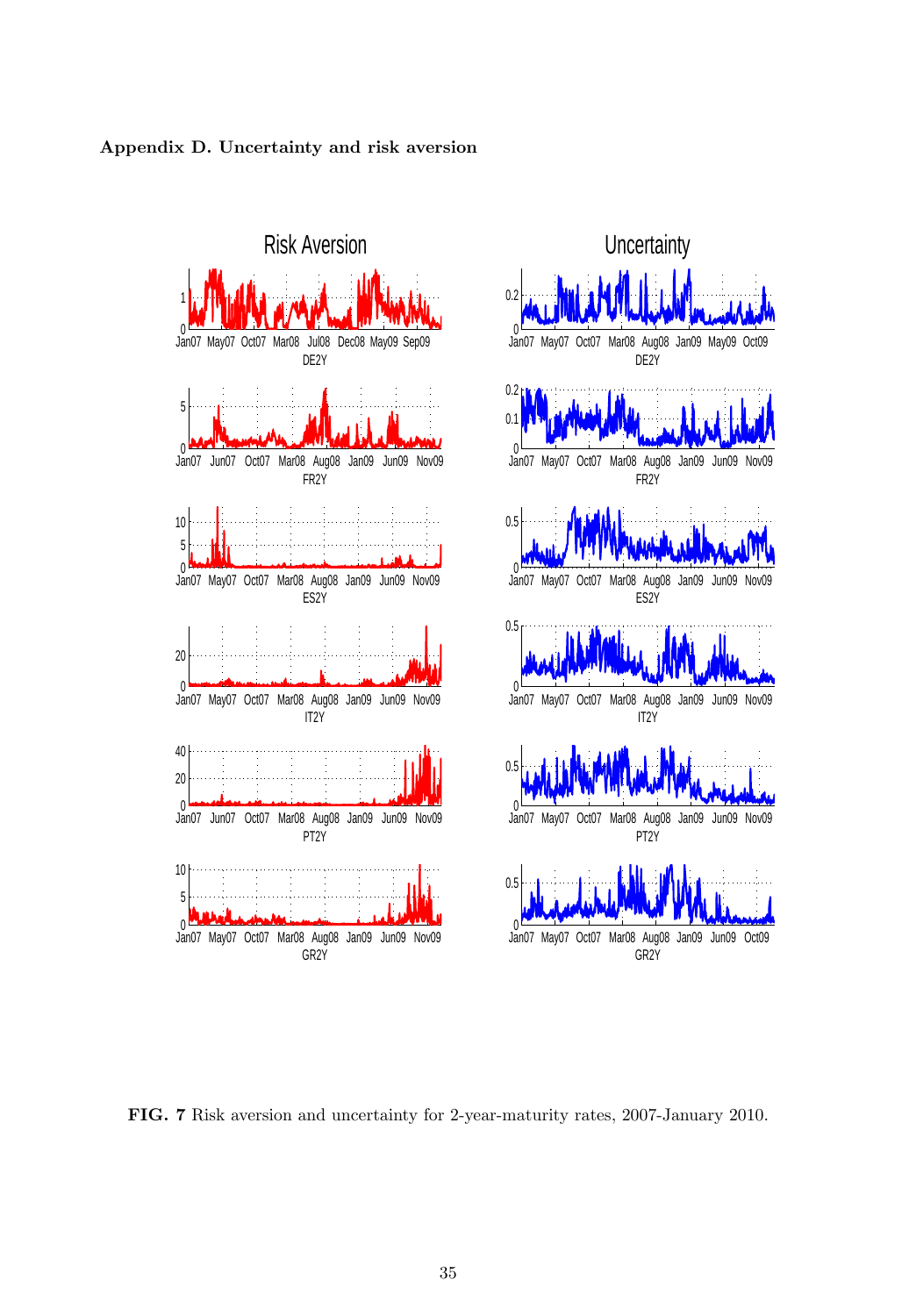

FIG. 8 Risk aversion and uncertainty for 5-year-maturity rates, 2007-January 2010.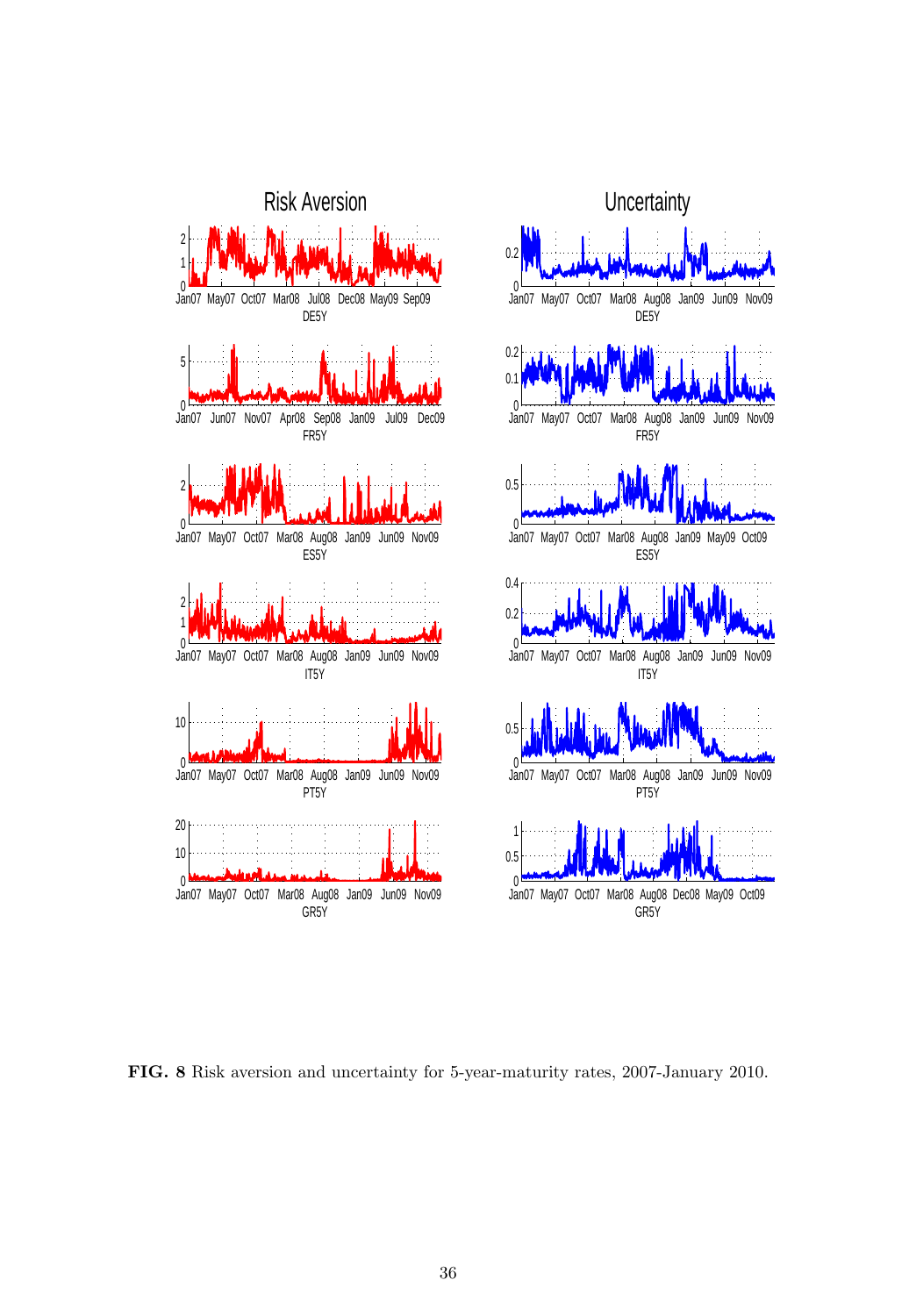

FIG. 9 Risk aversion and uncertainty for 10-year-maturity rates, 2007-January 2010.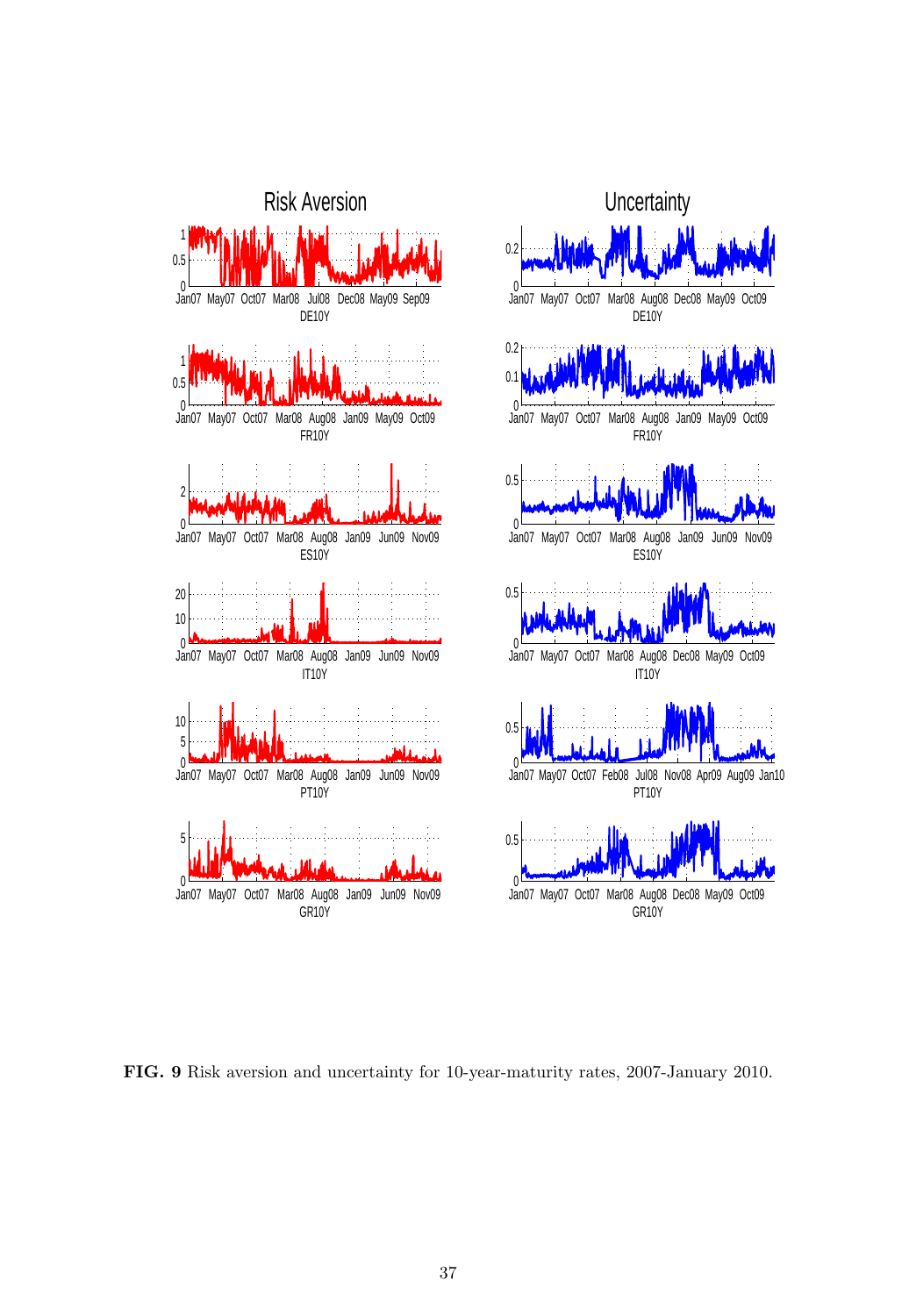

FIG. 10 Risk aversion and uncertainty for 2-year-maturity rates, 2010- September 2011.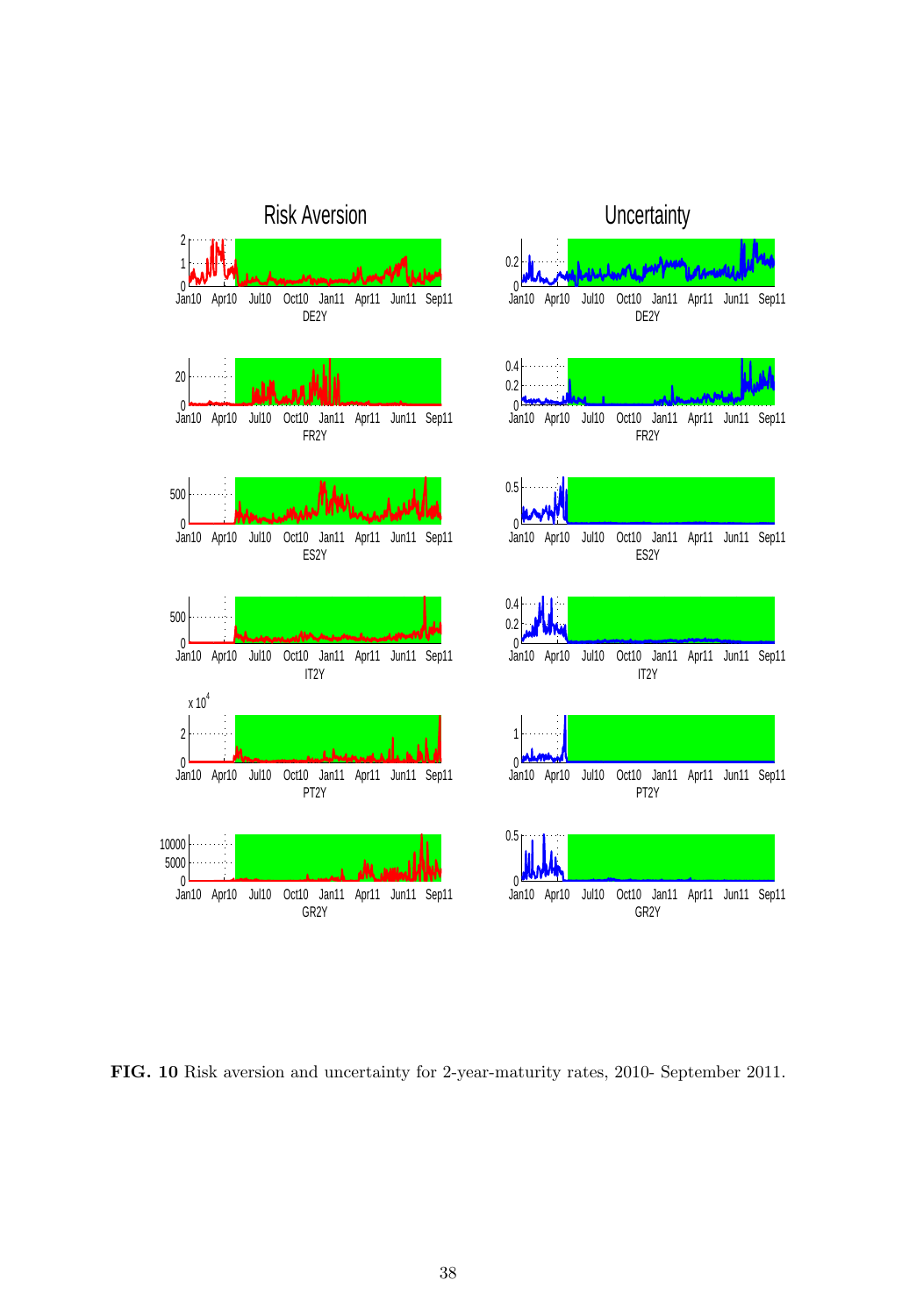

FIG. 11 Risk aversion and uncertainty for 5-year-maturity rates, 2010- September 2011.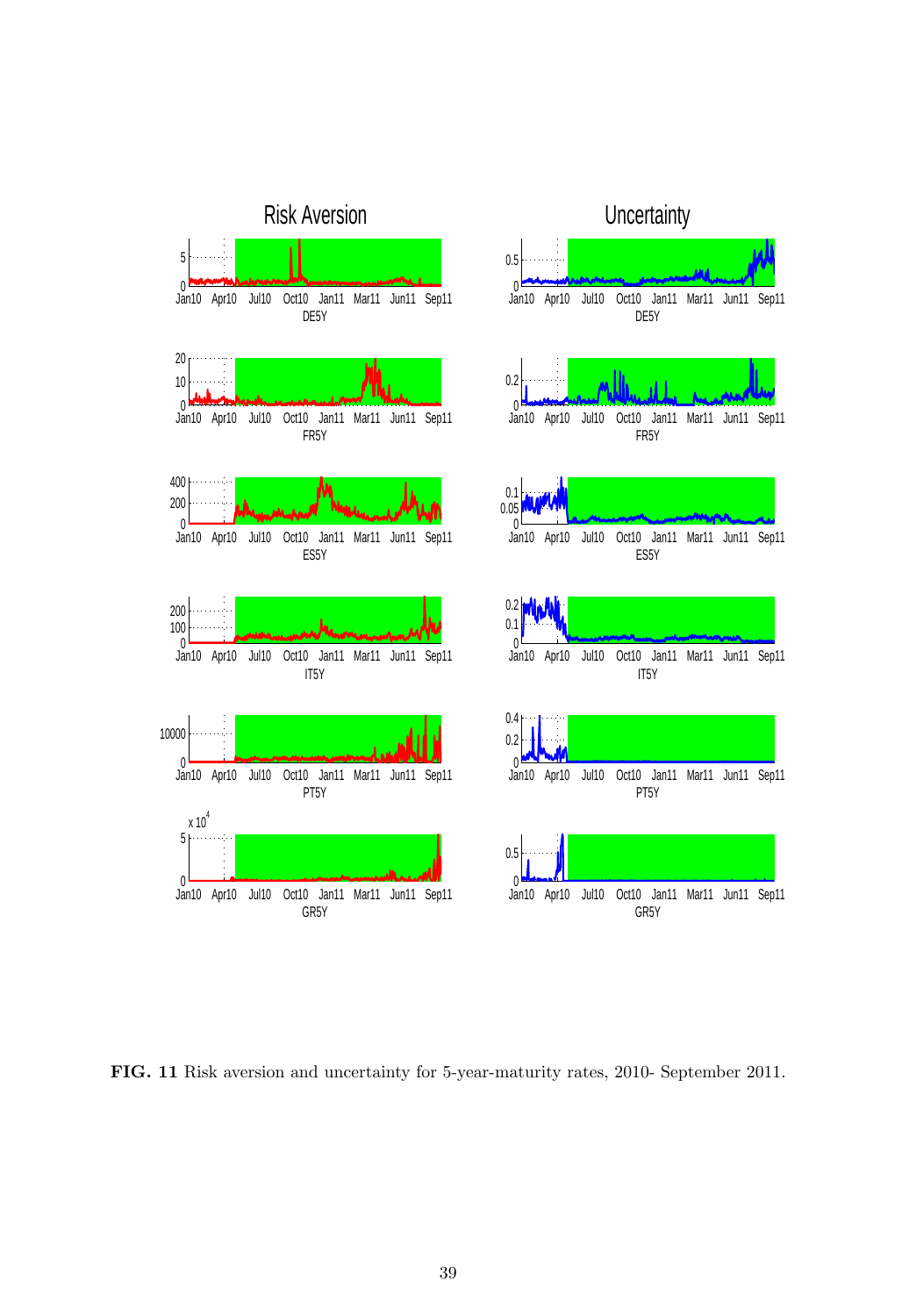

FIG. 12 Risk aversion and uncertainty for 10-year-maturity rates, 2010- September 2011.